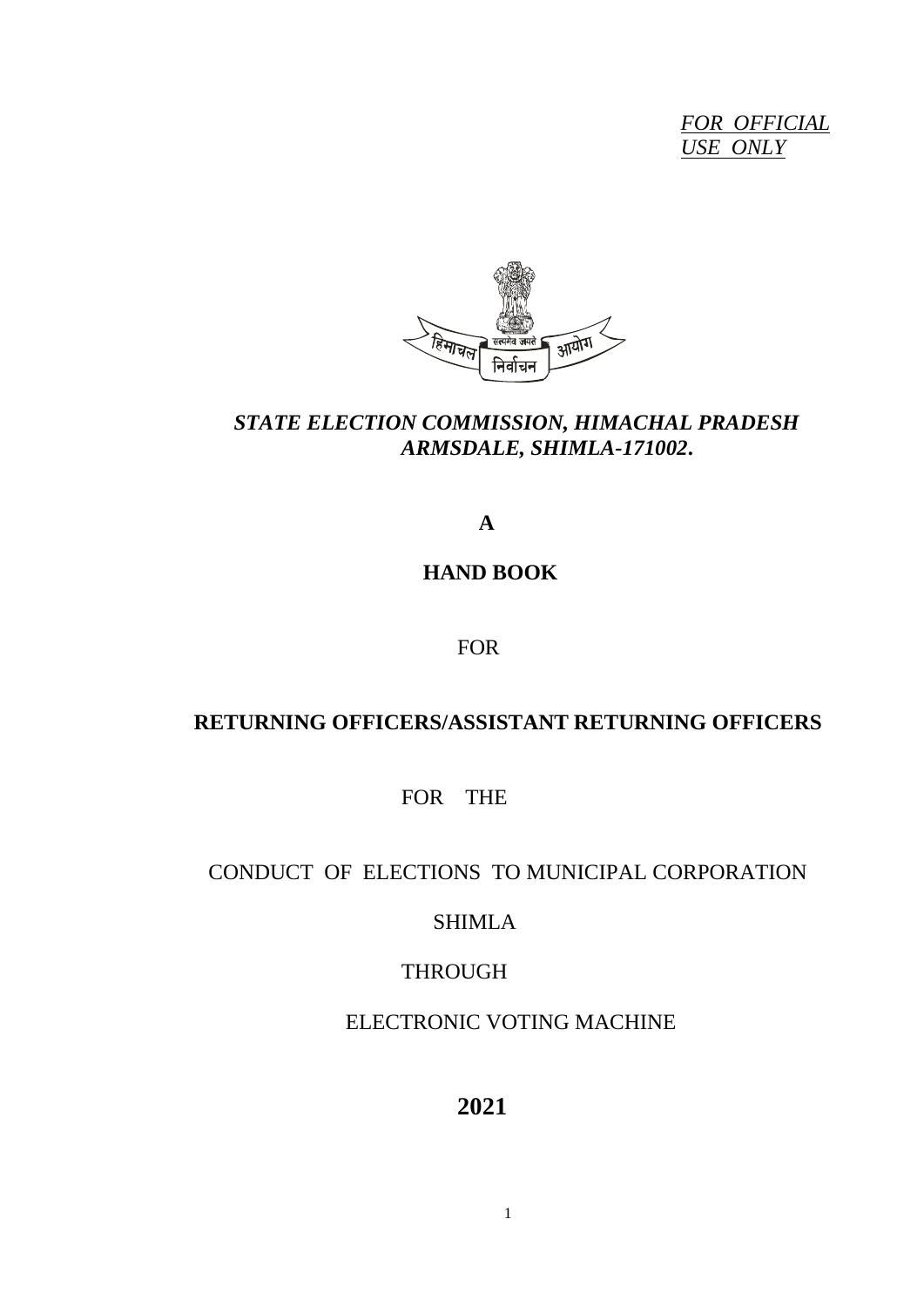#### **INTRODUCTION**

Returning Officer plays a pivotal role in the election management. A Returning Officer is called so because he holds the election in the constituency and returns the result. The election management should be transparent and there should not be any scope for complaint of partiality on the part of any official involved in the election management. The Commission takes very serious view about lack of neutrality on the part of any election official

The smooth conduct of the election right from the issue of public notice inviting nominations to the declaration of results and subsequent safe custody of election papers depends primarily on the Returning Officer. He is, therefore, required to be fully conversant with the laws and procedures relating to elections. Any erroneous or fallacious interpretation of law and its wrong application may vitiate an election. Further, the aggrieved party has no immediate remedy; he has to wait till the result is declared to file an election petition. Where an election is set aside, the whole process from nomination of candidates to poll and declaration of result has to be gone through again.

Fortunately, you are acquainted with the basic guiding principles contained in the Representation of People Act, 1951 and the Rules made thereunder. The provisions enshrined therein and those embodied in the H.P. Municipal Corporation Act, 1994 and the election rules made thereunder are by and large pari-materia, with some variations here and there. Therefore, you may not require major re-orientation for functioning as a Municipal Corporation Returning Officer. All the same, you must go through the provisions reproduced, summarize or appended in this Handbook carefully and follow them meticulously.

Shimla Dated The st March , 2021 State Election Commissioner

Himachal Pradesh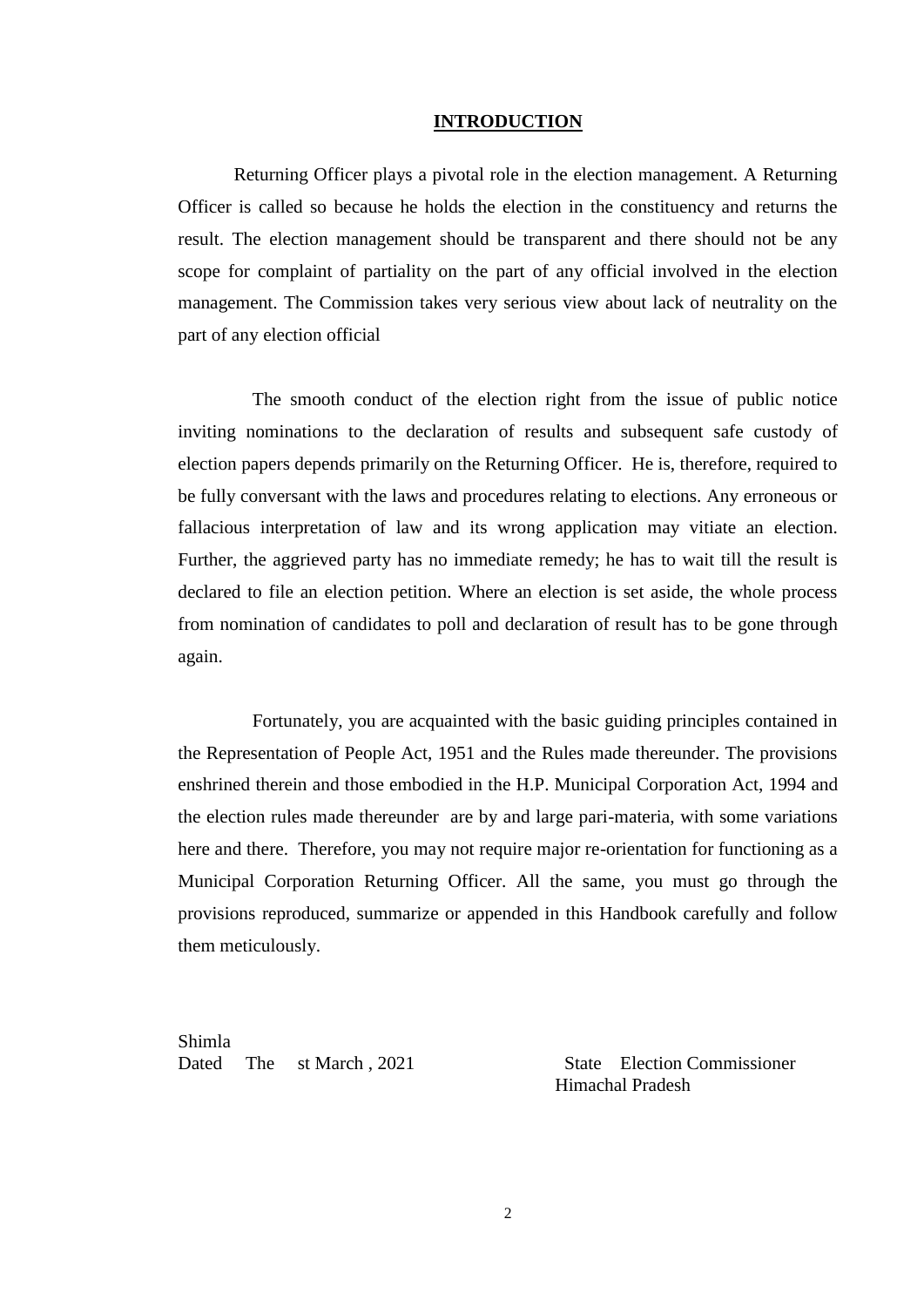### **PART – I**

**The Elections to Municipal Corporation are being conducted through Electronic Voting Machines however, the procedures prescribed under the various Rules is based on conventional method of Ballot Paper and Ballot Box, therefore, it is advised that in the foregoing paragraphs of this hand book the word "ballot box wherever occurs may be construed as Electronic Voting Machines".**

## **PRELIMINARY PREPARATIONS:-**

You have been appointed as Returning Officer under Rule30 of the Himachal Pradesh Municipal Corporation (Election) Rules, 2012. You can appoint as many Assistant Returning Officers as may be necessary to perform all or any of the duties of the Returning Officer under Rule 30(2) of these Rules. Prior to the conduct of poll you have to do a lot of preliminary exercises such as fixing of polling stations for a ward and identification of the number of sensitive polling stations. Keeping in view the sensitivity of polling stations you have to deal with the law and order situation. Thereafter you have to appoint polling personnel, counting staff and impart them training and provide them with necessary election material etc. The Duties of the Returning Officer has been prescribed under Rule 30 of the Rules ibid, which is appended below for your ready reference..

 You should draw up well in advance a programme and plan of detailed arrangements for the poll. A good deal of forethoughts and advance planning are necessary if the election is to be carried through efficiently and to your credit. Many of you must have already been Returning Officer in the earlier elections; even then, you are required to go through this Handbook chapter by chapter carefully.

*Rule 30.Returning Officers and their duties .-(1) The state Election Commission shall appoint the Deputy Commissioner of the District or such other as he may deem fit to be the Returning Officer in respect of elections for the Municipal Corporation .*

> *(2) The Returning Officer shall appoint as many Assistant Returning Officers as may be necessary to perform all or may the duties of Returning Officer.*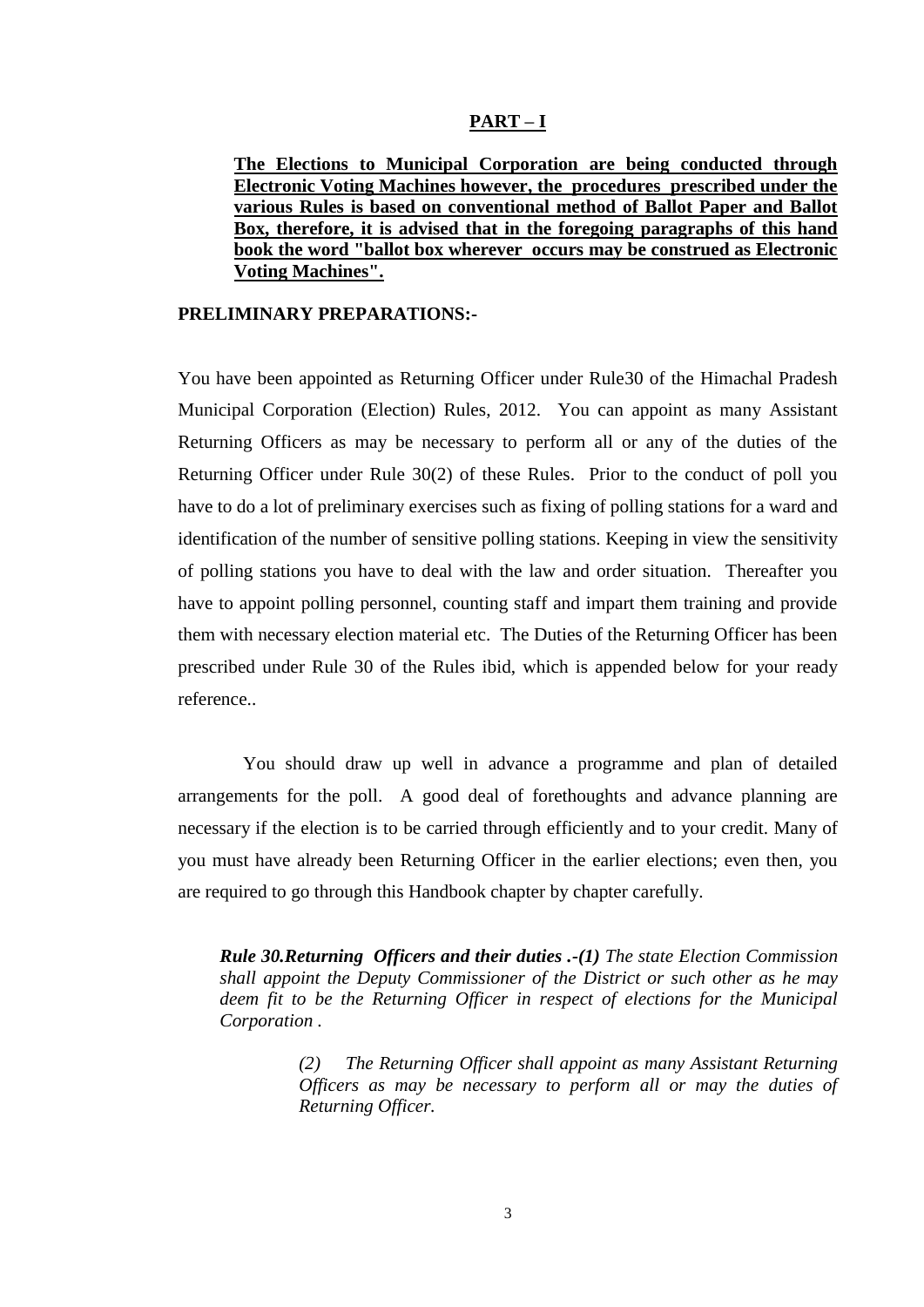*(3) It shall be the duty of the Returning officer to do all such acts and things as may be necessary for effectively conducting the election in the manner provided by these rules or orders made hereunder.*

*(4) The Returning officer shall fix such number of polling stations for every ward as he may deem necessary and shall publish on the date specified under rule 30(4) in this behalf by pasting a list there of at his office and at the office of the Municipal Corporation showing there in clearly the polling areas.*

*Provided that no polling station shall station be located in a police station, hospitals or a place having sectarian or religious significance :*

*Provided further that as far as possible the polling station shall be located in a Government, Semi Government or Municipal buildings, and in case no such building is available, the polling station shall be located in a temporary structure.*

## **1. POLLING STAFF**:

Rule 31(1) provides that the Presiding Officer and Polling Officers for each polling stations shall be appointed by you. While appointing the polling officer, one of the polling officers shall be authorized to work as Presiding Officer in case of an eventuality as required under rule 31(2). The polling officer so authorized may also be designated as Assistant Presiding Officer.

*The Polling party will consist of One Presiding Officer and three Polling Officers*. In the interest of free and fair poll you should ensure proper mixing of polling personnel drawn from different offices and departments at the time of formation of a polling party. You should prepare lists of personnel to be appointed as Presiding Officers and Polling Officers well in advance according to number of polling stations in your area. Some reserve polling parties must be kept ready which may take over in case of any eventuality. The provisions of rule 31 are re-produced as under:-

### *Rule- 31. Appointment of Polling Personnel:-*

*(1) The Returning Officer shall appoint Presiding Officer and such number of polling officers, as he thinks necessary, in respect of each polling station :*

*Provided that if the polling officer is absent from the polling station, the presiding officer may appoint any Government or semi-Government or Municipal servant, as a polling officer during the absence of the former officer and inform the Returning Officer accordingly.*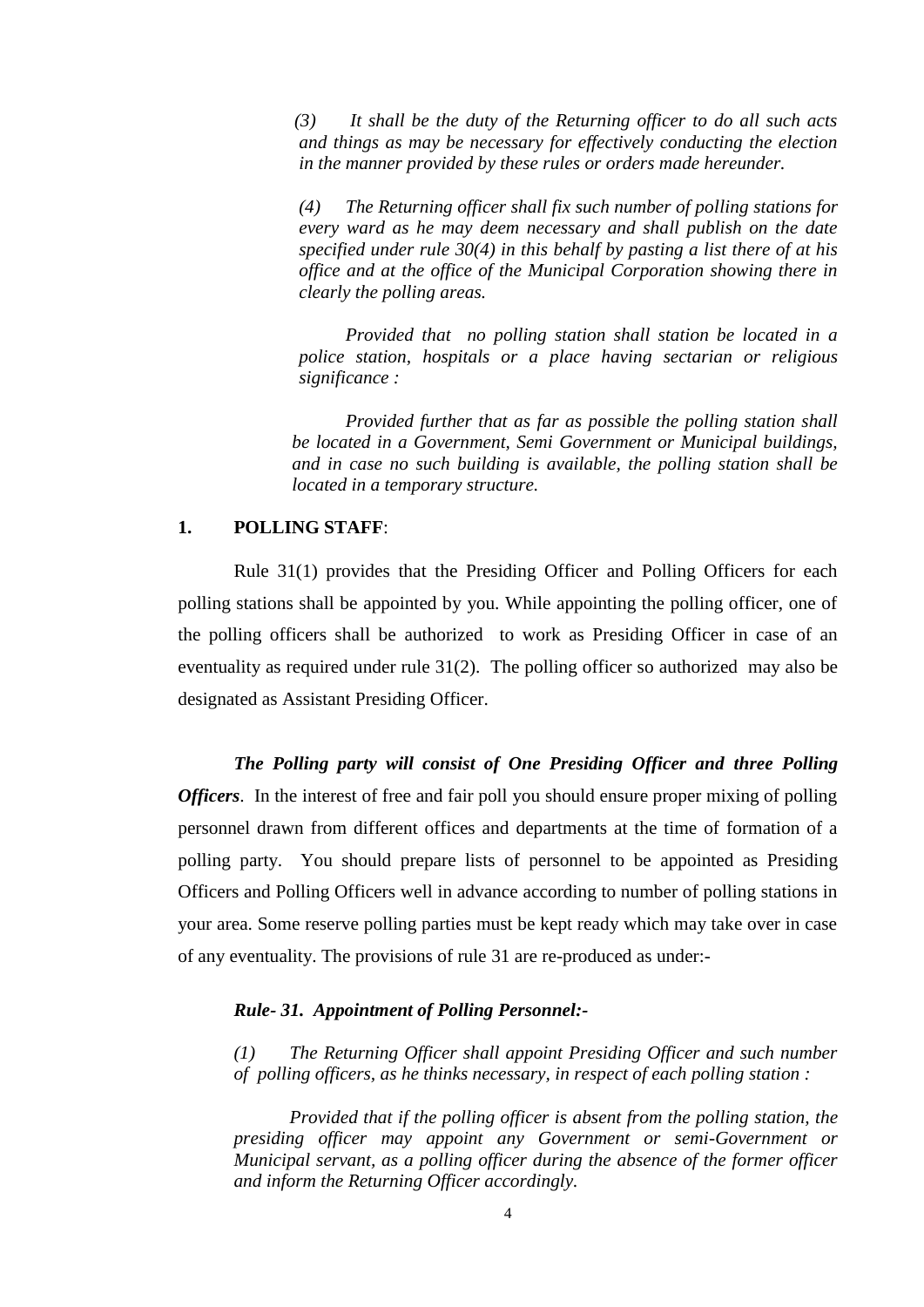*(2) If the Presiding Officer, owing to illness or any other un-avoidable cause is absent from the polling station, his functions shall be performed by such polling officer, as has been previously authorised by the Returning officer to perform such functions during any such absence .* 

**2. POLLING STATION**: You are required to fix such number of polling stations for every ward as you may deem necessary and publish on the date specified in the Election Programme issued by the State Election Commission at the office of the Municipality showing therein clearly the polling area. You may arrange sufficient publicity in the ward so that a voter can know his polling station well before the day of polling.

Take care that no polling station shall be located in a police station, hospital or place having sectarian or religious significance, as has been provided under rule 30(4). Polling station should be located in a Government, Semi Government or Municipal building. In case no such building is available, the polling station shall be located in a temporary structure. All the arrangements at a polling station should be made in accordance with the rule 59, which is re-produced as under:-

### *59. Arrangement at Polling Station :-*

- *(1) Outside each polling station there shall be displayed prominently -*
- *(a) a notice specifying the polling area the voters of which are entitled to vote at the polling station or where polling station has more than one polling booths, at each one of such booths or the description of the voter allotted to any such booth; and*
- *(b) another notice in Hindi in Devnagri script containing the list of contesting candidates prepared under rule 42, alongwith the symbols allotted under rule 43.*

*(2) At each polling station there shall be set up one or more compartments in which voters can record their votes in secrecy.*

*(3) The Returning Officer shall provide at each polling station required number of ballot boxes, copies of title relevant part of electoral roll, the ballot papers, and other articles necessary for the conduct of poll.*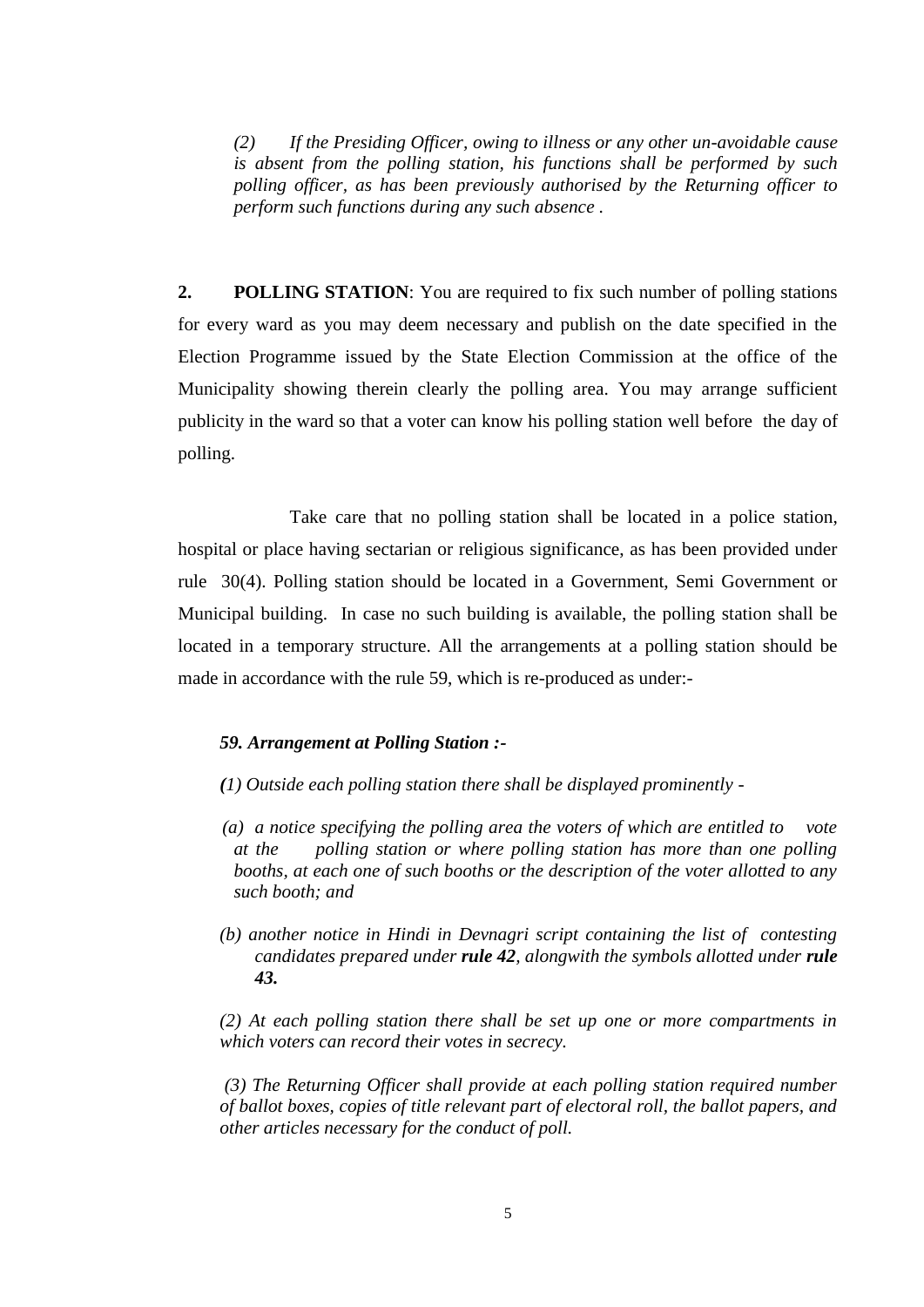# (**Note: Since elections to Municipal Corporation are being conducted through Electronic Voting machines therefore there is no need to provide Ballot Boxes at each Polling Station)**

## **3. TRAINING TO THE STAFF :**

You should convey the programme for training and collection of election material to the Presiding Officers along with the appointment orders. You must give sufficient number of rehearsals to the pollingpersonnel so that they could acquaint themselves with each other and also with the rules and procedure for the conduct of elections. The staff must have already been trained at earlier polling rehearsals. Brush up their knowledge and experience by more rehearsals, as may be considered necessary. Invite the candidates to such rehearsals and encourage them to secure the attendance of their prospective candidate's polling agents at these rehearsals. Explain at these rehearsals the vital points for the polling agents to remember at the time of poll.

You should also conduct training for the counting staff. Although counting through Electronic Voting machines is easier and time saving. All the votes recorded in the machine are valid and there is hardly any scope for errors. However you must made the staff, deputed for counting, to appreciate that entire election may be quashed by wrong, irregular or careless counting.

# **4. ELECTION MATERIAL**:

Each polling party has to be supplied with necessary election materials for conducting poll at a polling station. A list of such polling materials is given in **Annexure-I**. You should assess your total requirements for the same and procure your stock of election materials well in time to avoid any difficulty in procuring any item at last moments.

## **i. ELECTRONIC VOTING MACHINES**

You must provide to each polling party one set of EVMs, consisting of one Control Unit and such numbers of Ballot Units as are to be used at the polling stations. As there is provision only for 16 candidates in one Ballot Unit, the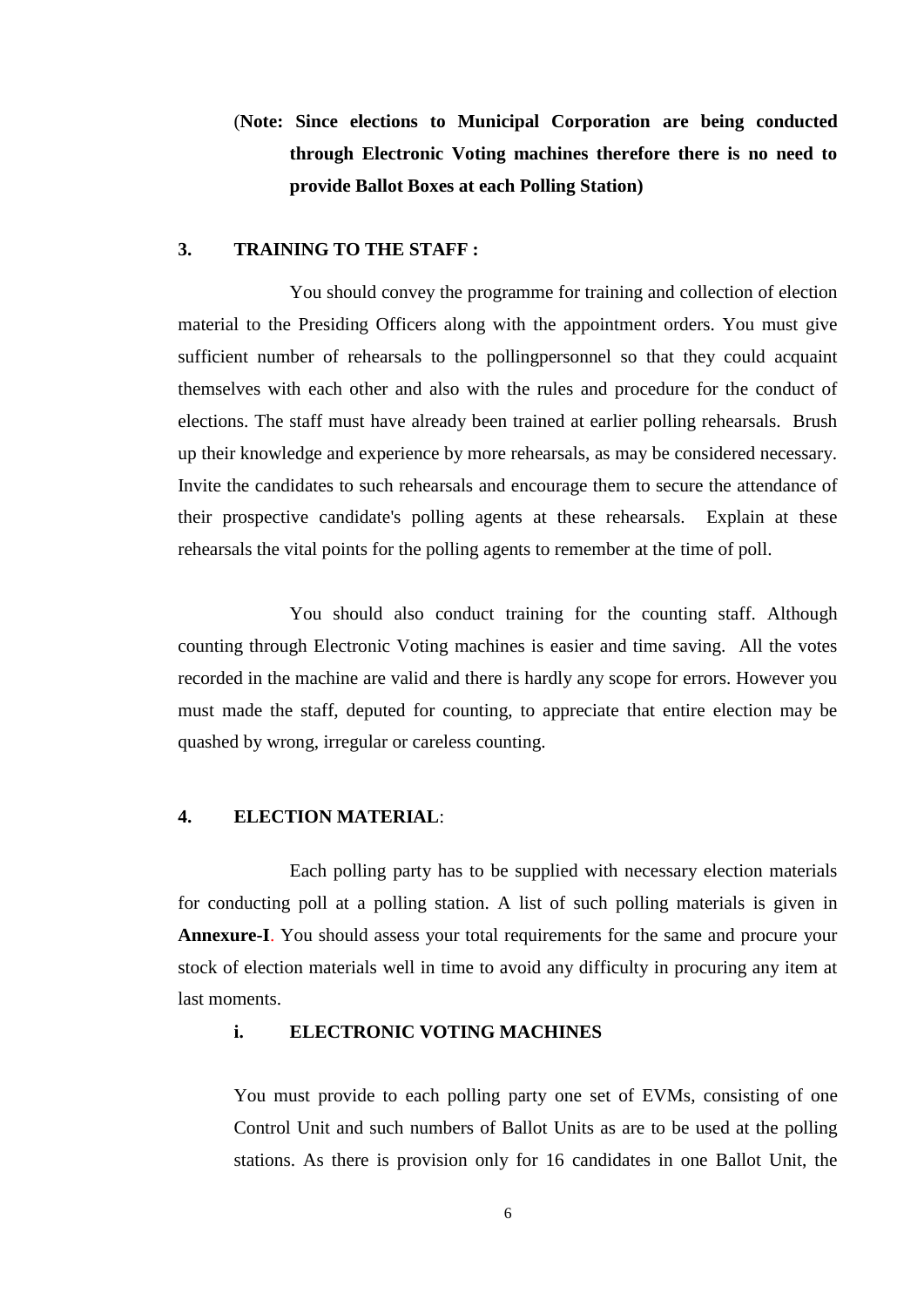number of Ballot Units to be provided in each polling station would depend on the number of contesting candidates at the election.

First level checking of each EVMs supplied by the State Election Commission has been done by the Engineers of Bharat Electronic Ltd. As for as EVMs procured from the Election Commission of India are concerned, the authorized Engineers by the ECI in Districts are being requested to check the same immediately.

### **ii. FORMS & OTHER STATIONERY ITEMS:**

All the forms and stationery items required for conduct of poll will be supplied by the Commission except the items (if any) for which the permission has been given to the Deputy Commissioner by the Commission. You may write to him to supply such items in the required quantity. If, in any case, any from is received in less quantity you may use Xerox copies of the same.

In addition to above, you may require brass seals, tags, arrow cross mark seals for tendered votes, stickers etc. in sufficient numbers. Ensure that these items have been received by you in full quantity. Sort out all the materials required for each polling station and put them at one place in sack etc. to arrange their delivery to each Presiding Officer in time.

You should, however, ensure that the election material is supplied to polling party in full quantity according to the prescribed scale. Some of the items of election material are so important and in the absence of which election cannot be completed successfully. Out of the material supplied to the polling parties some of the items are non-consumable. These items have been mentioned under Note-2 below **Annexure-1.** You will depute some responsible officials to receive back these items from the polling parties at the receiving centre after the conduct of poll.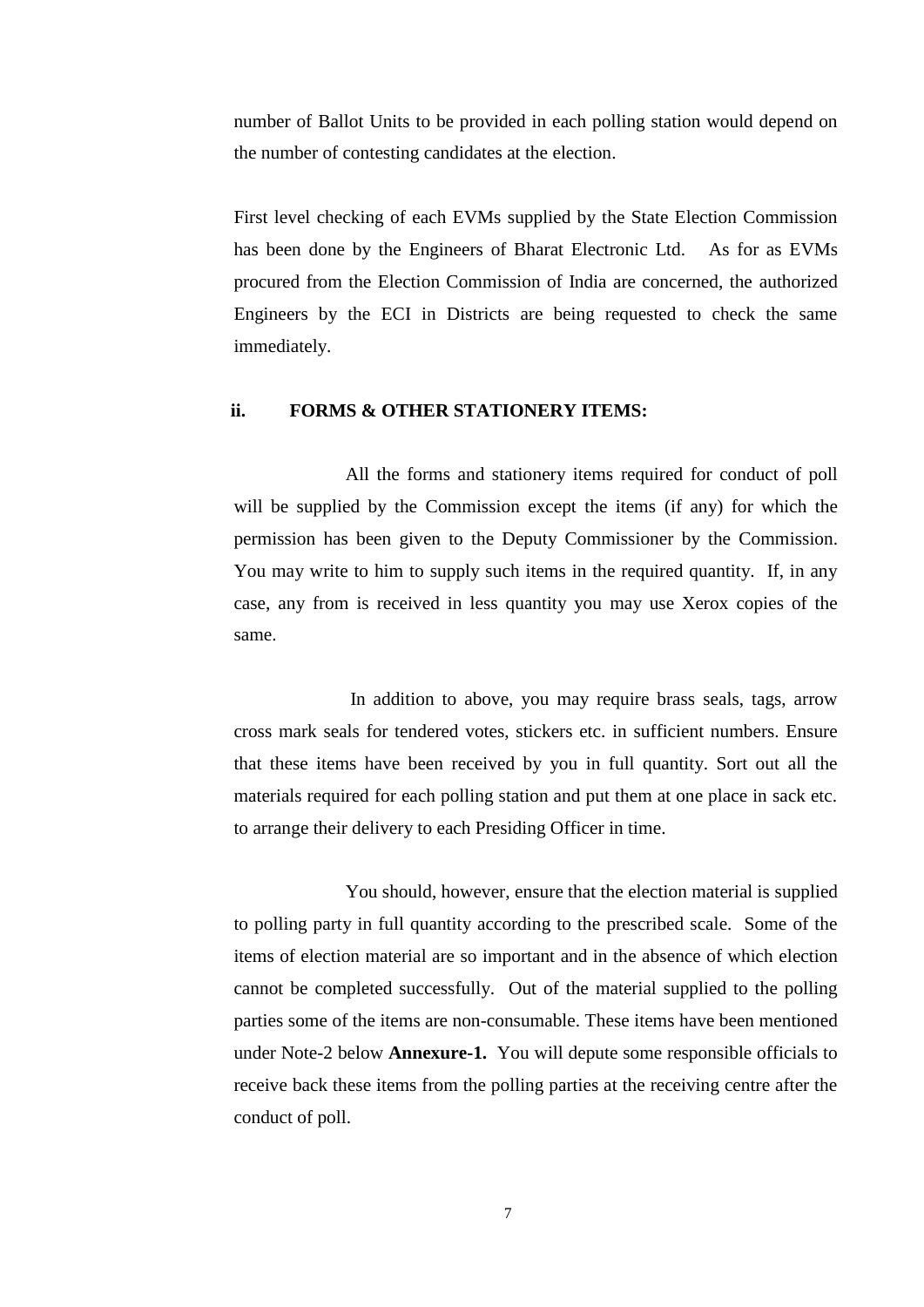# **5 DEPUTATION OF STAFF AND PUNISHMENT ON BREACH OF OFFICIAL DUTY**

**Section 9** of the H.P. Municipal Corporation Act 1994 provides that the superintendent direction and control of the preparation of electoral rolls, delimitation of wards, reservation and allotment of seats by rotation and conduct of all elections to the Corporation shall vest in the State Election Commission. Further Section 9 (E) of the Act ibid provides that the officers or staff employed in connection with the preparation, revision and correction of the electoral rolls for, and the conduct of all elections shall be deemed to be on deputation with the State Election Commission for the period during which they are so employed. The provisions of Section 9 and 9-E of the HP Municipal Corporation Act, 1994 are appended below for your reference :

*9. (1) Election to the Corporation.- (1) The superintendence, direction and control of the preparation of electoral rolls, delimitation of wards, reservation and allotment of seats by rotation for, and the conduct of, all elections to the Corporation, shall be vested in the State Election Commission.* 

*(2) The Government as well as Corporation shall, when so requested buy the State Election Commission, make available to the Commission such staff, material and monetary resources as may be necessary for the discharge of the functions conferred on the State Election Commission by sub-section (1)*

*(3) The Commission shall frame its own rules and lay its own procedure.* 

*9-E. Deputation of staff and punishment on breach of official duty.—(1) The State Government shall depute staff from Government or Semi Government Organizations of the State Government for the conduct of all elections to the Municipal Corporation and the officers or staff employed in connection with the preparation revision and correction of the electoral rolls for, and the conduct of all elections shall be deemed to be on deputation with the State Election Commission for the period during which they are so employed and such officers and staff shall, during that period, be subject to the control, superintendence and discipline of the State Election Commission.* 

*(2) If any person deputed on election duty under sub-section (1) disobeys any orders issued by an officer appointed to conduct the election under this Act regarding the performance of an election duty or deliberately abstains himself from duty or contravenes any provisions of this Act and the rules made thereunder, he shall be punishable with fine which may extend to five hundred rupees.*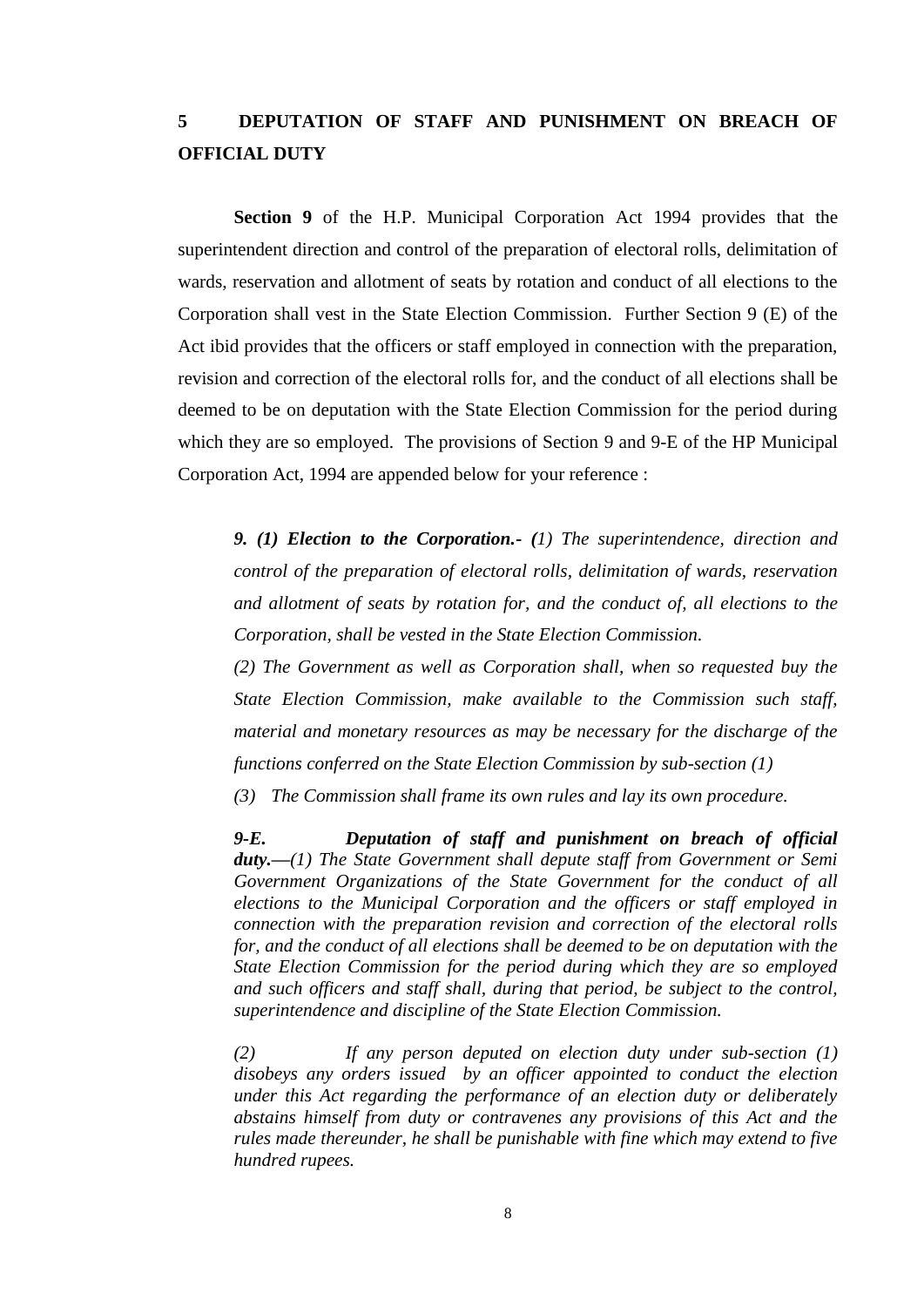The Commission has empowered the Deputy Commissioner in Himachal Pradesh to take disciplinary action and in appropriate case, pass orders of suspension from service against all officials/officers (other than Class-I officers) for negligence, dereliction of duty or other misconduct in the conduct of elections or counting, or other work connected with elections whether before, during or after the poll in their respective Districts. For details please refer to Annexure-II and III of this hand book.

Section 23 of the Act ibid provides that Officers etc. At election duty shall not act for candidates or to influence voting. Further Section 27 also provides for punishment to the official who is found guilty of any act or omission in breach of his official duty in connection with the election. Provisions of Section 23 and 27 are reproduced for ready reference:

*23.Officers etc. at elections not to act for candidates or to influence voting.—(1) No person, who is a returning officer, or an assistant returning officer, or a presiding or polling officer at an election, or an officer or official appointed by the returning officer or the presiding officer to perform any duty in connection with an election or a member of police force, shall, in the conduct or management of the election do any act (other than the giving of vote) for the furtherance of the prospects of the election of a candidate.*

*(2) No such person as aforesaid, shallendeavour:—*

*(a) to pursuaed any person to give his vote at an election; or* 

*(b) to dissuade any person from giving his vote in an election; or* 

*(c)to influence the voting of any person at an election in any manner.*

*(3) Any person who contravenes theprovisions of sub-section (1) or sub-section (2) shall be punishable with imprisonment for a term which may extend to six months, or with fine, or with both.*

*(4)An offence punishable under sub-section (3) shall be cognizable.*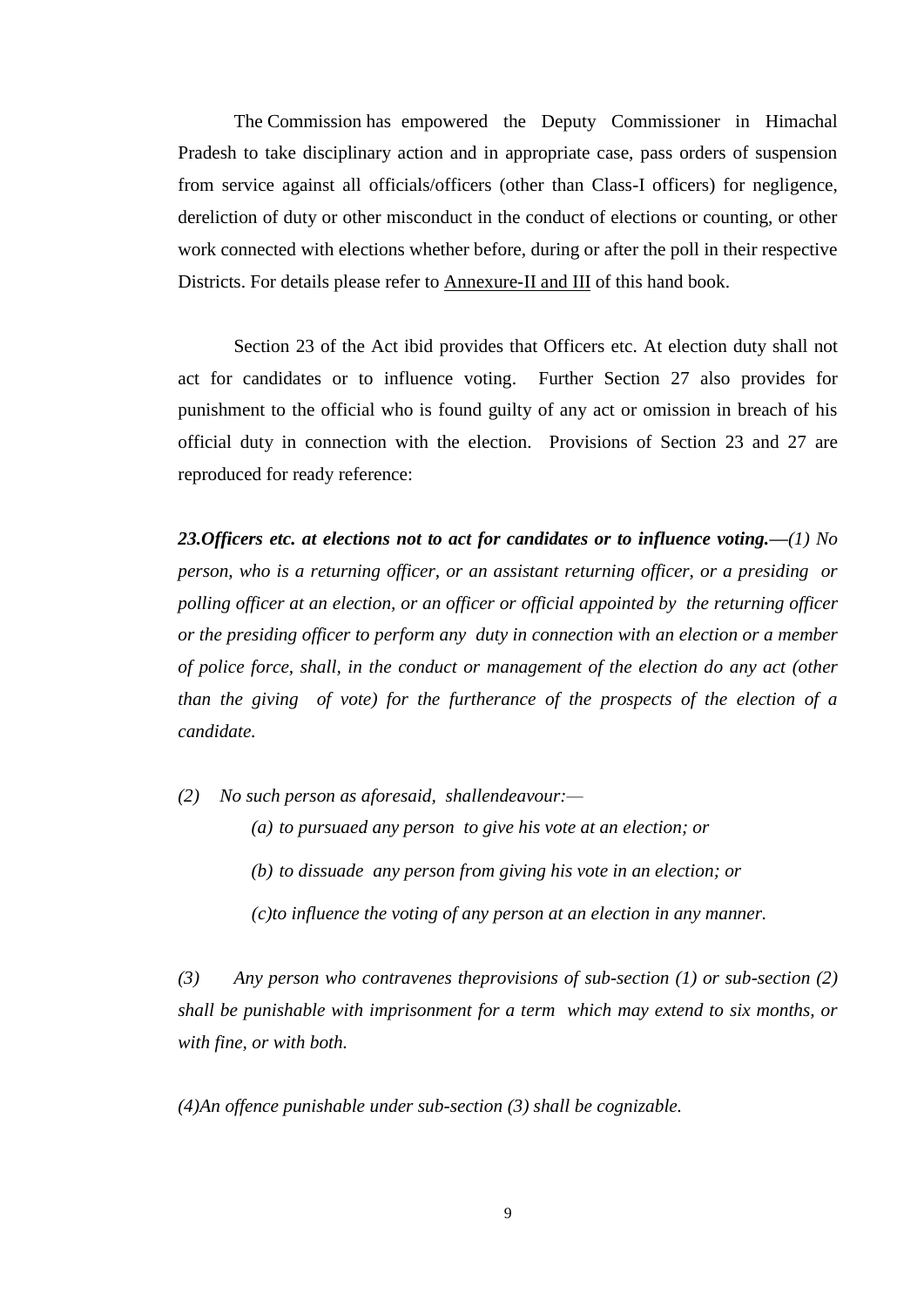*27 Breaches of official duty in connection with election.-(1) If any person to whom this section applies, is without reasonable cause guilty of any act or omission in breach of his official duty, he shall be punishable with fine which may extend to five hundred rupees. An offence punishable under section shall be cognizable.*

*(2) No suit or other legal proceeding shall lie against any person for damages in respect of any such act or omission as aforesaid.*

*(3) The persons to whom this section applies are returning officers, assistant returning officers, presiding officers, polling officers, and any other person appointed to perform any duty in connection with the receipt of nominations or withdrawal of candidature or the recording of counting of votes at an election; and the expression "official duty" shall for the purposes of this section be construed accordingly.*

**6 Nomination of Observer: The Commission may nominate observer (s) to watch the conduct of elections process in accordance with sub-rules (3) and (4) of Rule 32 of the Rules ibid. Details guide lines will be issued separately.** 

*(3)The Commission may nominate observer who shall be the officers of the State Government to watch the conduct of election in a Corporation or a group of Corporation and to perform such other functions as may be entrusted to them by the State Election Commission.*

*(4) The observer (s) nominated under sub-rule (3) shall have the power to direct the Returning Officer for Corporation for which they have been nominated, to stop the counting of votes at any time before the declaration of the result or not to declare the result, if in the opinion of the observers, booth capturing has taken place at a large number of polling stations or at places fixed for the poll or counting of votes or any ballot papers used at a polling station or at a place fixed for the poll are unlawfully taken out of the custody of the Returning Officer or are accidently or intentionally destroyed or lost or are damaged or tampered with to such an extent that the result of the poll at the polling station or place cannot be ascertained:*

*Provided that where an observer (s) have directed the Returning Officer under this sub-rule to stop counting of votes or not to declare the result, the observer shall forthwith report the matter to the Commission and thereupon the Commission shall, after taking all material circumstances into account, issue appropriate direction.*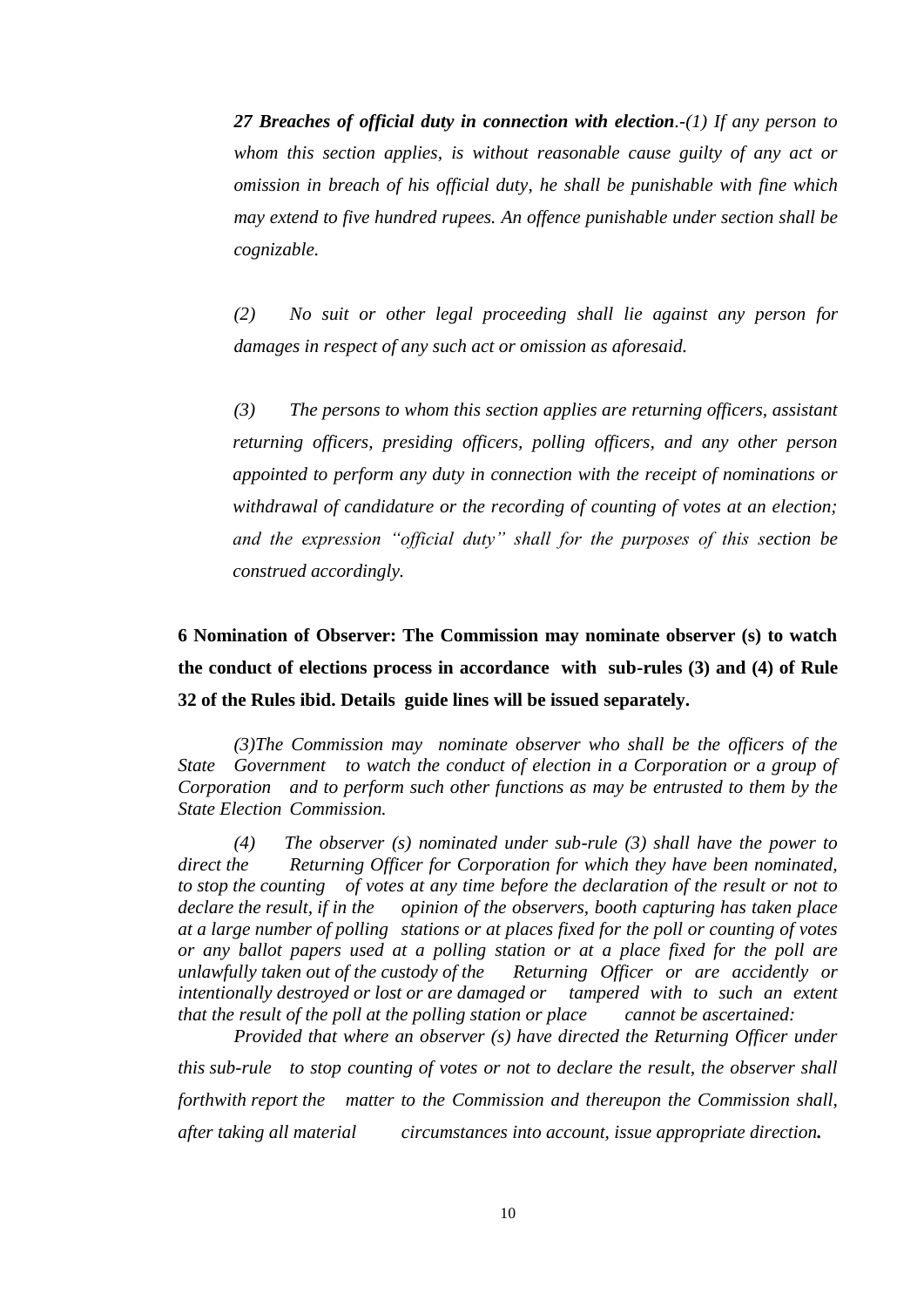#### **PART-II**

# **FROM FILING OF NOMINATIONS TO WITHDRAWAL OF CANDIDATURE:**

 You are the kingpin of the electoral machinery and, therefore, the importance of your duties cannot be undermined . You have to perform a very difficult task. It is of utmost importance that you should have thorough knowledge of election law and procedures pertaining to your duties. In the matter of scrutiny of nominations, you perform a quasi-judicial function. The powers, duties and functions of the Returning officers have been given in great detail in the Himachal Pradesh Municipal Corporation Act, 1994 and the Himachal Pradesh Municipal Corporation (Election) Rules,2012. The provisions of Rule, 30are already mentioned above. You must go through these provisions carefully.

As a Returning Officer/Assistant Returning Officer, your duty starts from the receipt of nominations papers. This is a very responsible task for which you have to fully acquaint yourself with the law and procedure laid down for the purpose. While performing your duty, you have to implement the provisions of the law and abide by the relevant procedure and instructions faithfully. Soon after the receipt of directions regarding movement programme to the place where the nomination papers etc. are to be received, you will proceed strictly in accordance with the movement programme to the place where you have to receive the nomination as per the election programme and the notice of election. Under no circumstances will the time, date and place notified for this purpose in the notice of election be changed.

You may be appointed as Returning Officer/ Assistant Returning Officer for one or more wards of Municipal Corporation. In order to avoid any confusion or mixing-up of papers at the time of scrutiny etc. prior arrangements for keeping wardwise nomination papers should be made and proper maintenance of these papers may be ensured. It will be appropriate to keep the nomination papers of every ward in separate file.

Before the receipt of nomination papers at the appointed place, the following items must be available with you:-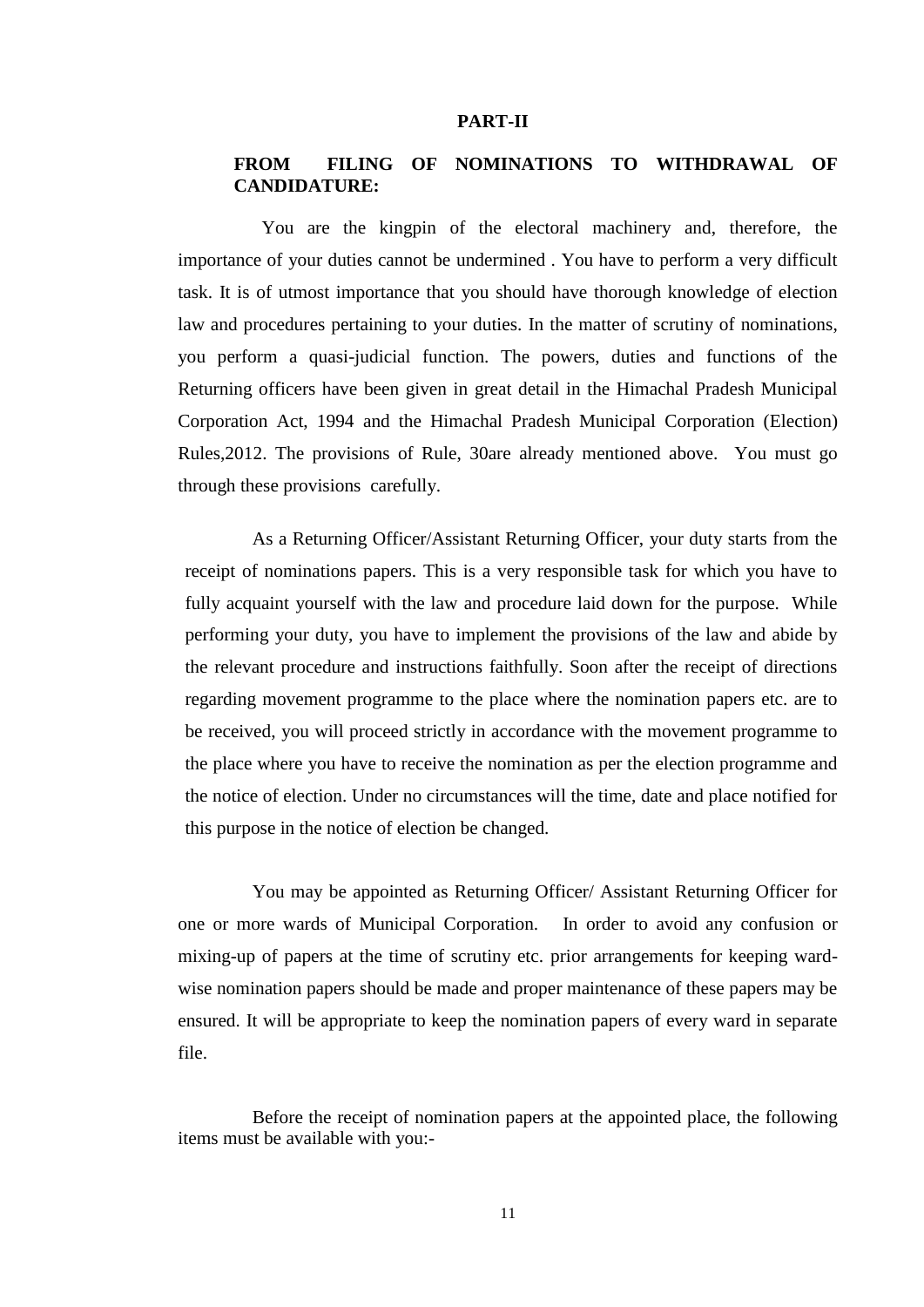- i. One complete set of the electoral rolls of all the wards of the Municipal Corporation duly authenticated by the Electoral Registration Officer(Municipal Corporation)
- ii. One copy of reservation orders issued for the Municipal Corporation elections.

iii Sufficient number of forms of nomination papers and disclosure of specified information.

(The forms of nomination papers shall be supplied free of cost to the public)

- iv Receipt book for issue of receipt of security deposits ;
- v Forms of notice of withdrawal ;
- vi Forms for preparing the list of contesting candidates;
- vii All kinds of symbol poster for supply to the contesting candidates along with other election material.
- viii A copy of the notice of election issued by the Deputy Commissioner in Form-19 under rule 34 of the H.P. Municipal Corporation (Election) Rules, 2012.
- ix Sufficient number of Form-19 (Notice of Nomination) under rule 34.

## **1. PRESENTATION OF NOMINATION PAPERS:**

The nomination papers are to be presented before you under rule 34 of the H.P. Municipal Corporation (Election) Rules, 2012. Each candidate during the time and at a place specified for the purpose shall, either in person or through his proposer, file nomination papers duly signed by the contesting candidate and the proposer, who is a voter of that municipality, in form-20, if he is not disqualified under section 8 of the Act to file the same.

Any person who is subject to any disqualification as a voter under the Act shall not be eligible to sign any nomination paper as a proposer.

A person who is unable to write his name shall be deemed to have signed an instrument or any other paper if he has placed his thumb impression on such instrument or paper in the presence of the Returning Officer. Such an officer, on being satisfied as to his identity, shall attest the thumb impression.

For your guidance, the provisions of section 16 of the Act and Rule37 are reproduced as under :

**Section 8.Disqualification of Councilors.—(1)** A person shall be disqualified for being of

(a) if he is so disqualified by or under any law for the time being in force for the purposes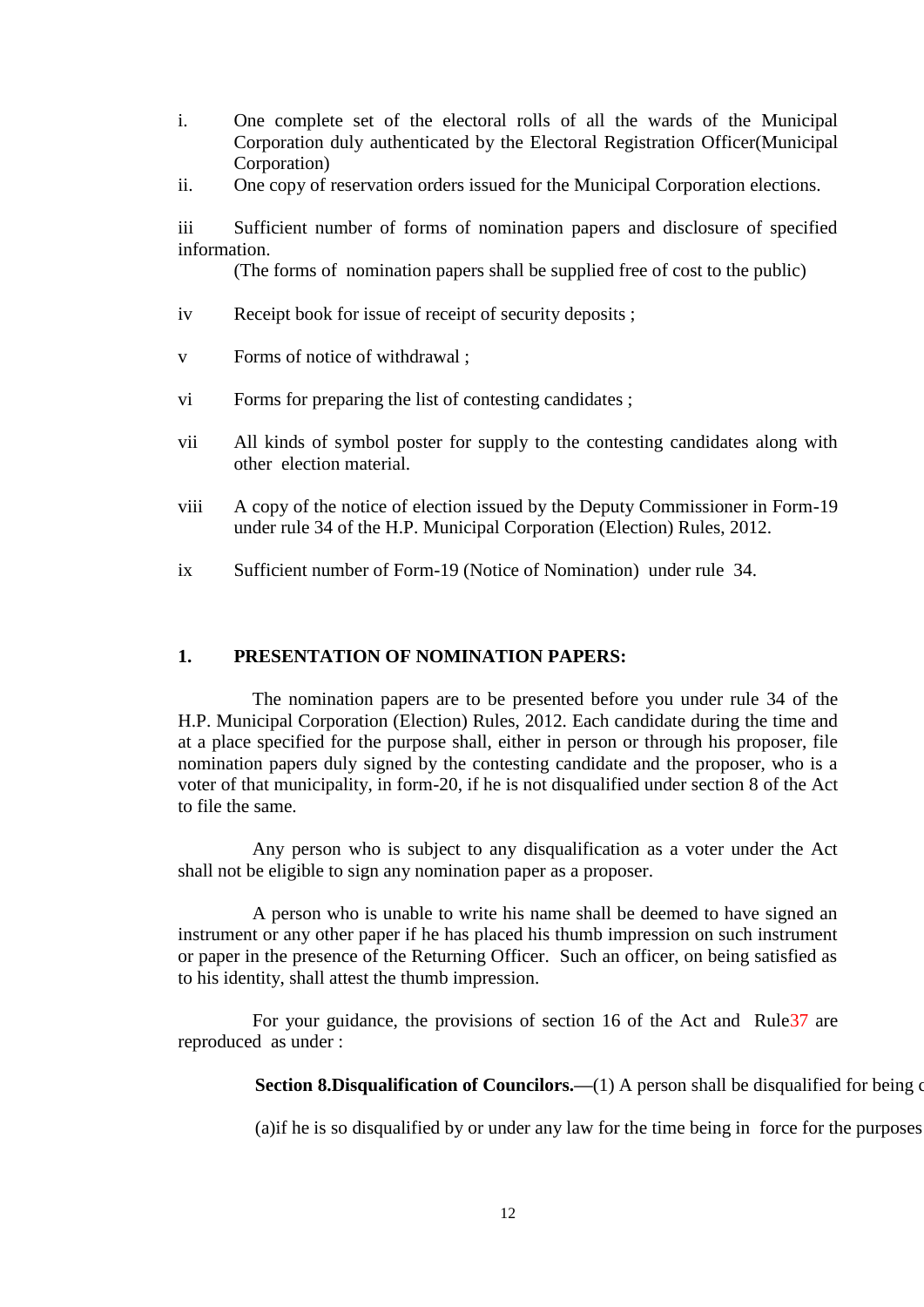Provided that no person shall be disqualified on the ground that he is less than 25 years, if he has attained the age of 21 years ; and

(b) if he is so disqualified by or under any law made by the Legislature of the State.

(2) A person shall also be disqualified for being chosen as, and for being , a Councillor:—

(a) if he is of unsound mind and stands so declared by a competent

court ;

(b) if he is an undischarged insolvent ;

(c) if he is not a citizen of India, or has voluntarily acquired the citizenship of a foreign State, or is under any acknowledgement of allegiance or adherence to a foreign State;

(d) if he has in proceedings for questioning the validity or regularity of an election, been found to have been guilty of —

if he has incurred more expenditure than prescribed under section 13-A or has failed to lodge account under section 13-B within 30 days of the declaration of the result of the election;

(i) any corrupt practice under section 21 of this Act ;

(ii) any offence punishable under sections 171-E or 171-F of the Indian Penal Code 1860 (45 of 1860), or any offence punishable under section 29 or clause (a) of sub-section (2) of the finding ;

(e) if he has been convicted by a criminal court to imprisonment for an offence involving moral turpitude, unless a period of six-years has elapsed since his conviction;

**"Explanation.—" moral turpitude"** shall mean the cases where a charge framed by a competent court involves an offence for which the maximum sentence is death or life imprisonment or 10 years or more.

(f) if he holds any office of profit under the Corporation ;

(g) if he is a licensed architect, draftsman, engineer, plumber surveyor or town planner or is a partner of a firm of which any such licensed person is also a partner;

(h) if he holds any office of profit under the Government or the Municipal Corporation;

(i) if he is interested in any subsisting contract made with, or any work being done for the Corporation except as a share holder (other than a director) in an incorporated company or as a member of a co-operative society ;

(j) if he is retained or employed in any professional capacity either personally or in the name of a firm of which he is a partner or with which he is engaged in a professional capacity in connection with any cause or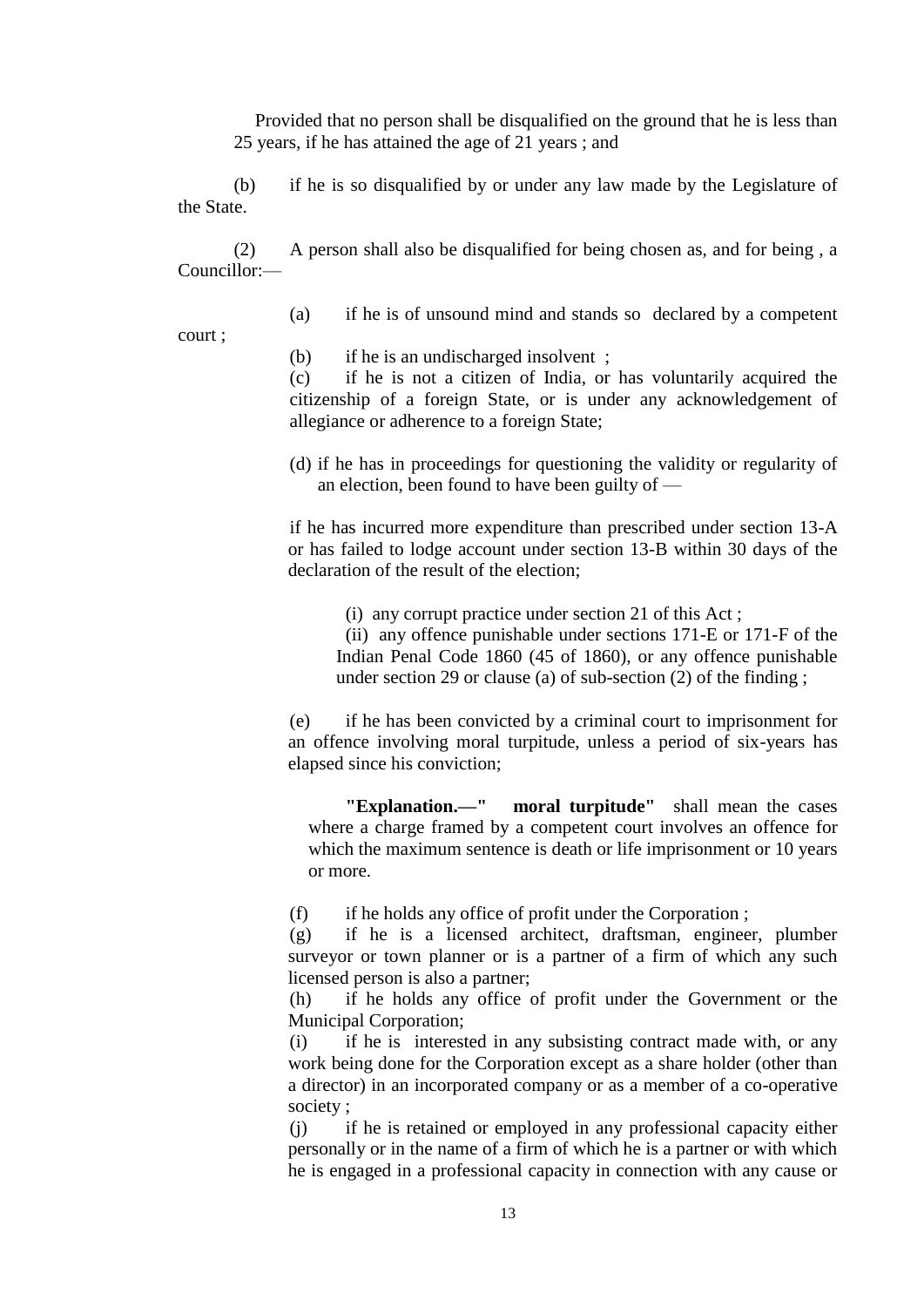proceeding in which the Corporation or any of municipal authorities is interested or concerned ;

(k) if he, having held any office under the Government, the Corporation or any other local authority, any Government company or any corporate body owned or controlled by the Government, has been dismissed from service ;

(l) if he has encroached upon or is beneficiary of the encroachment upon any land belonging to, or taken on lease or requisitioned by or on behalf of, the State Government, a municipality, a panchayat, cooperative society or any other local authority, unless a period of six years has elapsed since the date on which he is ejected therefrom or he ceases to be the encroacher ;

**Explanation.—**For the purpose of this clause the expression "beneficiaries" shall include the spouse and legal heirs of the encroacher ; and

(m) if he is registered as a habitual offender under the Himachal Pradesh Habitual Offenders Act, 1969 (8 of 1974);

(n) if he has been ordered to give security for good behavior under section 110 of the Code of Criminal Procedure, 1973, (2 of 1974);

(o) if he fails to pay any arrears of any kind due to him otherwise than as an agent, receiver, trustee or an executor to the Corporation within three months after a notice in this behalf has been served upon him;

(p) if he is in the employment or service under any panchayat or of any other local authority or co-operative society or Central Government of the State Government or any public sector undertaking under the control of the Central or the State Government.

**Explanation.—**For the purpose of this clause the expression "service" or "Employment" shall include person appointed engaged or employed on whole time, part time, casual, daily or contract basis ;

(r) if he has made any false statement or declaration in writing under this Act or the rules made thereunder;

(3) Not withstanding anything contained in sub-sections (1) and (2) above—

(a) a disqualification under clause (e) of sub-section (2) shall take effect until three months have elaspsed since the date of such disqualification or if within these three months an appeal or petition for revision is brought in respect of the conviction or sentence untill that appeal or petition is disposed of ;

(b) a person shall not be deemed to have incurred any disqualification under clause (f) or clause (g) of sub-section (2) by reason only of his receiving.—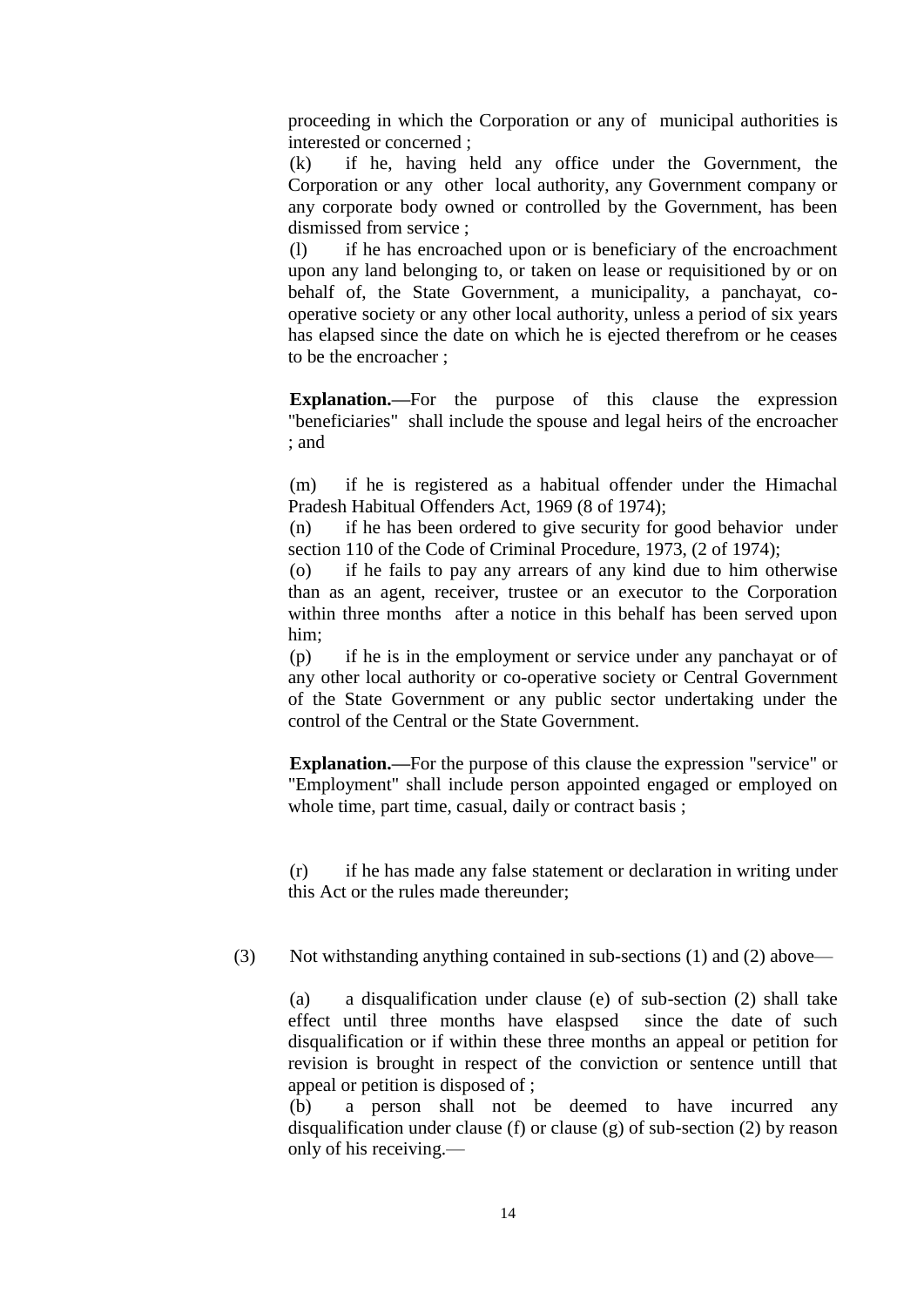(i) any pension ; or

(ii) any allowance or facility for serving as a Mayor or Deputy Mayor or as a Councillor; or

(iii) any fee for attendance at a meeting of any

committee of the Corporation;

(c) a person shall not be deemed to have any interest in a contract or work such as is referred to in the clause (i) of sub-section (2) by reason only of his having a share or interest in

(i) any lease, sale, exchange or purchase of immovable property or any agreement for the same; or

(ii) any agreement for the loan of money or any security for the payment of money only; or

(iii) any newspaper in which any advertisement relating to the affairs of the Corporation is inserted; or

(iv) the sale to the Corporation or to any other municipal authority or any officer or other employee of the Corporation on behalf of the Corporation of any article in which he regularly trades or the purchase from the Corporation or from any such authority, officer or other employee on behalf of the Corporation of any article of a value in either case not exceeding five thousand rupees in the aggregate in any year during the period of the contract or work ; or

(v) the letting out on hire to the Corporation or the hiring from the corporation of any article not exceeding two thousand rupees in the aggregate in any year during the period of the contract or work; and

(vi) any agreement or contract with the Corporation or any other municipal authority for taking water or any other thing which the Corporation may generally supply.

(4) If a person sits or votes as a Councillor of the Corporation when he is not qualified or that he is disqualified for such Councillorship, he shall be liable in respect of each day on which he so sits or votes to a penalty of five Hundred Rupees to be recovered as an arrears of tax under this Act.

(5) If any question arises as to whether a Councillor of the Corporation has become subject to any of the disqualification mentioned in sub-sections (1) and (2) the question, shall be referred for the decision of such authority and in such manner as the Government may by notification provide.

(6) If a person who is chosen as a Councillor the Corporation, becomes a Member of the House of the People, the Council of States, the State Legislative Assembly, or is or becomes member of a municipality, or an Office bearer of a panchayat, then at the expiration of a period of fifteen days from the date of publication of the election result, as the case may be, within fifteen days from the date of the commencement of term of office of a Member of the House of People,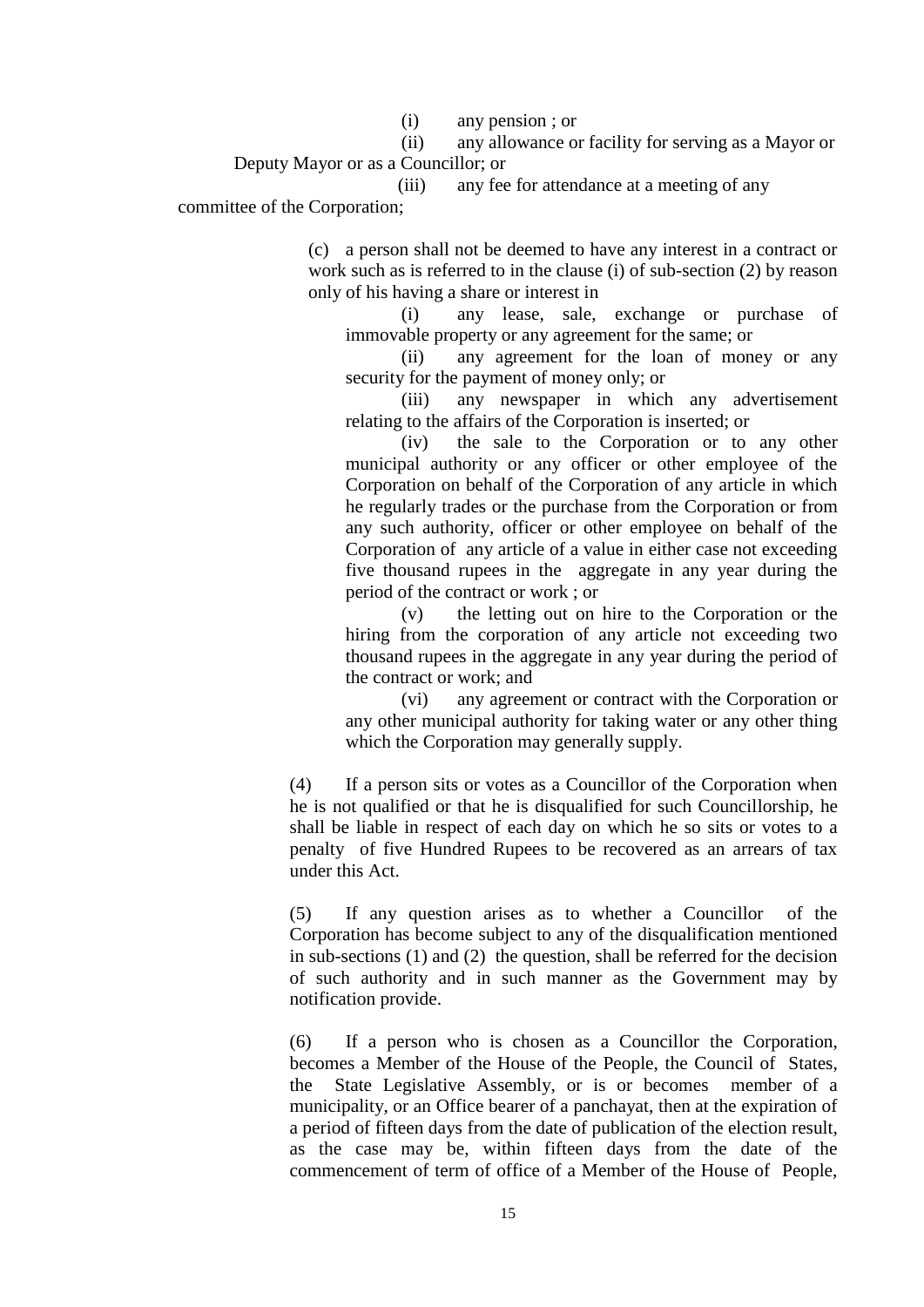the Council of State, the State Legislative Assembly or member of the municipality, or an office bearer of a panchayat, his seat in a Corporation shall become vacant, unless he has previously resigned his seat in the House of People, the Council of State, the State Legislative Assembly, the Panchayat or the municipality, as the case may be.

**Explanation.**—For the purposes of sub-section (6) the expression "office bearer of the panchayat" shall have the same meaning as is assigned to it under clause (23) of section 2 of the Himachal Pradesh Panchayati Raj Act, 1994 (4 of 1994).

*37. Nomination of candidates for election.- (1) Any person registered as voter within the Corporation, may be nominated as a candidate for the office of Councillor of a ward by another person, who is registered voter in the electoral roll of that ward of the Corporation.*

*(2) The nomination paper in Form-20 duly filled up and signed by the proposer and candidate shall be delivered to the authority specified under clause (c) of sub-rule(1) of rule 34 by each candidate either in person or by his proposer between 11 A.M. and 3.00 P.M. on the date specified for the filing of nomination papers.*

*(3) In any ward/Corporation which is reserved for the members of Scheduled Castes and Scheduled Tribes, the nomination paper shall not be treated as valid, unless it contains a declaration by the candidate specifying particular caste or tribe of which he is a member and the candidate submits a certificate issued by the competent authority authorized by the State Government, certifying that the candidate belongs to such Scheduled caste or Scheduled tribe, as the case may be.*

*(4) On the presentation of the nomination papers, the Returning Officer shall satisfy himself about the name and the serial number of the candidate and his proposer, as entered in the nomination paper are the same as those entered in the Electoral roll :* 

*Provided that not more than three nomination papers shall be presented by or on behalf of any candidate or accepted by the Returning Officer for election in the same ward/Corporation:*

*Provided further that the Returning Officer shall permit any clerical or technical error in the nomination papers or to the said nomination papers in regard to the said names or numbers to be corrected in order to bring them in conformity with the corresponding entries in the Electoral roll and where necessary may direct that any clerical or printing error in the said entries be ignored.*

Every candidate for election to the office of Municipal Corporation shall

furnish or cause to furnish alongwith his nomination paper the Annexure-I specified by the State Election Commission vide its regulation, "HIMACHAL PRADESH PANCHAYATS AND MUNICIPALITIES ELECTIONS (Disclosure of specified information by the candidates) Regulations, 2004," framed and notified vide its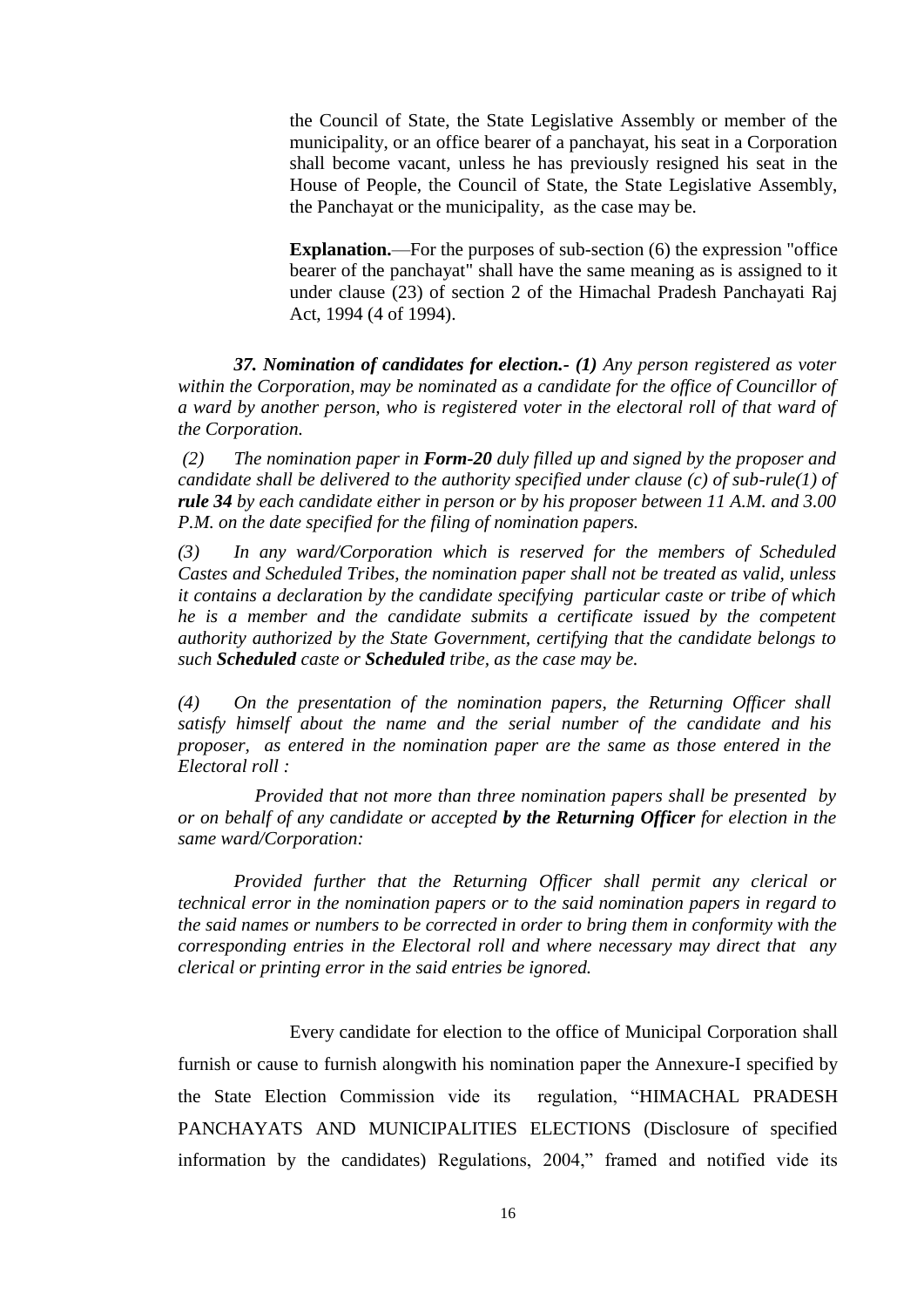notification No. SEC. 16-21/97-123 dated 17.2.04 pertaining to his conviction or acquittal or discharge in criminal cases etc,.if any, in the past etc. (see extract of regulation framed by the State Election Commission as stated at **Annexure-VII.**

The said Regulations will also be applicable to the candidates for the offices of Councilor Municipal Corporation vide Notification No. SEC-16-21/97 dated 23.11.2010

# **2. DEPOSITS, RETURNS AND FORFEITURE OF SECURITY .**

A candidate shall not be deemed to be nominated for election unless he has deposited or caused to be deposited as security money with the Returning Officer in cash against receipt.

While receiving the nomination papers, the preliminary checking may be done to see that all the columns in the nomination papers are duly filled in and nomination papers have been signed by the proposer and the candidate himself. You will satisfy yourself that necessary security deposit has been made in accordance with the provisions of the rule 26 and the receipt to this effect has been issued to the person making the deposit.

In case it is found during the course of checking of the nomination papers that the form is incomplete in any respect, the same may be got completed before you by the person filing the same and every reasonable help in the matter may be extended to him.

For facility of reference, the provision of rule 38 of the H.P. Municipal Corporation Election Rules, 2012 is quoted below:

**38. Security deposits.-** (1) A candidate shall not deemed to have been nominated for election to a ward/Corporation unless he has deposited or cause to be deposited as security with the Returning Officer in cash against receipt the following sum of money:-

 $(a)$ 

-

(b) i**n case of councilor a sum of \*Rs. 3000/- but in case where a candidate is woman or a member of Scheduled castes or Scheduled Tribes, a sum of Rs. 2000/- :**

Provided that where a candidate has been nominated by more than one nomination paper for election in the same ward/Corporation, not more than one deposit shall be required under this rule.

(2) If a candidate by whom or on whose behalf the security has been deposited, withdraws his candidature within the time specified in **rule 34** or if the nomination of

<sup>&</sup>lt;sup>1</sup>deleted vide notification dated 11-02-2016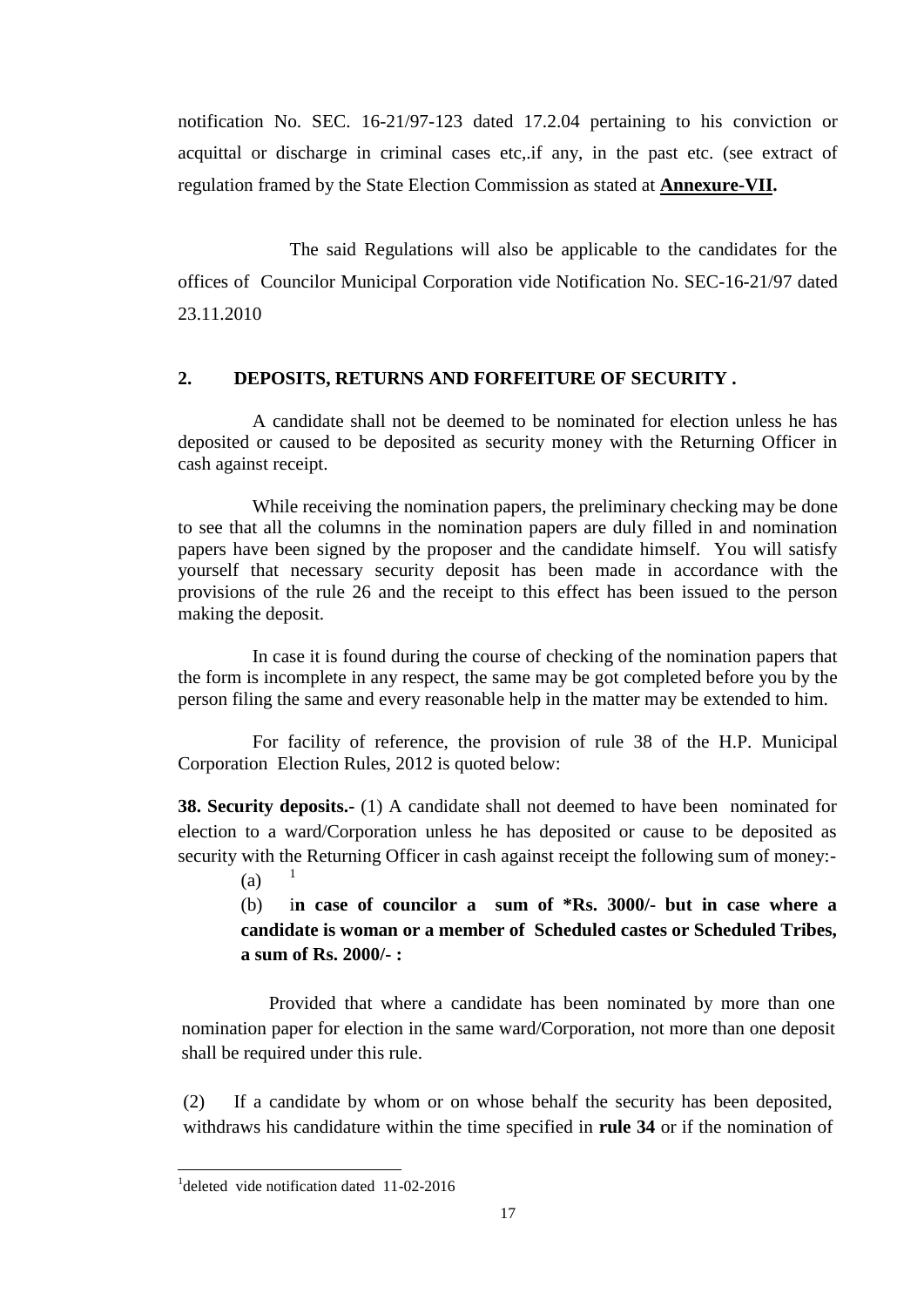any candidate is rejected the security deposit shall be refunded to the person by whom it was made or if such person is dead, to his legal representatives, after the date of declaration of result of election.

(3) If the contesting candidate is not elected and the number of valid votes polled in his favour are less than one sixth of the total number of valid votes polled, the security deposited shall be forfeited to the State Government.

(4) If the security deposited is not forfeited under **sub-rule (3),** the same shall be refunded to the candidate by whom it was made or if he is dead, to his legal representatives, after the notification of the result of election is issued and published in the Official Gazette.

# **3. DEPOSIT OF AMOUNT RECEIVED ON ACCOUNT OF VARIOUS RECEIPTS DURING THE ELECTIONS IN GOVERNMENT TREASURY**

While discharging duty as Returning Officer/Assistant Returning Officer you will receive various amounts such as amount on account of sale of voter list, security deposit and on account of challenge of identity of a voter etc.

The amount received on account of sale of voter list and challenge of identity of a voter list etc. shall be deposited in the following receipt head:

0070- Other Administrative Services

02-Election

101-Sale proceeds of election form and documents

 02-Sale proceed for election forms and documents by the State Election Commission

The forfeited Security money shall be deposited in the Government treasury under following receipt head:-

0070- Other Administrative Services

02-Election

104-Fees Fines Forfeitures

02-Fees Fines Forfeitures by the State Election Commission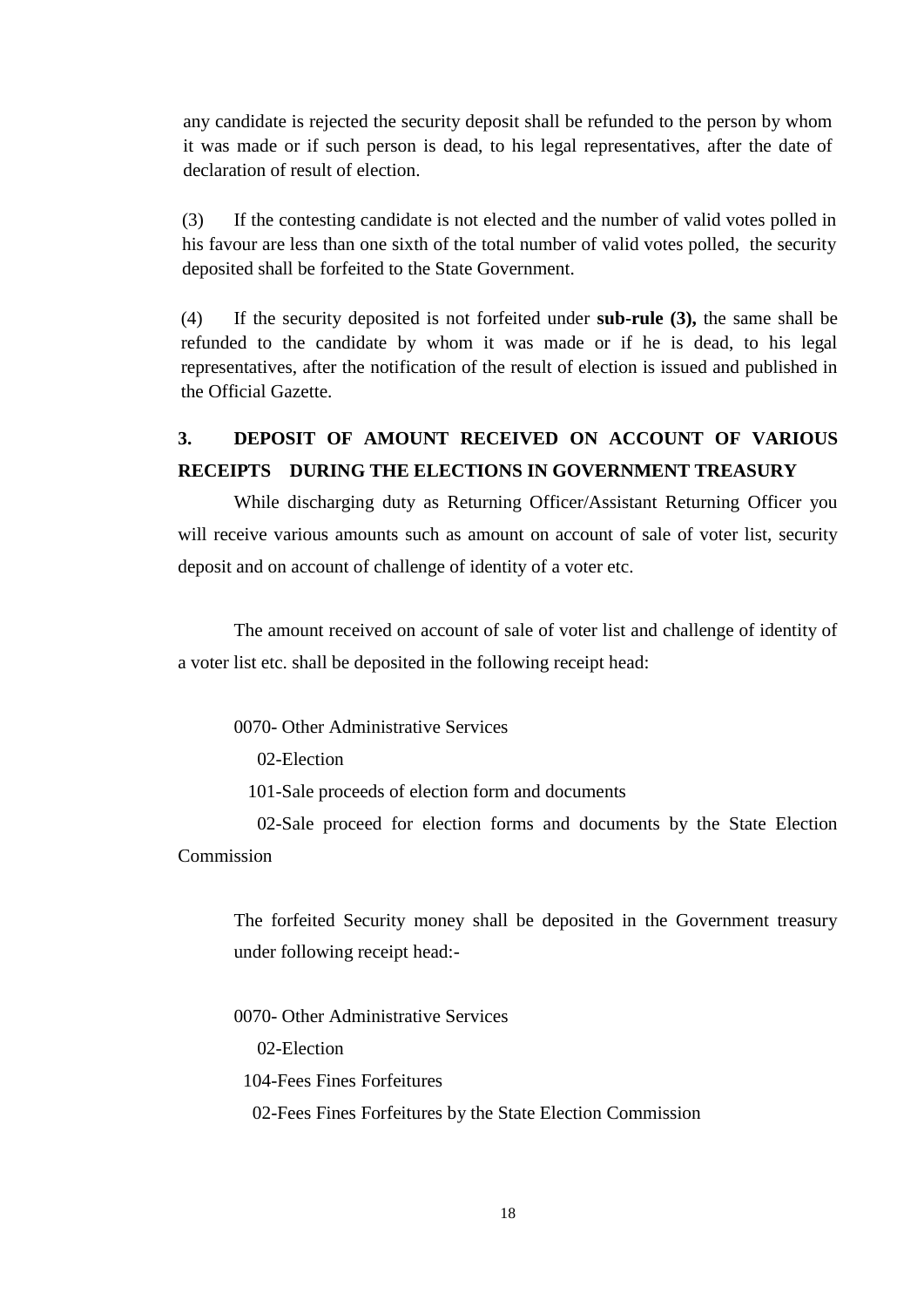Any Miscellaneous amount received during the election shall be deposited in the following receipt head:

0070- Other Administrative Services

02-Election

800-Other Receipt

03-Miscellaneous Receipt by the State Election Commission.

The amounts so received shall be deposited by the Returning Officers in the Government treasury and not by the Assistant Returning Officers. The Assistant Returning Officers shall deposit all the money received by them with the Returning Officer alongwith receipt books. After depositing the money into Govt. Treasury the Returning Officer (Deputy Commissioner) will give all the Challans in original alongwith used and unused receipt books issued to him to the District Election Officer (Panchayat). The District Election Officer (Panchayat) shall keep a separate account of receipt books pertaining to Municipal Corporation in a register. The Returning Officer (Deputy Commissioner) will also send receipt book wise summery of amount received to the State Election Commission with a copy to the District Election Officer (Panchayat) and retain a copy of the same for his record. The proformaforsummery account is as under :-

| Sr. | Sr. No. of Receipt |    | Total receipts |      | Amount | Total    |    | full    | blank | Detail, if any |
|-----|--------------------|----|----------------|------|--------|----------|----|---------|-------|----------------|
| No. | <b>Book</b>        |    | issued         | from |        | blank    |    | receipt | books |                |
|     |                    |    | the book       |      |        | receipts | in | in      | total |                |
|     |                    |    |                |      |        | a book   |    | (Unused |       |                |
|     |                    |    |                |      |        |          |    | books)  |       |                |
|     | From               | To |                |      |        |          |    |         |       |                |
|     |                    |    |                |      |        |          |    |         |       |                |
|     |                    |    |                |      |        |          |    |         |       |                |
|     |                    |    |                |      |        |          |    |         |       |                |
|     |                    |    |                |      |        |          |    |         |       |                |

### 4. **NOTICE OF NOMINATION**: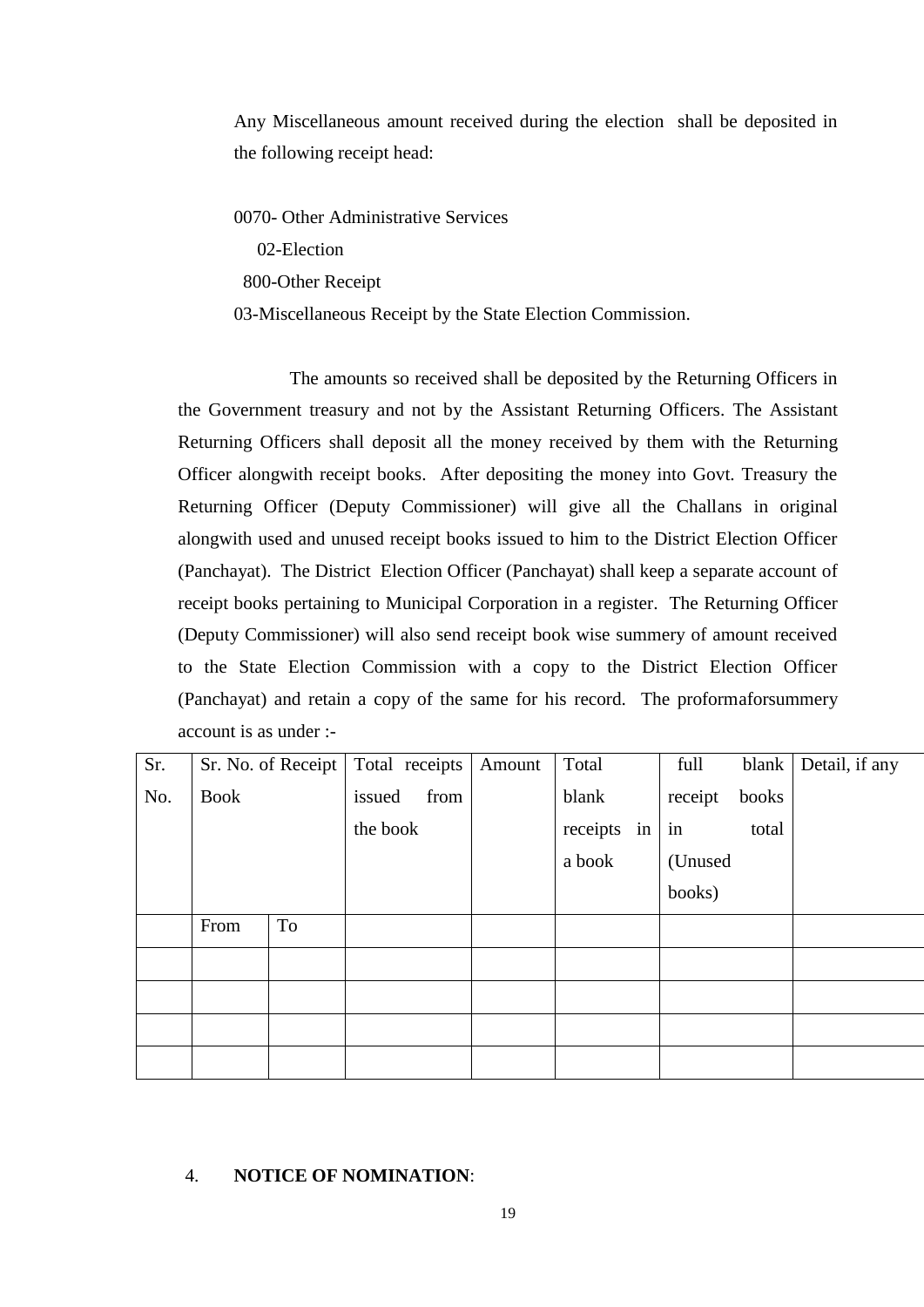Rule 39 of the Election Rules provides that the Returning Officer will daily display the notice of nomination after the time for filing nominations is over in form No. 21. The provision of Rule 39 is as under:

**39. Notice of Nominations -** The Returning Officer shall on receiving the nomination papers under **sub-rule(2) of rule 37** enter on the nomination papers it's serial number and shall sign thereon a certificate stating the date on which and the hour at which, the nomination paper has been delivered to him. A notice of nominations in **Form-21** containing description similar to those contained in the nomination papers both of the candidate and his proposer shall be affixed in some conspicuous place in his office.

It would be vital for the Returning Officer to enter the exact time and date of delivery of a nomination paper to him.(e.g. …… at 2.46 P.M. on …...05.2017)

# **5. RESTRICTION ON CONTEST OF ELECTION IN MORE THAN ONE MUNICIPALITY AND WARD:**

No person shall be allowed to contest election for more than one ward within a municipality or for more than one municipality under rule 53 of the Election Rules, which is reproduced as under:

**53. Restriction on contesting of election for more than one office of the Corporation**.- No candidate shall contest election for more than one office of the Corporation at the same time.

#### **6. SCRUTINY OF NOMINATION PAPERS**:

The Returning Officer shall examine the nomination papers at the time appointed in this behalf, hear objections, if any, presented by the objectors in person to the eligibility of any candidate and decide those objections after such inquiry, as he may consider necessary. The decision rejecting or accepting a nomination paper and a brief statement of the reasons for rejection shall be endorsed on the nomination paper and signed by the Returning Officer.

The Returning Officer may permit any clerical error in the nomination paper in regard to names or numbers to be corrected in order to bring them in conformity with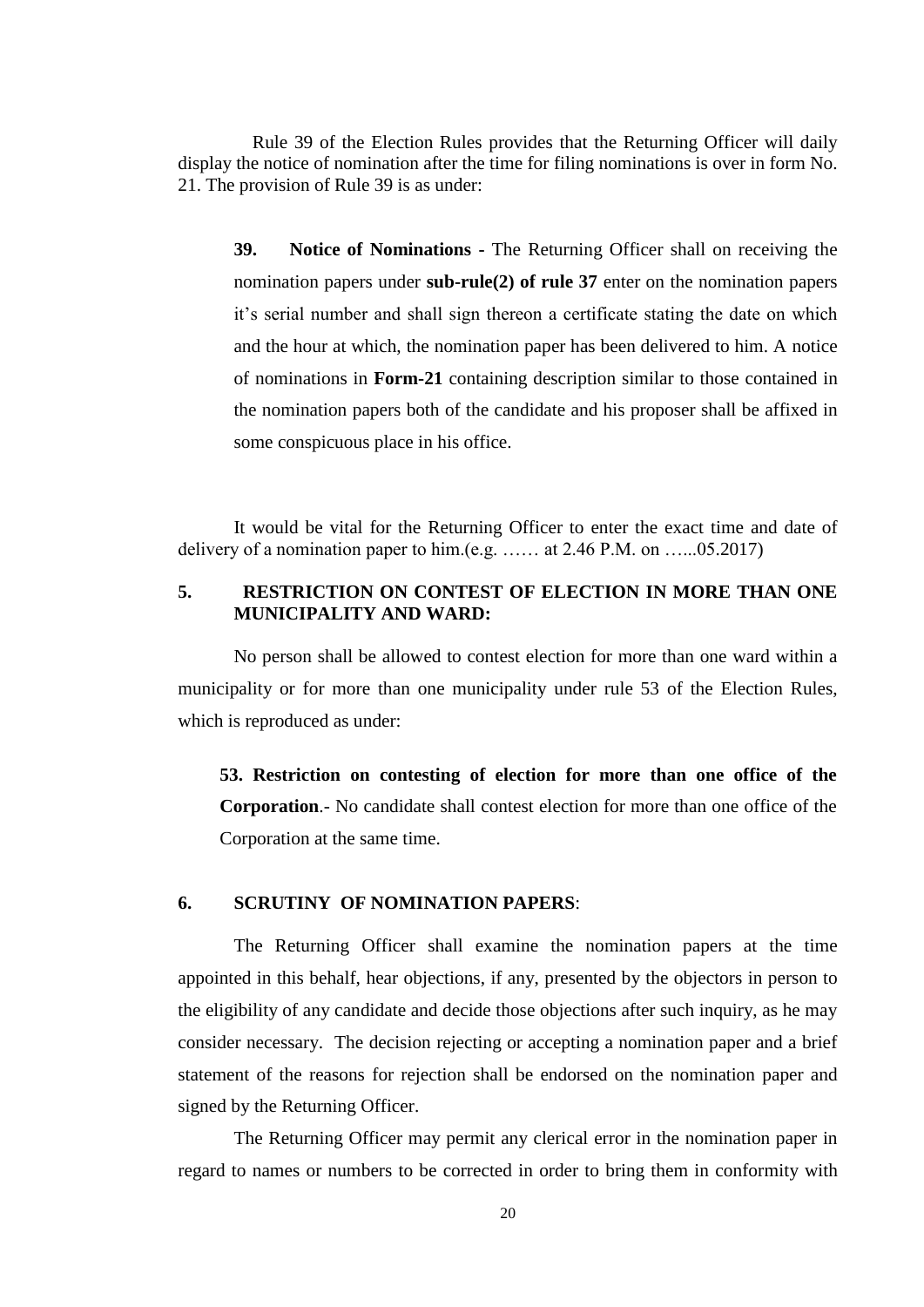the corresponding entries in the electoral roll. However, where necessary, he may direct that any clerical or printing error in the said entries shall be over looked.

No person except the candidate and one person duly authorised in writing by the candidate, shall be permitted by the Returning Officer to attend the scrutiny of nomination papers on the date, place and time specified in the notice of election. *In case a nomination paper is rejected , the RO shall pass a reasoned order for rejection. Nomination paper shall not be rejected merely by writing "Rejected" as it will not suffice the purpose of scrutiny. The instructions issued by the Commission vide its letter dated 12th December, 2000 may be adhered to strictly in this regard.*

The provisions of Rule 40 are reproduced below for ready reference:

**40. Scrutiny of nomination papers.-** (1) On the date fixed for the scrutiny of nomination papers under **rule 34** the candidate and one other person duly authorized in writing by each candidate, may attend **process of scrutiny** and the Returning Officer shall give them all reasonable facilities for examining the nomination papers of all the candidates which have been **received by him** within the time and in the manner laid down in **rule 37**

(2) The Returning Officer shall examine the nomination papers and decide all objections which may be made to any nomination and may, either on such objection or on his own motion after such summary inquiry, if any, as he thinks necessary, reject any nomination on any of the following grounds, namely :-

- *(a)* that on the date fixed for the scrutiny of nomination, the candidate either is not qualified or is disqualified for being chosen to fill the office under the provisions of these rules or the Act or any other law for the time being in force; or
- *(b) (b)* that there has been a failure to comply with any of the provisions of **rule 37** or **rule 38**; or
- *(c) (c)* that the signatures of the candidate or the proposer on the nomination paper are not genuine.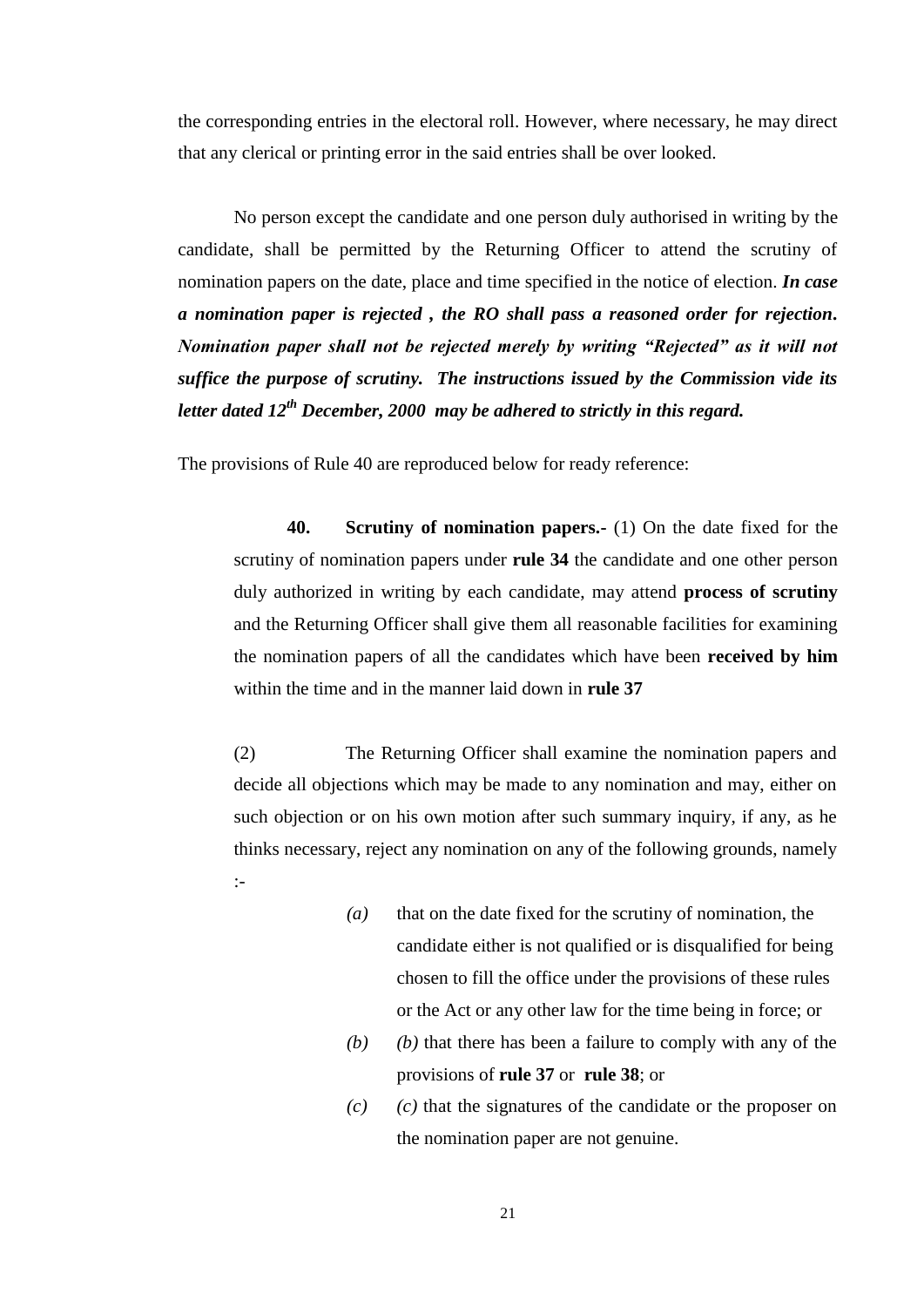(3) Nothing contained in clause (b) or clause (c) of sub-rule (2) shall be deemed to authorize the rejection of **other nomination of the same candidate where such rejection is not warranted.**

(4) The Returning Officer shall hold the scrutiny on the date and time appointed in this behalf under

clause (d) sub-rule (1) of **rule 34. The process of scrutiny once started shall not be adjourned,** except, when such proceedings are interrupted or obstructed by riots, open violence or by causes beyond the control of the Returning Officer :

Provided that in case an objection is raised by the **Returning Officer or is made by** the candidate or the person duly authorized in writing by the candidate, the candidate concerned may be allowed time to defer it not later than the **day next to the day of scrutiny** and the Returning Officer shall record his decision on the date to which the proceedings have been adjourned.

(5) The Returning Officer shall record on each nomination paper his decision accepting or rejecting the same and, if the nomination paper is rejected, shall record in writing a brief statement of reasons for such rejection.

(6) For the purpose of this rule, an entry in the Electoral roll for the time being in force of a ward shall be conclusive evidence of the fact that the person referred to in that entry is a voter for that ward

(7) Immediately after all the nomination papers have been scrutinized and the decision accepting or rejecting the same have been recorded, the Returning Officer shall prepare in **Form 22** a list of validly nominated candidates that is to say, candidates whose nomination have been found valid and affix on the notice board at the office of the Returning Officer.

### **7. WITHDRAWAL OF CANDIDATURE**:

Any validly nominated candidate may withdraw his candidature under rule 41 of the Election Rules. The notice of withdrawal of candidature must be delivered to you on the date, time and place specified for this purpose in the notice of election and receipt for such notice will be issued to the person presenting the notice in form 23 appended at the bottom of the notice of withdrawal. A notice to this effect shall be affixed in Form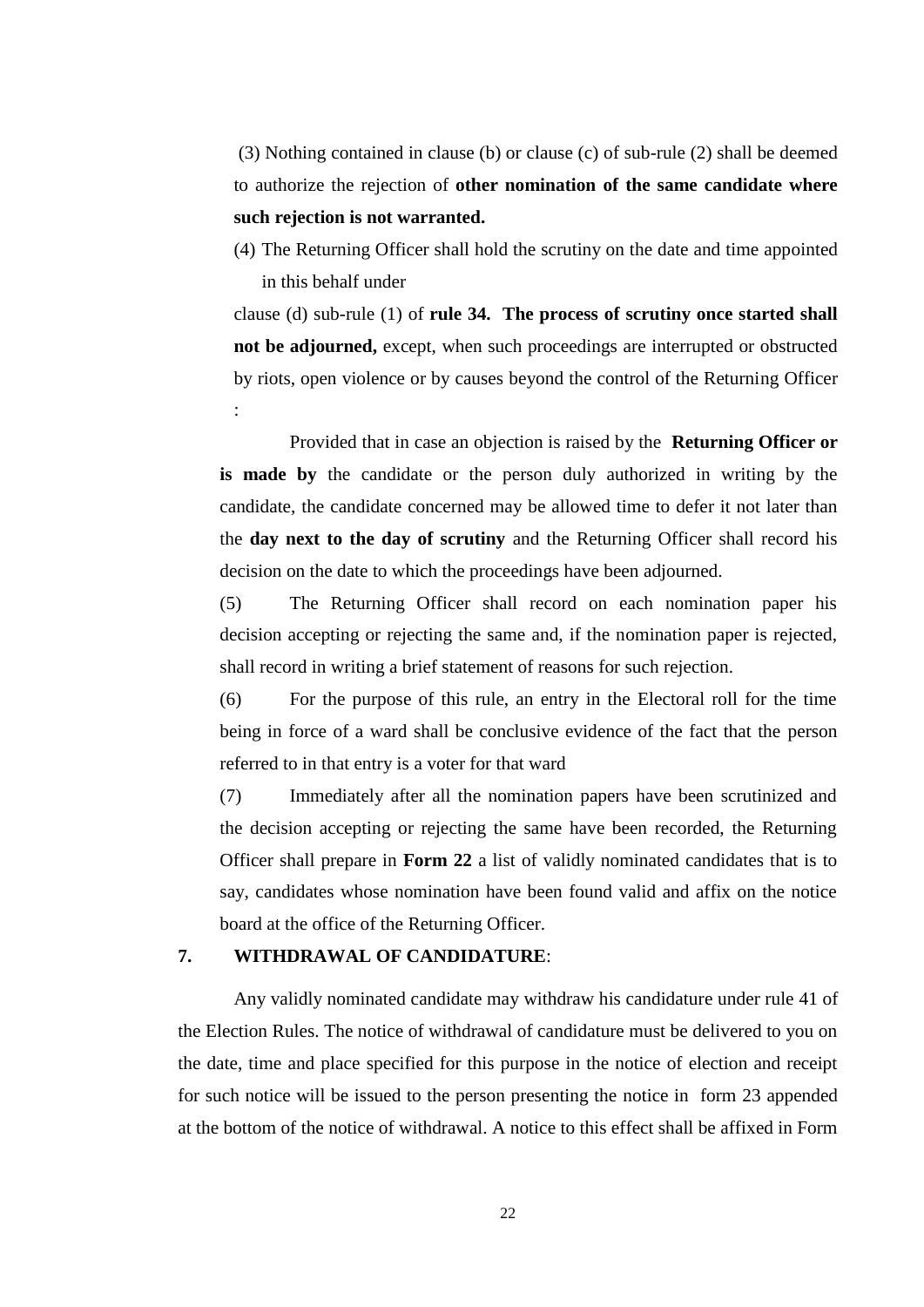24 for information of the general public. However for your convenience, the provisions of rule 41 of the Election Rules are reproduced below:

*41. Withdrawal of candidature.- (1) Any candidate may withdraw his candidature by notice in writing in Form-23 subscribed by him and delivered to the Returning Officer or the Authority specified in this behalf under clause (e)of sub-rule (1)of rule34, before 3 P.M. on the date specified in the said rule, and no person who has thus withdrawn his candidature shall be allowed to cancel the notice of such withdrawal.*

*(2) Upon receiving a notice of withdrawal of candidature, the Returning Officer or the specified authority shall cause a notice in Form-24 to this effect to be affixed in some conspicuous place in his office.* 

# **8. LIST OF CONTESTING CANDIDATES:**

Immediately after the expiry of the hours fixed for the withdrawal of candidatures, a list of contesting candidates shall be prepared by you in Hindi in Devanagari script in alphabetical order. The provision of Rule 42 are reproduced below :-

*42. List of contesting candidates.- (1) On completion of the scrutiny of the nomination papers and after the expiry of the period within which candidature may be withdrawn under rule 41, the Returning Officer shall forthwith prepare a list of contesting candidates in Hindi in Form-25 and cause it to be affixed on the notice board of his office and shall also supply a copy thereof, to each of the contesting candidates and on demand to his election agent.*

*(2) The said list shall contain in Hindi in Devnagari script the names in alphabetical order and the addresses of the contesting candidates as given in the nomination papers.*

**9 Candidates set up by a Political Party:-**

The party concerned shall communicate to you on Form SEC-I the name and the specimen signature of the President/Secretary or any office bearer authorized by it to send a notice in Form -II in writing to this effect that such and such person has been nominated by the party for such and such ward but not later than 3. PM on the last date for the withdrawal of candidature. If the relevant notice is not received by the prescribed time in regard to a particular individual, you may treat as an independent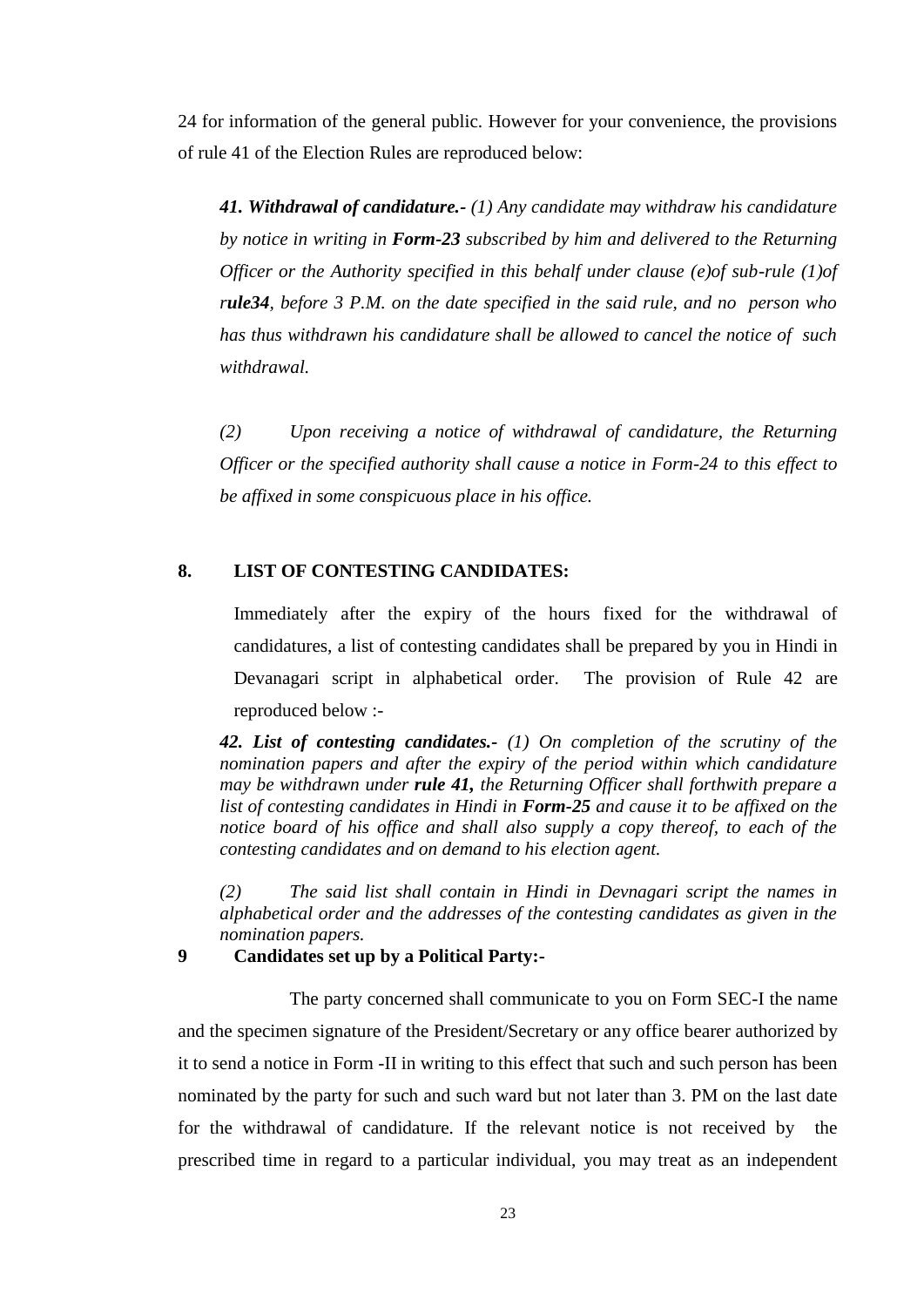candidate. The Form SEC-I and SEC-II have been annexed at Annexure------- in the RO hand book. To ascertain whether a candidate has been set by a political party, you will check the declaration made by the candidates in Form No. 20 and tally the signature of the President/Secretary or any authorized office bearer as contained in the Form SEC-I and as contained in the notice in Form-II.

# **9A. ALLOTMENT OF SYMBOLS:**

After the list of contesting candidates has been prepared and if the number of contesting candidates are more than one, the Returning Officer shall allot a symbol to each contesting candidate. When a candidate is setup by a Political Party he will be allotted a symbol reserved for that party by the Election Commission of India. When a candidate is not setup by a Political Party, a free symbol specified by the State Election Commission under Rule 35 of the Election Rules shall be allotted to him. The symbols are specified by the State Election Commission vide Notification No.  $SEC(F)2-2020-2665$  Dated the  $13<sup>th</sup>$  March, 2021. Copy of this Notification is annexed at **Annexure-VIII**. The candidates who has not been set up by a Political Party shall have no choice of symbols. They shall be allotted free symbols from the list of free symbols. These symbols shall be allotted in seriatim irrespective of the Sr. No. of the candidates in the list of contesting candidates. After the publication of the list of contesting candidates containing the symbols, one copy of the same should be sent to the Deputy Commissioner immediately. No jumping of symbols or allotment of free symbol not notified by the Commission shall be permissible. As regard the allotment of reserved symbol the Returning Officer has no choice once he is satisfied that a candidate is entitled for a symbol reserved for a particular party. An example for allotment of symbols given below:-

| Sr.            | Name of Contesting candidate | Party/independent          | Symbols                |
|----------------|------------------------------|----------------------------|------------------------|
| No.            | in alphabetically orders     |                            |                        |
|                | अमर सिंह                     | आजाद                       | उगता हुआ सूरज          |
| $\overline{2}$ | इन्द्र सिंह                  | कांग्रेस                   | हाथ                    |
| 3              | कबीर सिंह                    | भाजपा                      | कमल का फूल             |
| 4              | नागपाल                       | आजाद                       | कार                    |
| 5              | नागेश                        | आम आदमी पार्टी             | झाडू                   |
| 6              | हेमलता                       | पार्टी (मा0)<br>कम्युनिस्ट | हथौडा हंसिया और सितारा |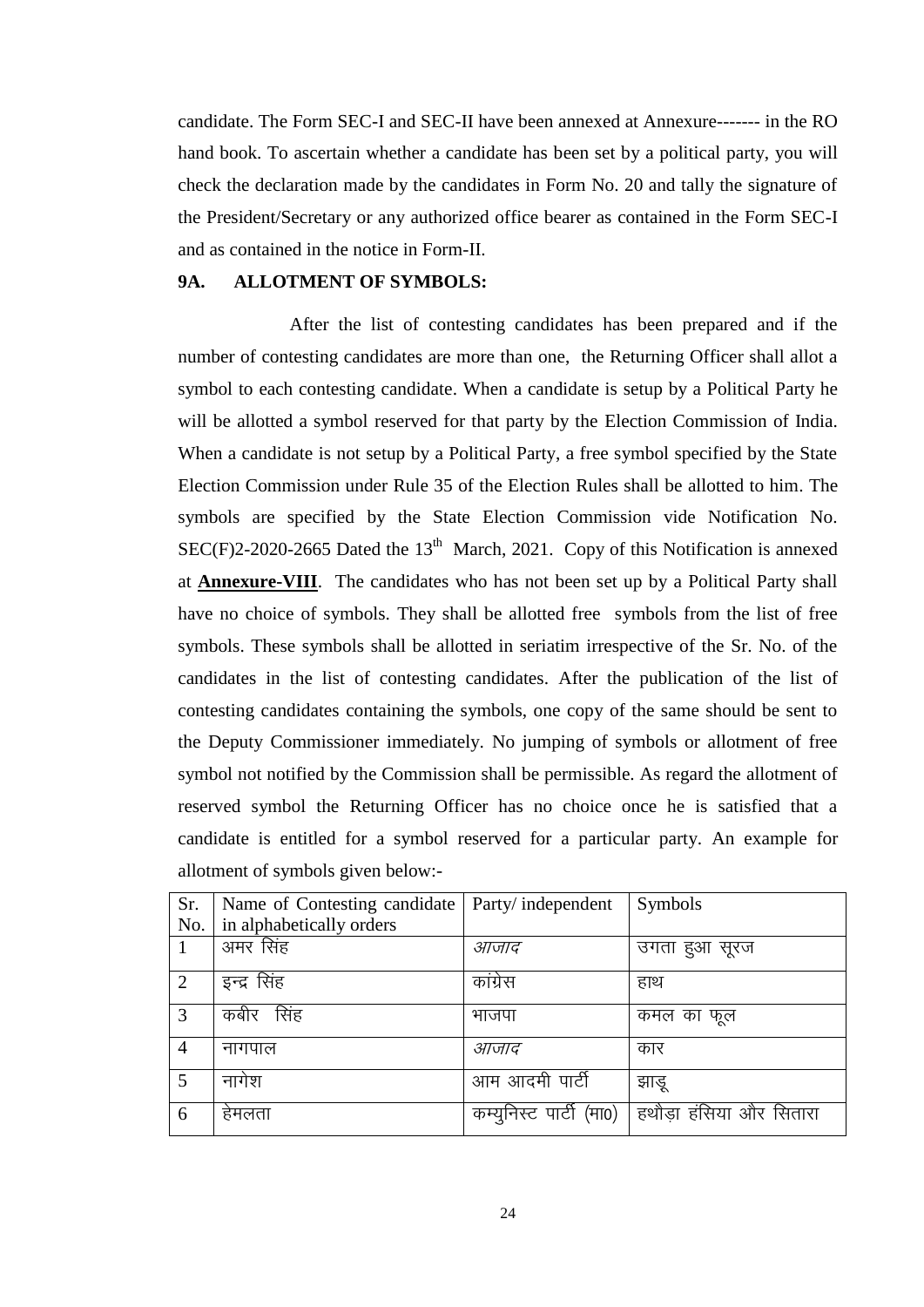If a notice from the authorized office bearer of the Party concerned not intimating the fact of setting up of a particular candidate from a particular ward is not received by the Returning Officer by the prescribed time and date, that candidate may be deemed to have filled Nomination papers as an independent candidate and thus may be allotted a free symbol if his nomination paper is found to be in order. The list of contesting candidates and the symbols allotted to each candidate shall be sent through a special messenger and thorough an E-mail to the Secretary, State Election Commission immediately after the completion of process of allotment of symbols so as to enable timely printing of Ballot Papers. A specimen poster of symbols allotted should be supplied immediately to each candidate. The symbols shall be allotted according to the provision of Rule 43.

*36. Classification of Symbols. (1) For the purpose of these rules symbols will be either reserved or free.*

*(2) A reserved symbol will be symbol which is reserved for a recognised political party for exclusive allotment to contesting candidates set up by that party.*

*(3) A free symbol shall be other than a reserved symbol.* 

A specimen poster of the symbol allotted should be supplied immediately to each candidate. The symbols shall be allotted according to the provisions of Rule 31, which is reproduced for your convenience:

*43. Allotment of symbols to candidates.-(1) <sup>2</sup> After the list of contesting candidates is prepared and if the number of candidates is more than one, the Returning Officer shall allot symbol to each contesting candidate according to the serial number in the list of contesting candidates and of the approved symbols in accordance with the serial number of the symbols specified in the notification under rule 35:*

*Provided that there shall not be any choice of symbols for a candidate.*

*(2) In every case where an election symbol has been assigned to a candidate under sub-rule (1) such candidate shall forthwith be informed of the election symbol so assigned and be supplied with a specimen there-of by the Returning Officer. In that event the list of contesting candidates shall also contain election symbol allotted to each candidate.*

### **10. APPOINTMENT OF ELECTION AGENT / POLLING AGENT:-**

-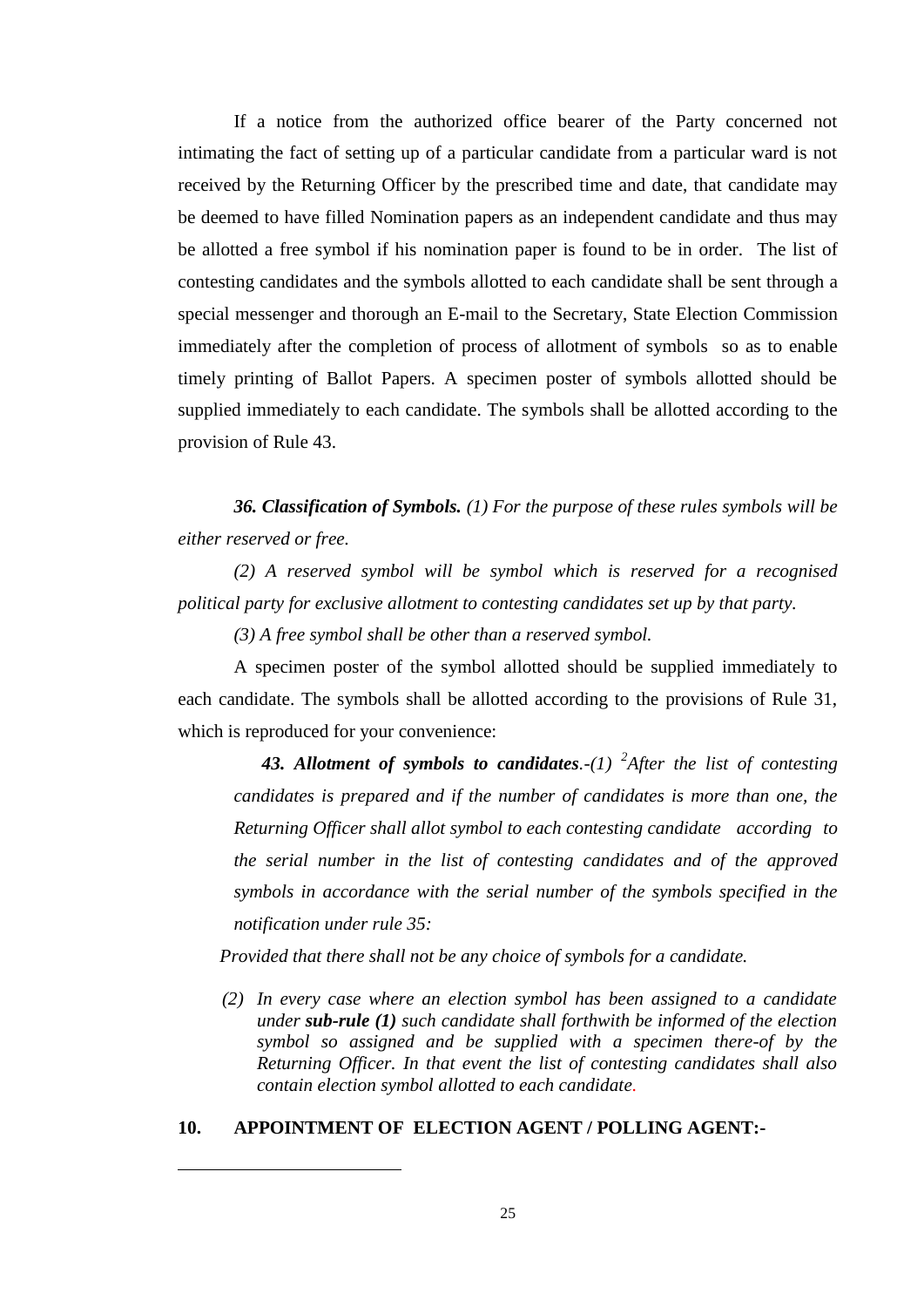It is not necessary for a candidate to appoint an election agent or polling agent. Such appointments may, if the candidate so desires, be made at any time he likes or not at all. In other words, the appointment of a election agent or polling agent is optional. Appointment of election agent shall be made on Form-26 and appointment of polling agent has to be made in Form-27. A polling agent shall not be allowed to enter a polling station unless he delivers a copy of his appointment for that polling station after duly completing and signing the declaration contained therein before the Presiding Officer.

Rule-33 provides that non-attendance of any such agent or agents at the time and place appointed for the purpose shall not, if the act or thing is otherwise duly done, invalidate the act or thing done. The provision of Rule 32 and 33 are reproduced as under: -

**45. Appointment of Election Agent.-**If a candidate desires to appoint an election agent, such appointment shall be made in**Form-26** either at the time of delivering the nomination paper or at any time before election.

**46. Appointment of polling agent.-(**1) The number of polling agents, that may be appointed by a candidate shall be one for each polling station.

(2) Every such appointment shall be made in **Form-27** and the same shall be made over to the polling agent for production at the polling station.

(3) No polling agent shall be admitted into the polling station unless he has delivered to the Presiding Officer the documents of his appointment under **subrule (2)** after duly completing and signing the declaration contained therein before the Presiding Officer.

**47. Non-attendance of agent. -** Where any act or thing is required or authorized by these rules to be done in the presence of agents, the non-attendance of any such agent or agents at the time and place appointed for the purpose shall not, invalidate the act or thing done.

## **11. ELECTION EXPENSES :**

Every contesting candidate shall either himself or by his election agent or by any other person with his authority, consent or knowledge keep an account of election expenditure incurred from the date he has been nominated and the date of declaration of result under section 13-A of the Himachal Pradesh Municipal Corporation Act, 1994. The candidate shall have to lodge a true copy of the account of expenditure kept by him or his election agent or any other person with his authority consent or knowledge in a register to be called the register of election expenditure. The form of the register shall be the same as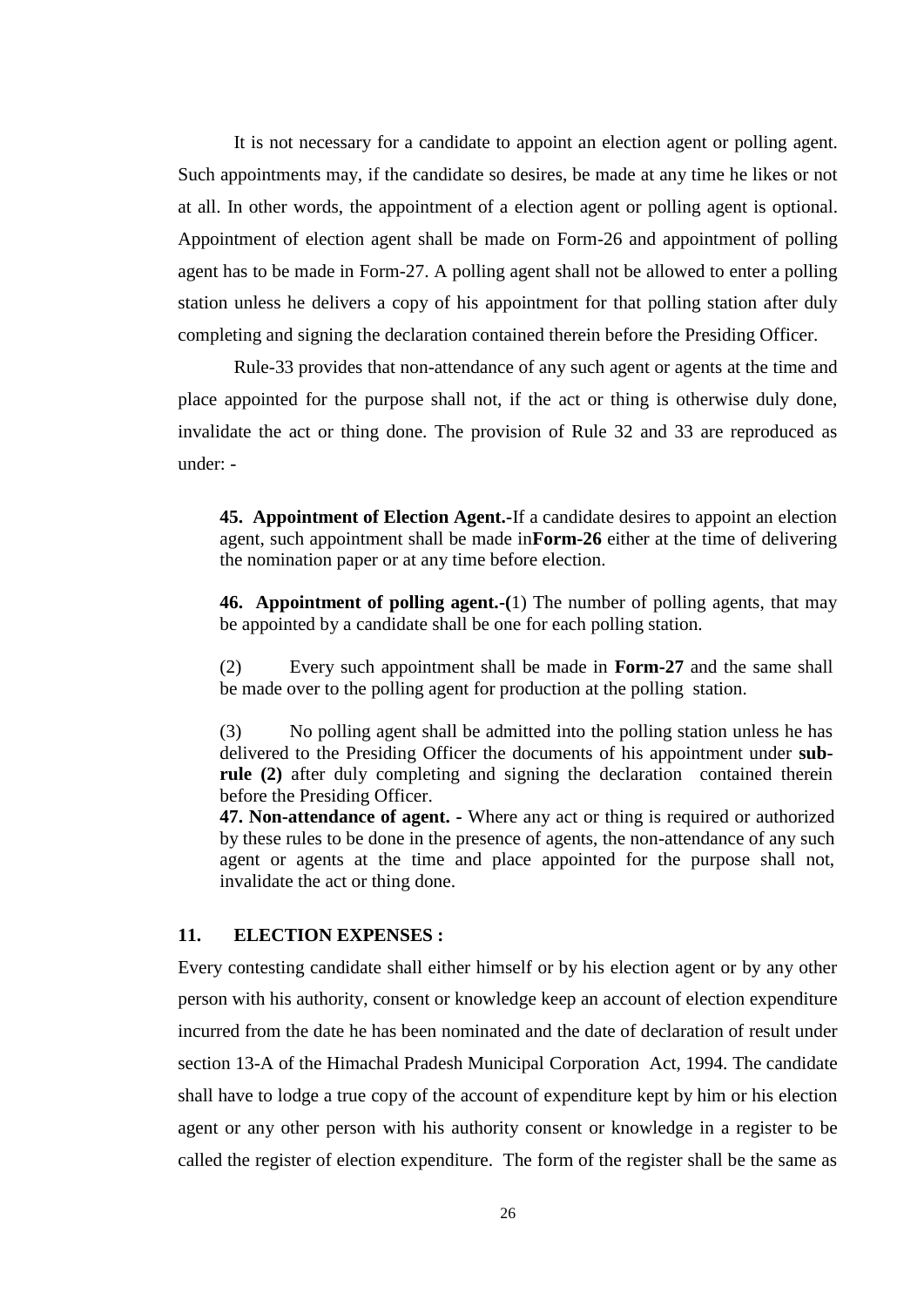has been prescribed in form-28. This form will be supplied to the candidate by the Returning Officer.

*48. Maximum election expenses and account thereof.- 3 (1)The maximum limit of election expenditure to be incurred by a contesting candidate or his authorized agent shall not exceed one lac rupees:*

*Provided that the State Government may enhance limit of maximum election expenditure to be incurred by a contesting candidate or his authorized agents in consultation with the Commission.*

*(2) Every candidate contesting election from a ward Corporation shall keep an account of election expenditure in a register to be called the register of election expenditure in Form-28.*

*(3) The account under sub-rule (2) shall be maintained as per provision of section 13 A.*

*(4) The account shall be correctly and truly maintained in respect of each item of expenditure on day to day basis from the date of filing of nomination papers upto the date a day after the declaration of result.*

*(5) All expenditure by the candidate or his authorized election agent on all the items of expenditure maintained in Form-29 shall be included in the account as kept under sub- rule (2) of election expenditure.*

*(6) All documents such as vouchers, receipts, acknowledgements etc. in support of expenditure incurred and recorded in the register shall be maintained correctly.*

*(7) The day-to-day account maintained shall be made available for inspection at any time during the process of election to the Returning Officer or any other officer authorized by him or the Commission.*

*(8) Failure to submit the account of election expenses within the time and in the manner required by the Act and these rules or, to produce a true copy of the accounts of election expenditure on demand by an officer authorized to do so, shall be deemed to be a corrupt practice under section 21.*

*(9) A statement of account of the total election expenditure maintained shall be submitted to the Returning Officer within thirty days of declaration of the result*

*(10) The statement of account shall be submitted in Forms 29 and 30 alongwith an affidavit of the candidate in Form- 31*

*(11) On receipt of the statement of accounts, the Returning Officer shall issue an acknowledgement in Form- 32*

-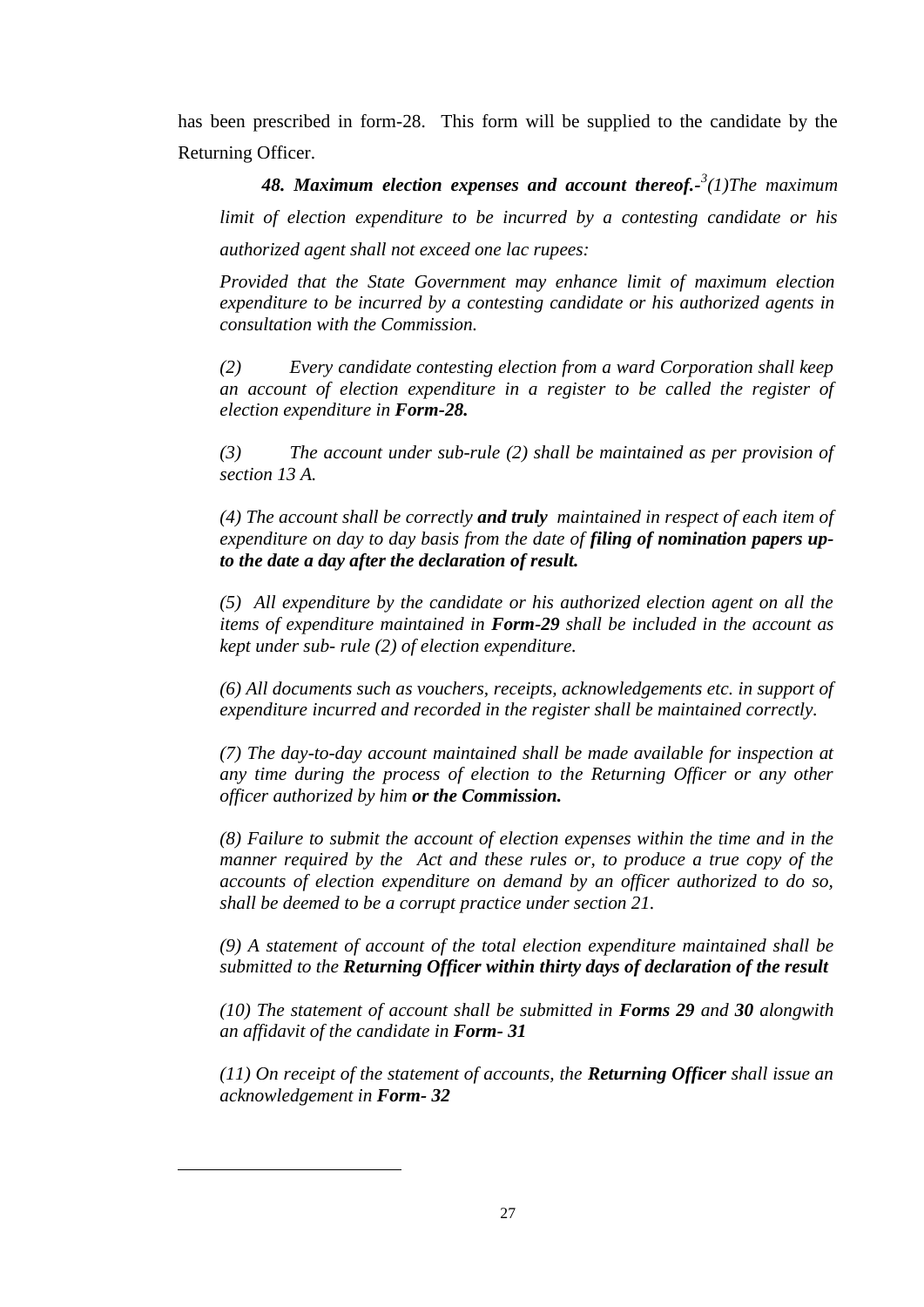## **PART-III**

# **GENERAL PROCEDURE AND PREPARATION FOR CONDUCT OF ELECTION**

With the withdrawal of candidatures and the allotment of symbols to the candidates, the first stage of the election process comes to an end. Then begins the second stage of preparation for the conduct of poll . This stage is very crucial. You will find the work challenging. Great care and planning for adherence to the time schedule is essential.

**1. DEATH OF A CANDIDATE BEFORE POLL :-**In case of unfortunate death of a contesting candidate, you will immediately send a report to the Commission under Rule 49 of the Rules, ibid. In such an eventuality, the poll shall be countermanded, the provision of Rule 49 is reproduced as under:

*49. Death of candidate before poll :- The poll shall be countermanded for the ward of the Corporation, if any of its validly nominated and contesting candidate set by a recognized political party demises and report of his death is received before the commencement of the Poll. On such an occurrence, the Returning Officer shall, upon being satisfied of fact of the death shall send a report to the Commission and proceedings with reference to the election shall be commenced afresh in all respects as if for a new election in accordance with these rules:*

*Provided that no further nomination shall be necessary in the case of a person who was already a validly nominated candidate or a contesting candidate, as the case may be, at the time of the countermanding of the poll.*

### **2. UNCONTESTED ELECTION :**

If for any seat, there is only one candidate whose nomination papers have been found to be valid after the date and time fixed for withdrawal of the nominations, the candidate shall be declared elected to fill the seat on form-25 and information thereof shall be sent to the State Election Commission. .

In case no nomination paper has been filed for any seat or if no candidate has been duly nominated for any seat, a report to this effect should also be sent to the State Election Commission through the Deputy Commissioner concerned for further action under rule 35. The provisions of Rule 35 are given below:-

*50. Contested and un-contested elections.- (1) Subject to the provisions of rule 49, if there is only one contesting candidate in the field, the Returning Officer shall forthwith declare such candidate duly elected to fill the office and issue a declaration in Form-33. If there is no contesting candidate in the field, the Returning Officer shall report the matter to the Commission with a view to take further action accordingly.*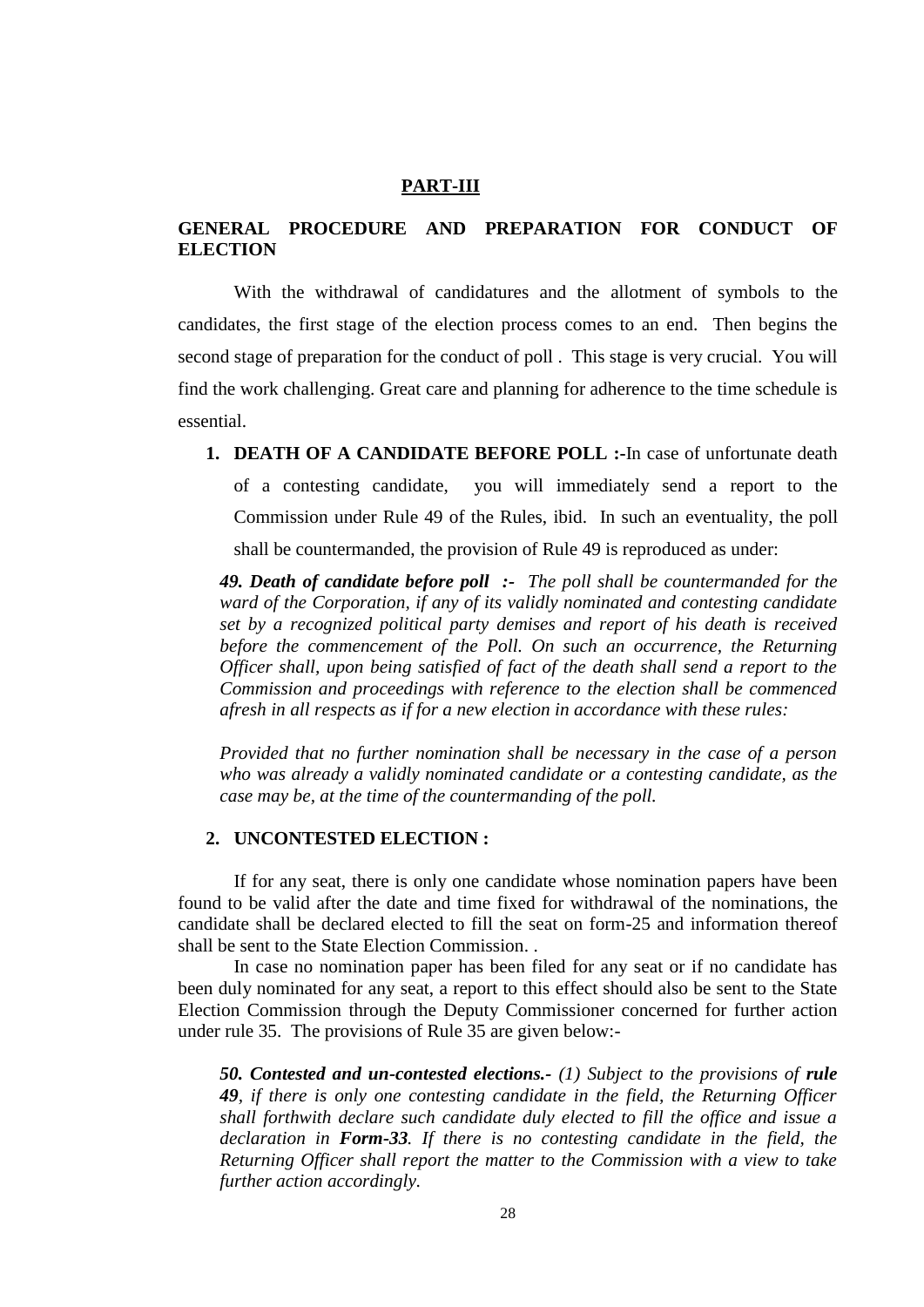*(2) If the number of contesting candidate in the field is more than one, a poll shall be taken on the date specified under rule 34.*

## **2. PREPARATION OF BALLOT PAPER:**

Since Elections to Councilors of Municipal Corporation are being held through Electronic Voting Machines, therefore number of ballot papers to be supplied within a week will require promptness. Although the interval between the last date for withdrawal of candidature and the day of poll is ten days but It will be seen that hardly a period of 5 days at the most will be available for printing as rest of the time will be required for transportation and distribution of ballot papers. Therefore, it is imperative that you should furnish to the Commission the names of the contesting candidates as arranged in form  $-25$  in Hindi in Devanagari script containing the allotted symbols through special messenger immediately after the preparation of the list of contesting candidates.

The Deputy Commissioners will immediately *depute a responsible official to deliver the original lists to the representatives of the Commission in the HP Government Printing Press.* The official so deputed will read the proof of the ballot paper and go back only after receiving the delivery of ballot paper. The Deputy Commissioner will also make special arrangements for transporting the ballot papers. The arrangement for transporting the ballot papers from the press to Deputy Commissioners (Returning Officers) headquarters may be made under proper security guard. The Deputy Commissioners (Returning Officers) should keep all ballot papers under lock and key in the treasury. The Government of Himachal Pradesh has recently amended Rule 58 of the Rules ibid, which provides as under:

**58. Form of ballot papers.**- (1) Every ballot paper alongwith its counterfoil shall be in **Form-35** and the particulars therein shall be in Hindi in Devnagri script.

 $(2)^4$ Provided that after the name and symbol of last candidate, there shall be a column with the words **"None of the above"** written therein. The size of the column shall be same as used for other candidates.

The instructions issued by the Commission in this regard are annexed

-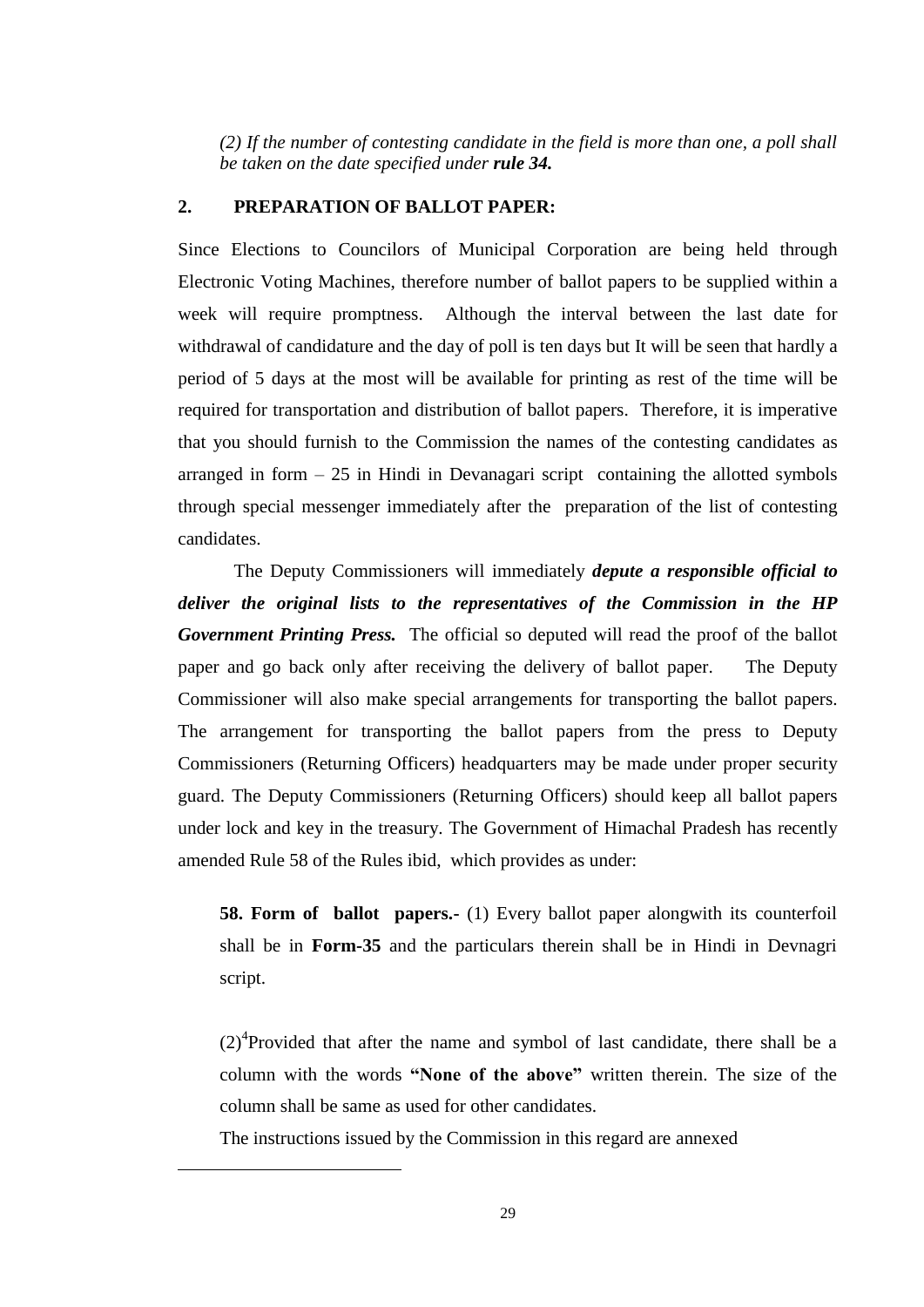Provisions for the option of None of the Above (NOTA) "उपरोक्त मेंस`कोई नही" The State Election Commission vide its Notification No. SEC.16-1/2011-I-5042- 5176 dated 10-11-2015 is annexed as has decided to provide the option of NOTA" उपरोक्त में से कोई नही" to the electors in pursuance to the order passed by the Hon'ble Supreme Court so that the voters , who decides not to vote for any of the candidates in the elections, are able to exercise their right not to vote while maintaining their rights to secrecy.

The option "None of the above"(NOTA) "उपरोक्त में से कोई नही" shall be given in the EVMs / ballot papers in the last column/ box after the names of all contesting candidates for the election to Municipal Corporation. However, the effect of "None of the above"(NOTA) "उपरोक्त मेंसेकोई नही" shall be same as not voting in favor of any candidate. Therefore, even if, "None of the above"(NOTA) "उपरोक्त मेंसेकोई नही" gets maximum number of votes, the contesting candidates securing/ highest number of votes next to "None of the above"(NOTA) ""उपरोक्त मेंसे कोई नही'' shall be declared elected.

# **3. VERIFICATION AND ISSUE OF BALLOT PAPERS TO PRESIDING OFFICERS:**

Although only a few amount of ballot papers will be supplied to you mainly for the use of fixing it at the ballot unit of EVM and these type of ballot papers for Tendered Vote or in order to issue a ballot papers to the electors on Poll Duty. On receipt of the ballot papers, you should check all of them to ensure that: -

- (i) The names, photograph and symbol allotted to each contesting candidates have been printed properly and correctly;
- (ii) The serial number on the ballot paper corresponds with that on the counterfoil.
- (iii) The Deputy Commissioner(Returning Officers)should give clear instructions that ballot papers with duplicate numbers and the numbers of ballot papers with missing numbers are clearly noted in a register.
- (iv) The Deputy Commissioners(Returning Officers) should distribute the ballot papers to the Presiding Officers of the Polling Station well before their movement to the destination.
- (v) Defective ballot papers, if any, in the stitched bundle of ballot papers should be first removed from the bundle by the Returning Officer or by some other responsible officer nominated by the Returning Officer and then that bundle has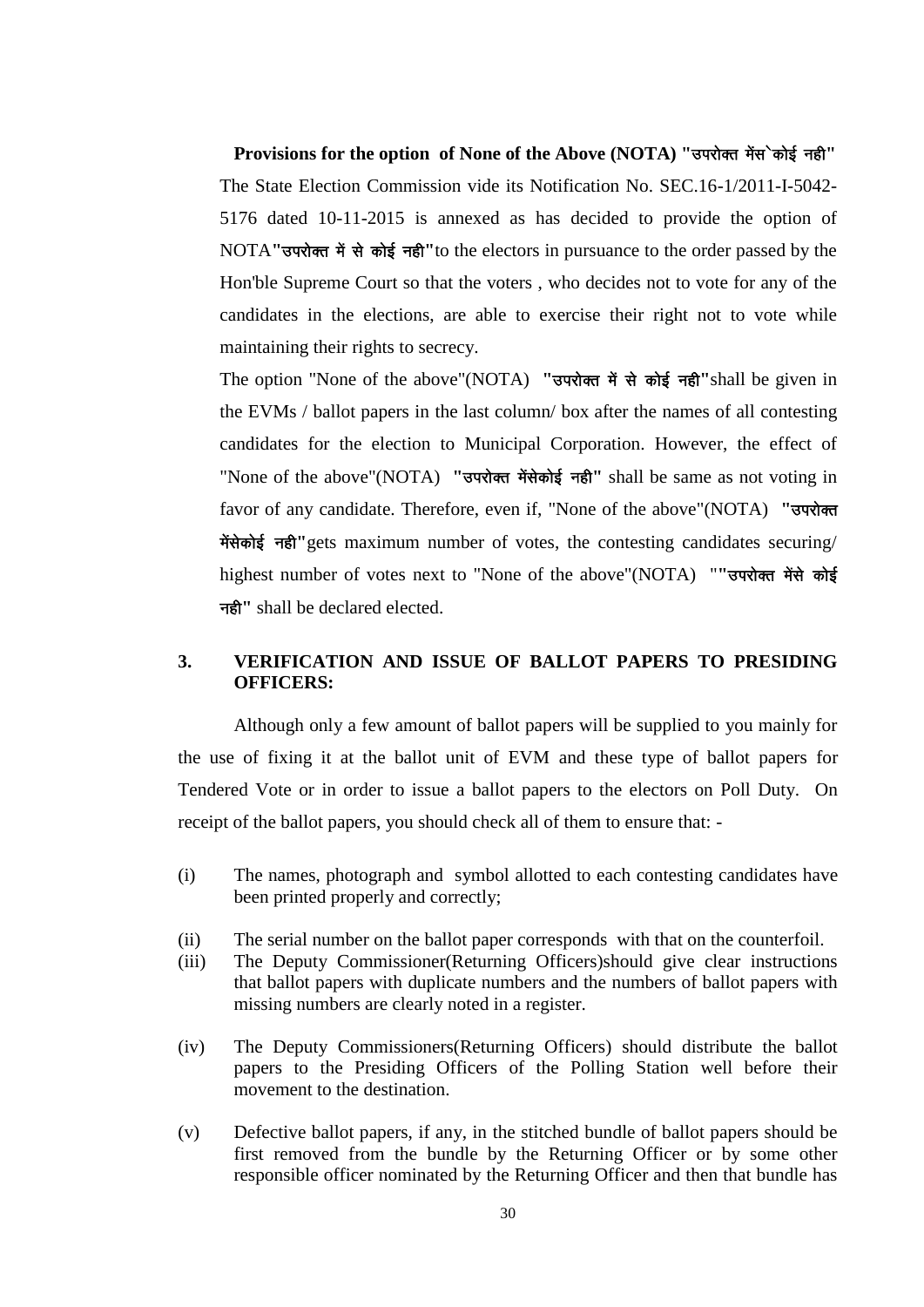to be re-stitched immediately. If, in spite of compliance with this procedure, any ballot paper is found defective at the polling station, it will be cancelled by the Presiding Officer.

**Polling Process:-** The voters when enters the polling station will proceed to the first Polling Officer. He will check the electors name and other particulars with the relevant entry in the electoral roll and then call out the serial number name and other particulars of the electors. He will identify the electors and make necessary entries in the of the electoral roll. The voter will then move to second Polling Officer. The **second Polling Officer** will first apply the indelible ink mark on his left hand forefinger and ask him to sign or put thumb impression in the voters register.

Thereafter, the elector shall proceed to the polling officer incharge of the control unit of the voting machine,. Thereafter he will press the appropriate button on the control unit, activate the ballot unit for recording of elector's vote. The elector shall thereafter forthwith proceed to the voting compartment record his vote by pressing the button on the balloting unit against the name, photograph and symbol of the candidate for whom he intends to vote.

### **5. ELECTRONIC VOTING MACHINE**

**5.1 REQUIREMENT OF EVMS***:Each Polling Party will be provided*  with one EVM. The names of the candidates shall be arranged on the balloting unit in Hindi in Devnagri Script in the same order in which they appear in the list of the contesting candidates. The Returning Officer shall fix the ballot paper containing the names, photographs, symbols of the contesting candidates in the balloting unit and secure that unit with his seal and the seals of such of the contesting candidates or their Election Agents present as are desirous of affixing the same. You will prepare the machines in accordance with the procedure specified in the foregoing paragraphs. But before preparing the Machine you must go though the manual supplied with the Machines so that you may acquaint yourself about various operations of the machine.

### **5.2 BALLOT PAPERS FOR BALLOT UNITS OF VOTING MACHINES**

- i. On every ballot unit, a ballot paper shall be displayed in the space meant for it
- ii. The Commission has specified that the said ballot papers shall be in the following form and language $(s)$  :-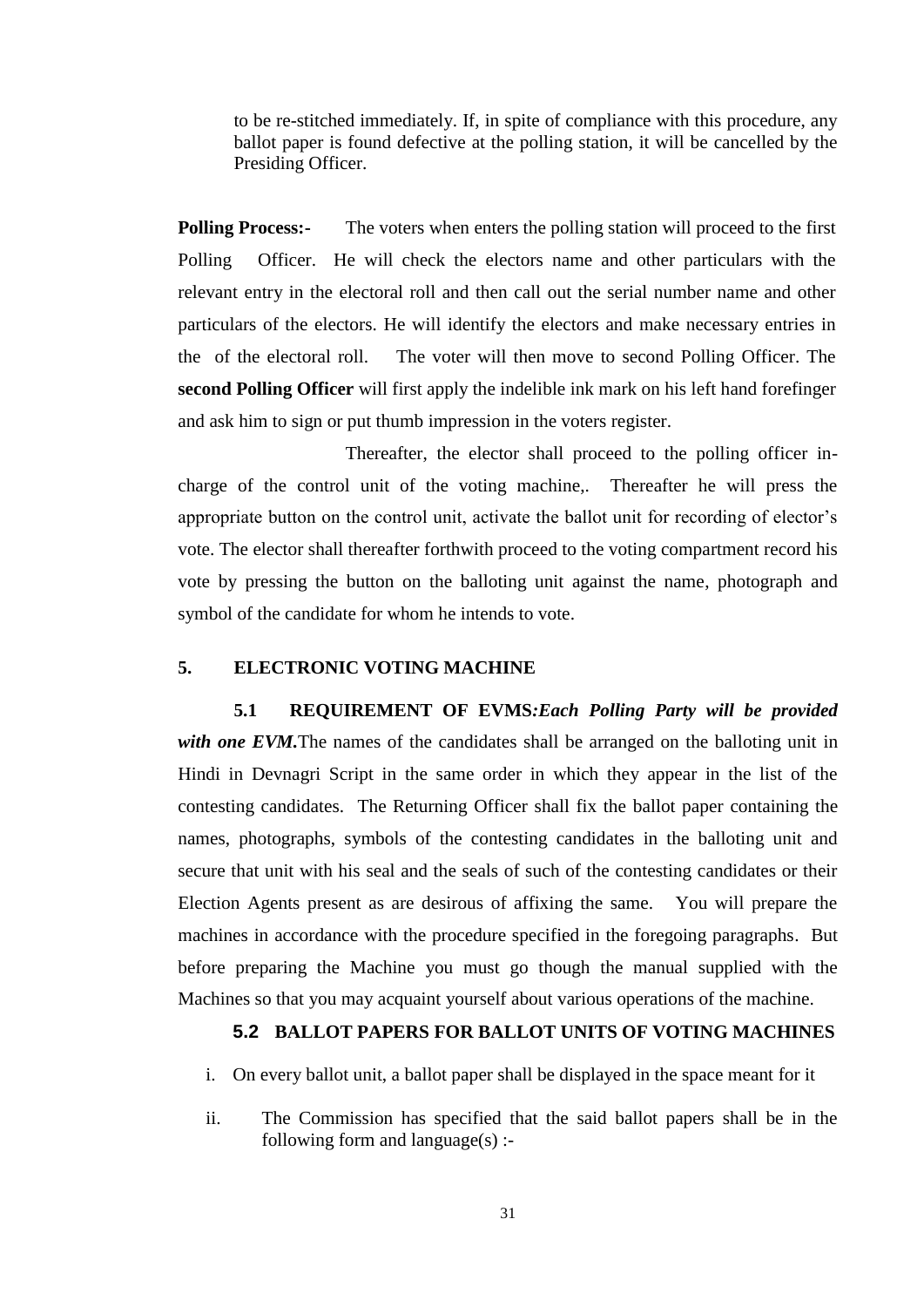a. The total length of the ballot paper for the EVMs manufactured by Bharat Electronics Limited (BEL), will be 461.5 mm and the width will be 140 mm.

b. At the top of the ballot paper, there shall be a space provided for indicating the particulars of the election and the name of the constituency, of the size 7.5 mm x 140 mm in the case of BEL – manufactured machines.

iii. In the space so provided, on the top left hand corner, the serial number of the ballot paper shall be printed. On the top right hand corner, the sheet number shall be printed if the ballot paper is printed on more than one sheet, where the number of contesting candidates exceeds sixteen. The particulars of the election shall also be printed in the said space. These particulars will contain the name of Municipal Corporation, number, name of the ward and the year of election, these particulars shall be printed in Hindi in Devnagri script alone.

The following illustration in case of Municipal Corporation Dharamshala will make the position clear:-

- (a) for Election of Ward no. 1- Annadale of Municipal Corporation Dharamshala, we will print:
	- 1-

Provided that where the number of contesting candidates is less than sixteen, the above particulars may be printed either at the top or at the bottom most portion (space meant for the candidate at serial number sixteen), as may be considered convenient from the point of view of printing.

Provided further that where the number of contesting candidates is sixteen or more, the above particulars may be printed in a vertical column, on the left hand side of the ballot paper, with a thick line dividing the said column and the panels containing the serial numbers and names of the contesting candidates.

- iv. Below the space provided at the top for printing the particulars of the election, there shall be a thick black line of 1.00 mm.
- v. Below this line, there shall be printed the serial number of each contesting candidate, his name, photograph and the symbol allotted to him, in a separate panel for each candidate.
- vi. The size of the panel for each contesting candidate shall be 27.5 mm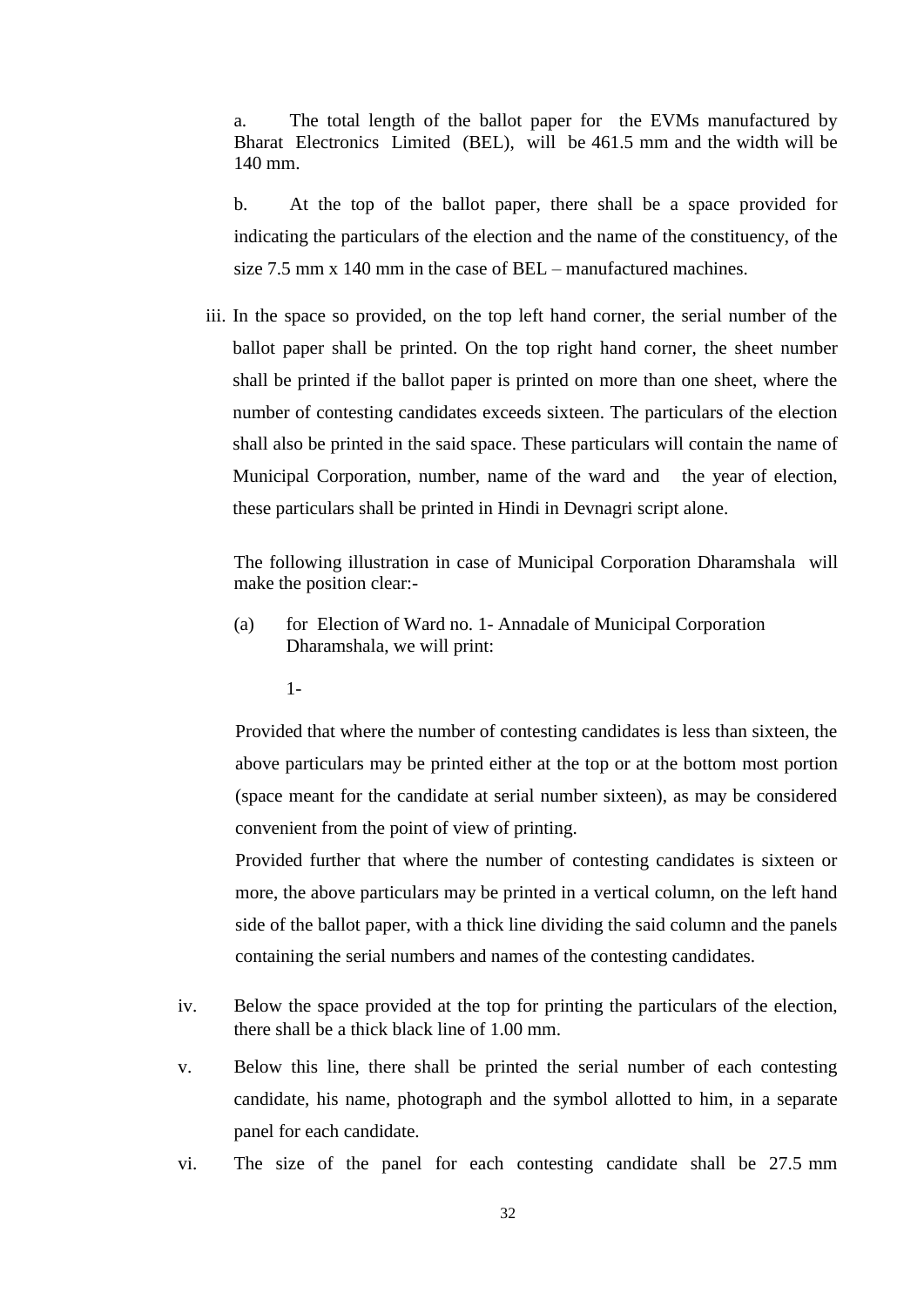(length) x140 mm (width).

- vii. The panels of the candidates shall be separated from each other by a thick black line of 1.00 mm.
- viii. The names of the contesting candidates shall be arranged on the ballot paper in the same order in which their names appear in the list of contesting candidates.
- ix. The names of not more than sixteen candidates shall be arranged on one sheet of a ballot paper. If the number of contesting candidate is less than sixteen, the space below the panel for last contesting candidate shall bekept blank, except where the particulars of election, etc., are printed at the bottom.
- x. If the number of contesting candidates exceeds sixteen, the ballot paper shall be printed on two sheets of the above mentioned size and dimensions if the number of candidates is between seventeen and thirty two, on three sheets if the number of contesting candidates is between thirty three and forty eight, on four sheets if their number is between forty nine and sixty four.
- xi. In such cases where the ballot paper is printed on more than one sheet, the names of contesting candidates from S.No.17 to 32 shall be printed on the second sheet, from S.No.33 to 48 on the third sheet and from 49 onwards on the fourth sheet. If the number of candidates is less than thirty two the space below the panel for the last contesting candidate in the second sheet shall be kept blank. Similarly, for the third and fourth sheets of the ballot papers.
- xii. On each such sheet, in the space provided for indicating the particulars of the election, its number shall be indicated in bold words and letters, e.g., 'Sheet No.1', 'Sheet No.2', etc.
- xiii. The names of the contesting candidates shall be printed in the same language or languages in which the list of contesting candidates has been prepared. The serial number of the candidate shall be indicated in the international form of Indian numerals.
- xiv. Serial number and the name of the candidate shall be printed on the left hand side and his symbol on the right hand side in the panel meant for him. The photograph of each contesting candidate shall be printed between the name and symbol of the concerned contesting candidate.
- xv. In the last column of the ballot paper "None of the above"(NOTA) "उपरोक्तमेंसेकोई नही" shall be printed after the panel of the last contesting candidate.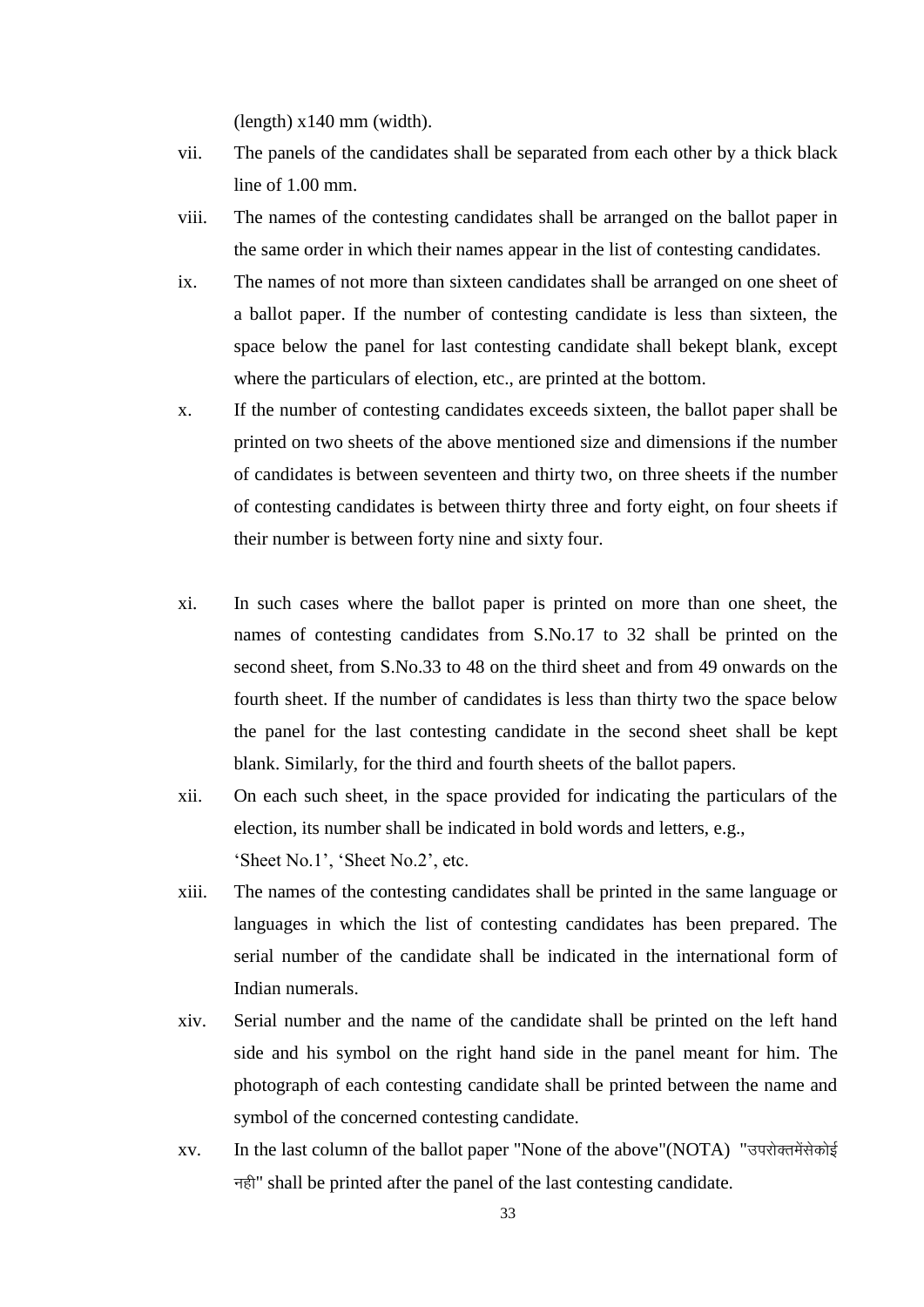## **5.3COMMISSIONING OF MACHINES :**

- **i.** Each & every machine has to be thoroughly tested for its 100% error free functioning at the time of Poll. You may got these machines checked from the identified engineers by the Election Commission of India for which you can take help from the District Election officer-cum-Deputy Commissioner.
- **ii.** Before a voting machine is supplied to a Presiding Officer for use at a polling station, some preparations, as detailed below, are to be made at your level. These preparations have to be made in the presence of the candidates and/or their agents.
- iii. You should decide well in advance as to when the voting machines shall be prepared. This will depend on the number of machines to be prepared, the time required for the movement of polling parties with the voting machines to the polling stations, the time likely to be taken for the receipt of ballot papers from the State Election Commission.

In any case, all required EVMs must be duly prepared three to five days before the date of poll in the Constituencies.

# **5.4 NOTICE TO THE CANDIDATES ABOUT DATE AND TIME OF PREPARATION OF VOTING MACHINES**

- i. You should, at least one week before the date on which the preparation of the voting machines is to be taken up, give notice of the same in writing to each candidate or his election agent intimating him the place or places where the machines will be prepared and the date and time at which such preparation will commence. Proper acknowledgement /receipt should be obtained and kept in record. You should intimate the candidate/his election agent the number of representatives that every candidate will be permitted to bring with him at the aforesaid place or places.
- ii. If for any reason, none of the candidates or their agents is present on the date and time given in the notice sent to them, you should not postpone the operation of preparing the voting machines. You should go ahead even if no candidate or agent is present. However, announcements should be made from the public address system fitted in the building before starting the preparation. If any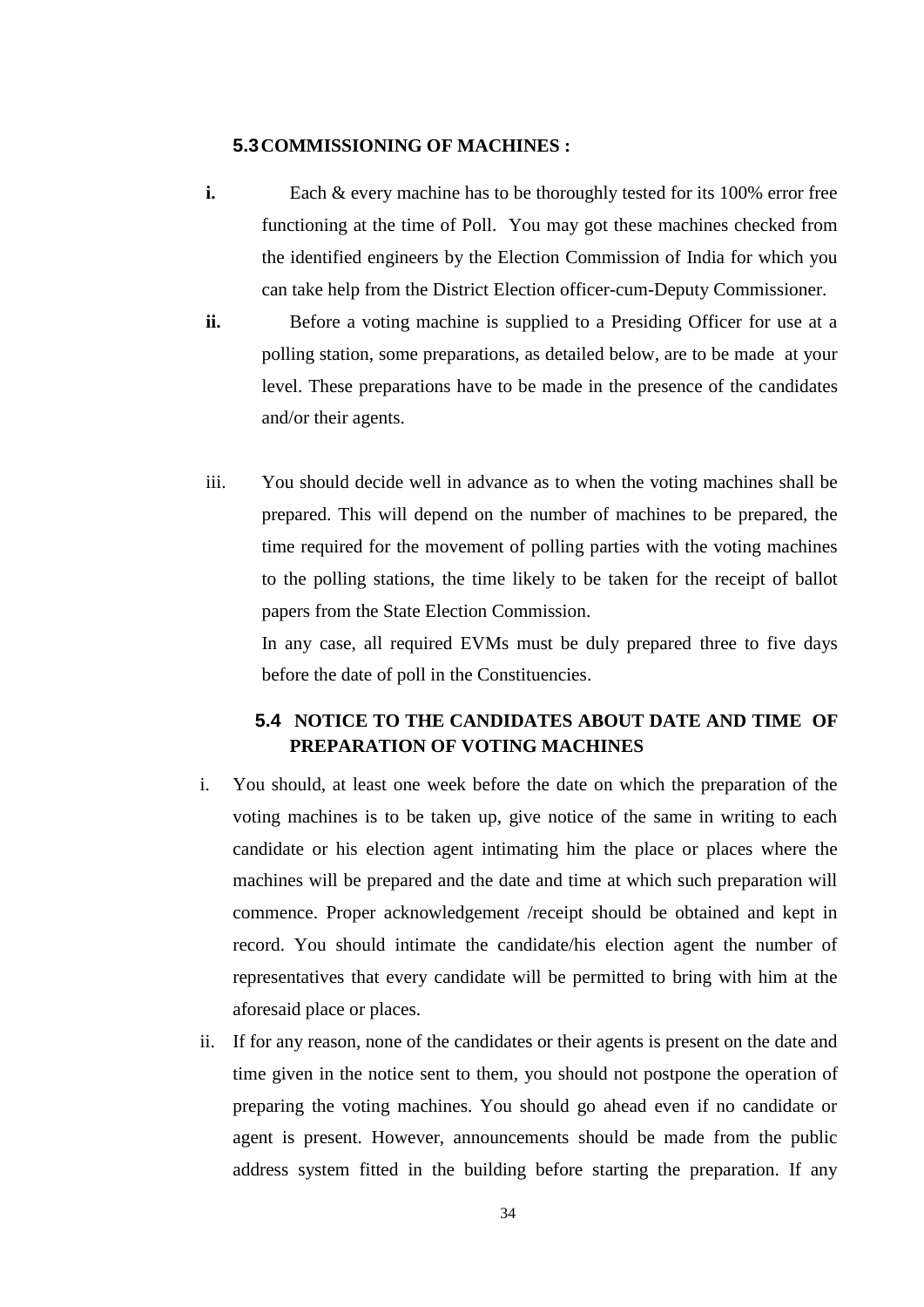candidate or his election agent or persons authorized by him in writing come late, they will be allowed to witness the process thereafter only.

iii. When the candidates and their agents are present, you should explain to them the procedure to be followed by you for preparing the voting machines. You should allow them to inspect the control units and ballot units during the process of their preparation.

## **5.5. PREPARATION OF THE BALLOT UNIT**

Each ballot unit has to be prepared at the Returning Officer's level by: -

- (A) Inserting and fixing ballot paper in the space meant for the purpose;
- (B) Unmasking the candidates, buttons which are not required to be used, depending on the number of contesting candidate plus one additional button for NOTA;
- (C) Setting the slide switch at the appropriate position, i.e. , 1, 2, 3 or 4, as the case may be, according to the number of such units which are to be used depending upon the number of contesting candidates and the sequence in which each unit is to be used, and
- (D) Sealing the unit (detailed step-by-step operations during sealing of EVM

The technical details about the operations mentioned at (A), (B) and (C)

above are *given in Chapter III of the Electronic Voting Machine Manual published by the manufacturing company.* You should carefully read the instructions given in that chapter and also the instructions given in the following paragraphs and each instruction should be meticulously followed at the time of carrying out the above operations.

### **5.6 FIXING THE BALLOT PAPER**

- i. There is provision for fixation of ballot paper on the ballot unit under a transparent acrylic sheet (ballot paper screen). Every ballot paper before it is fixed on a ballot unit shall be either signed on its back by the Returning Officer.
- ii. For fixing the ballot paper under that screen, you have to first open the top cover of the ballot unit. This can be done by pressing simultaneously, towards right, the latches at the top and bottom on the right edge of the unit and swinging the cover up. The top cover and the lower portion of the ballot unit will then open like a book. Thereafter, you should open the ballot paper screen, which is hinged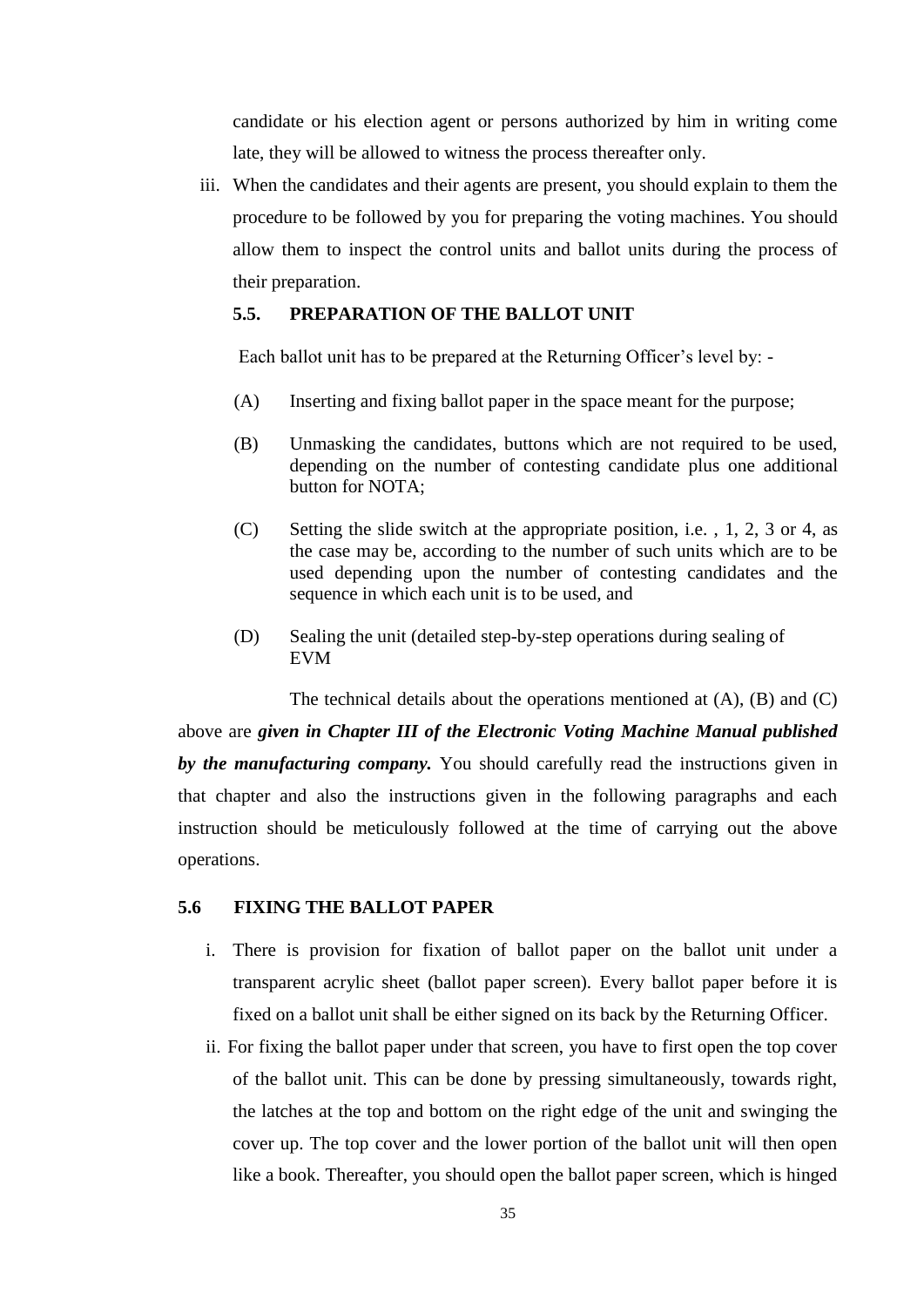to the top cover on the extreme left side. The release latches of the screen are inside the top cover. By pressing the latches simultaneously, first slightly towards right and then pushing them downwards, the ballot paper screen will become free for opening on the upper side of the top cover. While opening the screen, every care should be taken to ensure that it does not get damaged in the process. After so opening the ballot paper screen, the ballot paper should be placed in the space provided for the purpose on the upper side of the top cover of the ballot unit. The ballot paper should be properly aligned so that each candidate's name and his symbol are in line with the corresponding lamp and button and the thick lines dividing the panels of candidates on the ballot paper are exactly in line with the corresponding grooves on the ballot unit. It should be noted that alignment of the ballot paper is a very important step. There should not be any misalignment as this will create confusion in the minds of the voters and might lead to serious complications. After ensuring such alignment, you should close and press-fit the ballot paper screen to secure the ballot paper

iii. After ballot paper has been firmly fixed and the ballot paper screen has been pressed-fit on the upper side of the top cover, the screen should be sealed on the inner side of the top cover. This should be done by passing a thread through the two holes on the screen specially provided for the purpose on the inner side. The thread should be tightened and given a firm knot. The two ends of the thread should be placed on an address tag and you should put your seal on the thread and the address tag supplied by the Commission.

firmly underneath that screen.

# **5.7 MASKING OF CANDIDATE'S BUTTONS WHICH ARE NOT TO BE USED**

- i. On the ballot unit, only those candidate's buttons should be visible which are to be used by voters. In other words, the number of candidate's buttons, which should be visible, will be one more than the number of contesting candidates. For example, if the number of candidates is nine, the first ten from the top (i.e., 1 to 10) candidates' buttons should be visible and the remaining six buttons (i.e., 11 to 16) should be masked. In this case10th button will be used for NOTA
- ii. The masking of the unwanted buttons can be done by moving the white masking tabs on to the candidate's buttons, when the ballot unit is open like a book as explained in Para above.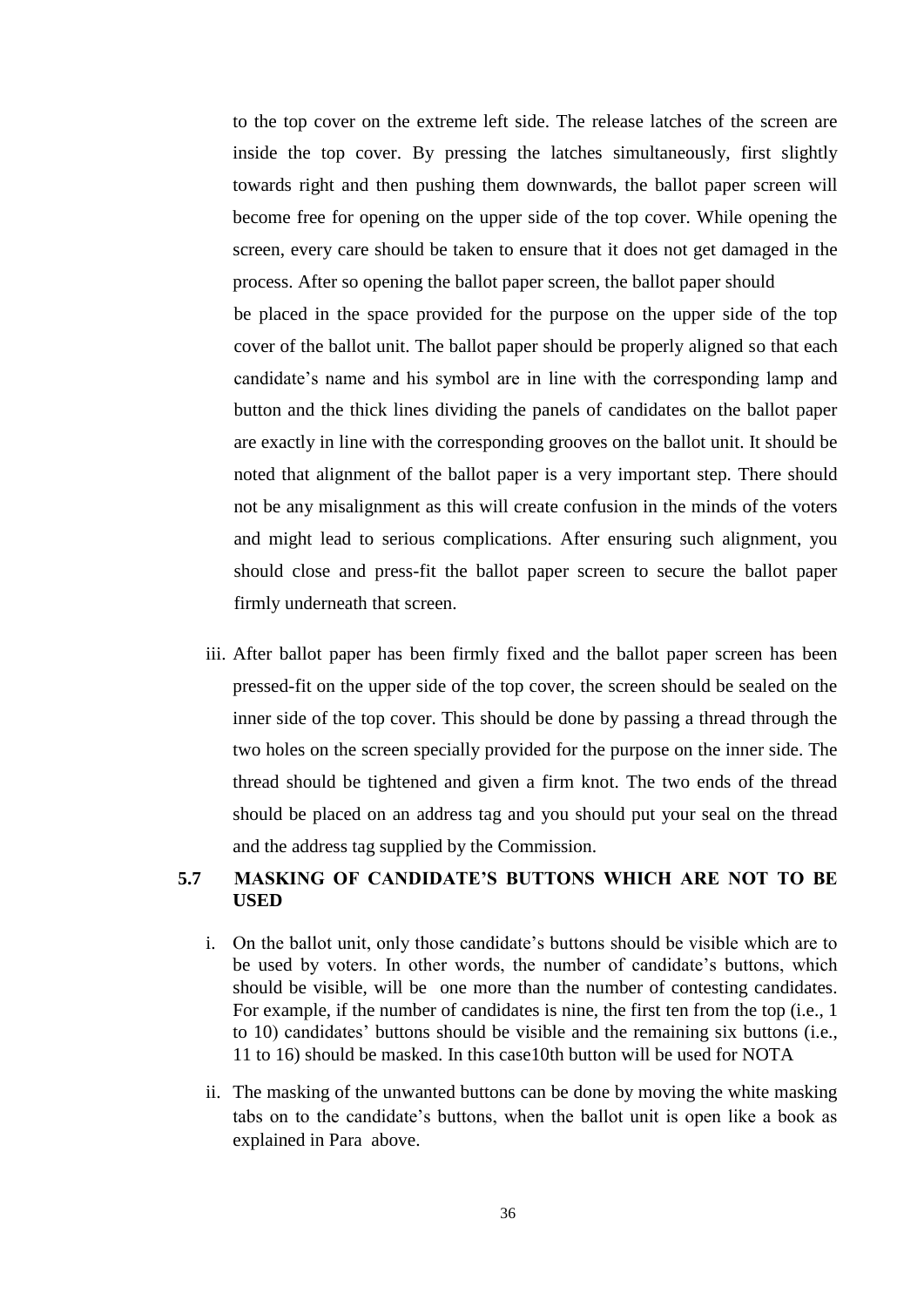#### **5.8 SETTING OF SLIDE SWITCH**

- i. Inside the ballot unit, on the top right side, there is a slide switch, which has four positions 1, 2, 3, and 4. The positioning of this slide switch determines the serial order in which a particular ballot unit is to be linked with the control unit and kept inside the voting compartment for use at a polling station.
- ii. Where the number of contesting candidates is upto fifteen, only one ballot unit will be used. In such case, the slide switch shall be set to the position marked 1. Where the number of contesting candidates is more than fifteen and upto thirty one, two ballot units will be used. In the first ballot unit in which the ballot paper containing the names of candidates at serial nos. 1 to 16 is fixed, the slide switch shall be set to the position marked '1' and the second ballot unit where the ballot paper containing the names of candidates from 17 onwards is fixed, shall be set to the position ‗2'. Likewise, if three ballot units are to be used in a constituency where the number of contesting candidates exceeds thirty one and is upto forty seven, the slide switch will be set to the position marked '1' in the first ballot unit in which the names of candidates at serial nos. 1 to 15 appear, to the position marked ‗2' in the second ballot unit in which the names of contesting candidates at serial nos. 17 to 31 appear and to the position marked '3' in the third ballot unit. Similarly, if the fourth ballot unit is also to be used in case the number of contesting candidates exceeds forty seven, then the slide switch will be set to the position marked '4' in the last ballot unit.
- **Note: It is absolutely essential to ensure that the slide switch is set in the appropriate position in each ballot unit as any wrong linking of the ballot units will render the machine non-functional and on pressing any buttons on the control unit the letters ‗LE' indicating linking error will appear on the display panel of the control unit. The linking error should be set right by interlinking the ballot units in the proper sequential order.**

## **5.9 SEALING OF THE BALLOT UNIT**

- i. After that, the ballot unit should be closed by bringing the top cover back to its original position. The ballot unit should then be sealed. For this purpose, pass two threads one through the three holes at the top and the other through the three holes at the bottom specifically provided for the purpose, give a firm knot to each thread and seal each thread with the Returning Officer's seal by placing its two ends on one more address tag after duly filling up the particulars.
- ii. The candidates or their agents will be permitted to affix their seals also, if they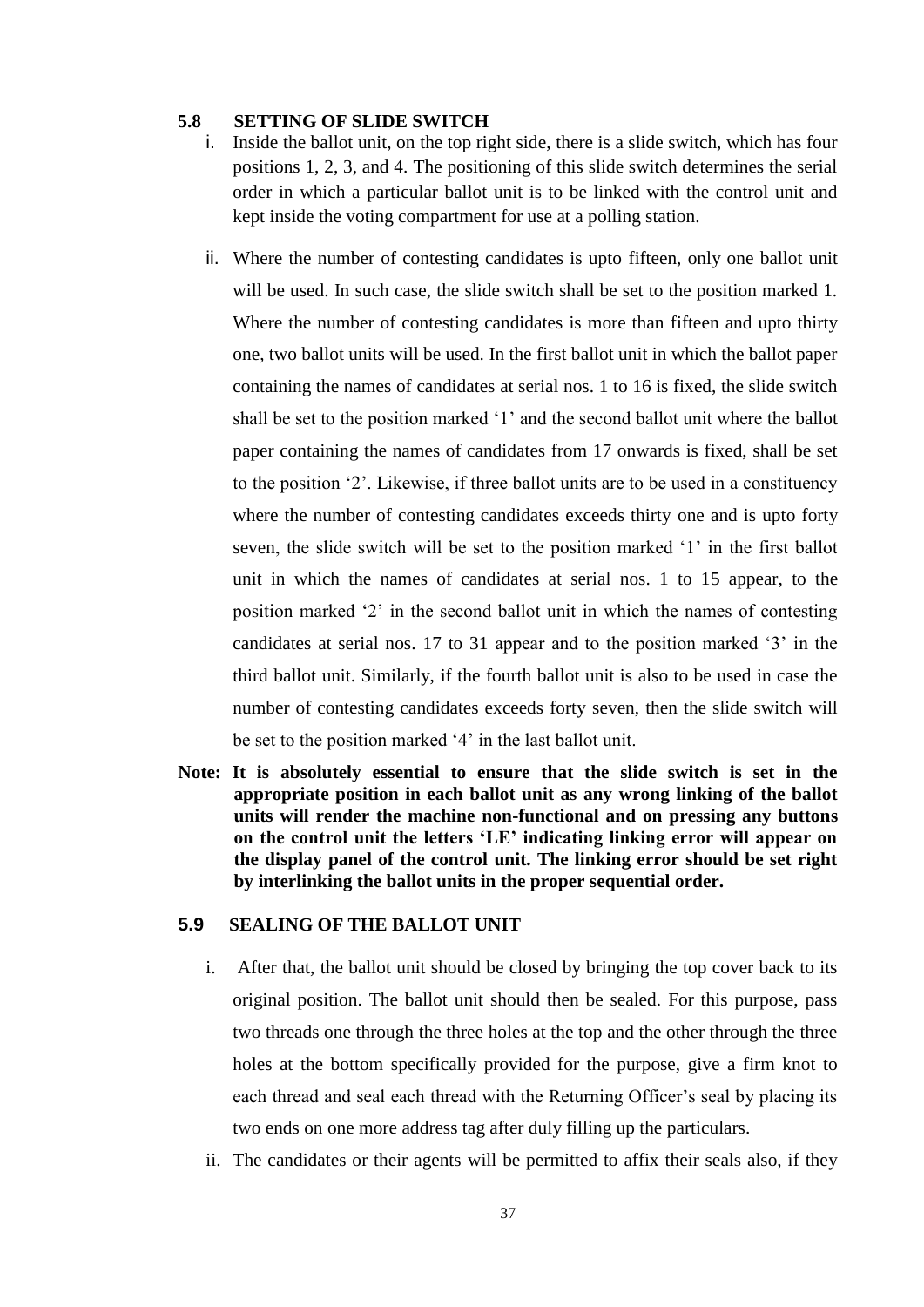so desire, in addition to the seal of the Returning Officer.

iii. After the ballot unit has been so prepared and sealed, it should be kept back in its carrying case. Another address tag should be attached to the handle of the carrying case.

### **5.10 INTER-LINKING OF BALLOT UNITS AND CONTROL UNIT**

- i. Where the number of contesting candidates exceeds fifteen, more than one ballot unit, depending upon the actual number of contesting candidates, are to be used. All such ballot units to be used at a polling station are to be inter-linked and the first ballot unit will alone be linked with the control unit.
- ii. The ballot units shall be so inter-linked that the second ballot unit, i.e. the ballot unit in which the slide switch is set at position 2, is linked with the first ballot unit in which the slide switch is set at position 1. Where three ballot units are to be used, the third ballot unit will be linked with the second ballot unit and the second with the first, and where all the four ballot units are to be used, the fourth unit will be linked with the third unit, the third with the second and so on.
- iii.For linking one ballot unit with another, there is a socket provided in a compartment at the bottom portion of the ballot unit. The connector of the interconnecting cable of the second ballot unit will be plugged into the abovementioned socket of the first ballot unit. Likewise, the connector of the third ballot unit's interconnecting cable will be plugged into the second unit and that of the fourth unit into the third unit.
- iv. As mentioned above, the first ballot unit alone will be plugged into the control unit. The socket for plugging the interconnecting cable of the ballot unit into the control unit is provided in the rear compartment of the control unit.
- v. That rear compartment in the control unit also contains the 'Power' switch and this switch when put to ‗ON' position makes the battery of the voting machine operational and supplies the power both to the control unit as well as to all the ballot units when linked to the control unit in the manner described above.

## **NOTE:**

- A. Where more than one ballot unit are used, utmost care should be taken to ensure that they are interlinked in the proper sequential order as explained in paragraph 11 above.
- B. The connector of the interconnecting cable one end of which is fused with the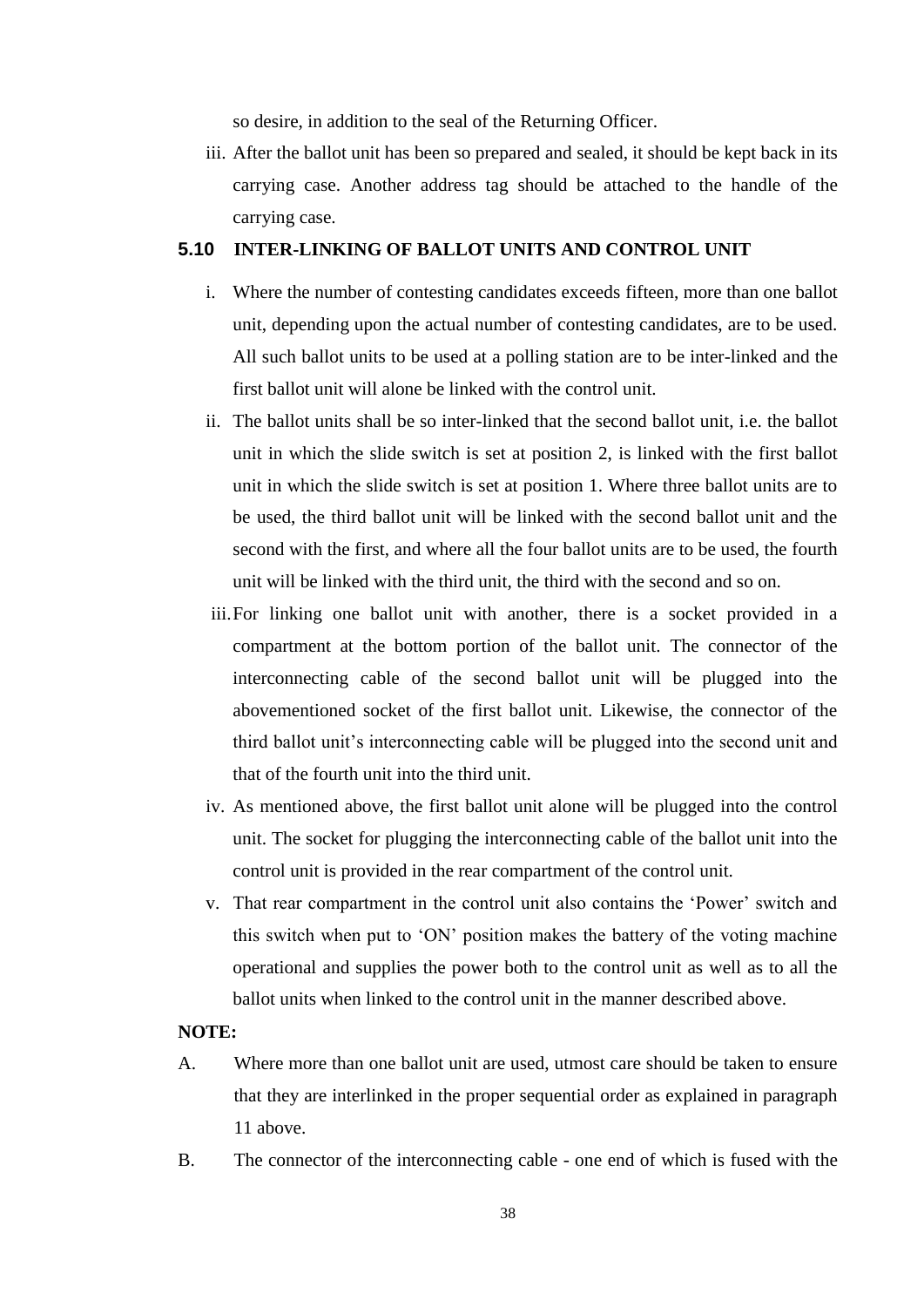ballot unit - is a multi-pin connector. The connector goes into the socket of the other ballot unit or of the control unit only one way, which can be found out easily by looking at the orientation of the pins and the word 'Top' written or inscribed on the hood of the connector.

- C. The connector of the interconnecting cable can be disconnected from the control unit or from the other ballot unit only by releasing the spring type clips on both sides of the connector hood. These spring type clips will be released when pressed inward simultaneously and the connector should then be pulled out while keeping the spring type clips so pressed.
- D. The pins of the connector are quite delicate and the connector should not be forced in the socket in such a way as may damage or bend the pins. The machine will work only when the connection is made properly.
- E. Connecting the ballot units and the control unit or disconnecting them properly requires some practice so as to avoid any damage to the machine. This aspect should be clearly impressed and stressed upon during training to all election officers, including Presiding Officers and Polling Officers, who handle and operate the voting machines.

## **5.11 PREPARATION OF CONTROL UNIT**

i. Like the ballot unit, some preparations are to be made also in the control unit of the voting machine at the Returning Officer's level. These preparations are: -

a.Installation of the battery,

b.Setting the number of contesting candidates, and

c. Sealing that section of the control unit, which is called 'Candidate Set Section'.

(Refer **Annexure** for detailed step-by-step operations during sealing of EVM).

ii. The details of these operations are given in Chapter 3 of the Electronic Voting Machine Manual published by the manufacturing company. The instructions given in that manual should be meticulously followed in the above operations. These operations are explained below.

#### **5.12 BATTERY INSTALLATION**

i. As mentioned above, the Electronic Voting Machine operates on a special battery, which is supplied by the manufacturing company. A new battery only,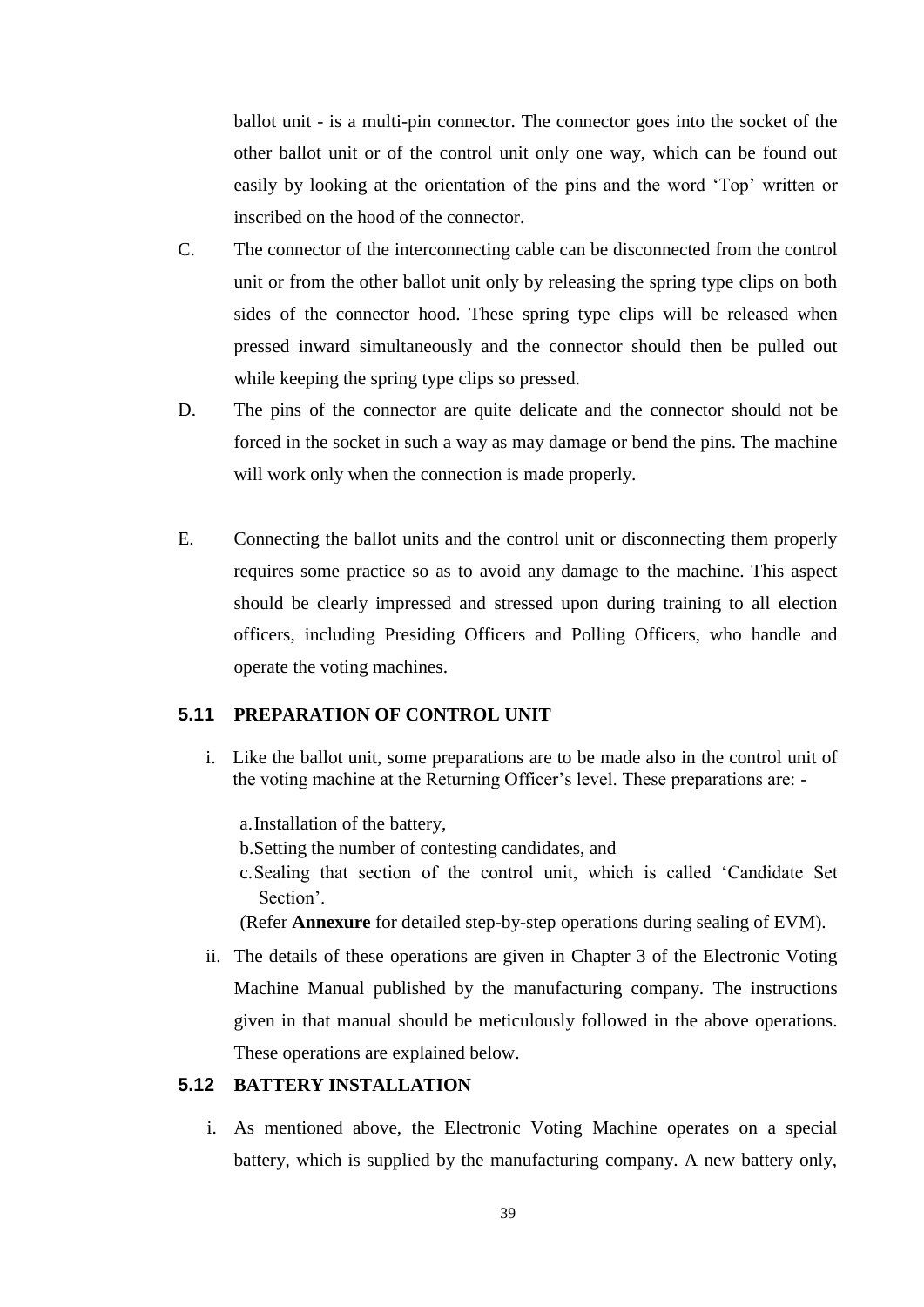should be used whenever a machine is used at any election. There is provision for installation of the battery on the top side of the control unit in the 'Candidate' Set' Section. For installing the battery in the compartment specifically provided for the purpose in the 'Candidate Set' Section, the cover of that section may first be opened by pressing slightly inwards the latch provided on the left side. The battery has a socket and that socket mates with a plug in the battery compartment in the 'Candidate Set Section'. The socket of the battery is covered with a small strip of adhesive tape. Remove this tape and install the battery by mating its socket to the plug and ensure that the battery is pressed tight.

## **5.13 SETTING THE NUMBER OF CONTESTING CANDIDATES**

- i. A control unit of the voting machine can cater upto sixty three candidates. Therefore, at every election where the voting machine is used, the control unit has to be set according to the number of contesting candidates at that election.
- Ii. For setting the number of contesting candidates, the following operations shall be performed:
	- a. The number of contesting candidates can be set in the control unit only by linking this unit with the ballot unit or with all the ballot units where more than one ballot units are to be used. The process of linking the ballot units with the control unit has already been explained above.
	- b. After the control unit and the ballot unit(s) have been linked, push the ‗Power' switch to ‗ON' position so that both the units get the necessary power to make them operational.
	- c. Press the button market ‗Cand Set' in the ‗Candidate Set Section' of the control unit. Thereupon, the two-digit Display Panel on the left side of the Display Section of the control unit will flash the letters 'Cd' blinking and the four-digit Display Panel on the right side will flash.
	- d. When the letters ‗Cd' start flashing on the Display Panels on the control unit, the candidate's button next to the last contesting candidate in the ballot unit should be pressed. For example, if there are nine contesting candidates, the machines is to be set for ten candidates, (9 candidate plus NOTA). Therefore button next to the last candidate i.e. tenth button on the ballot unit should be pressed. If the number of contesting candidates is more than 16, say, 23, the candidate's button next to the name of the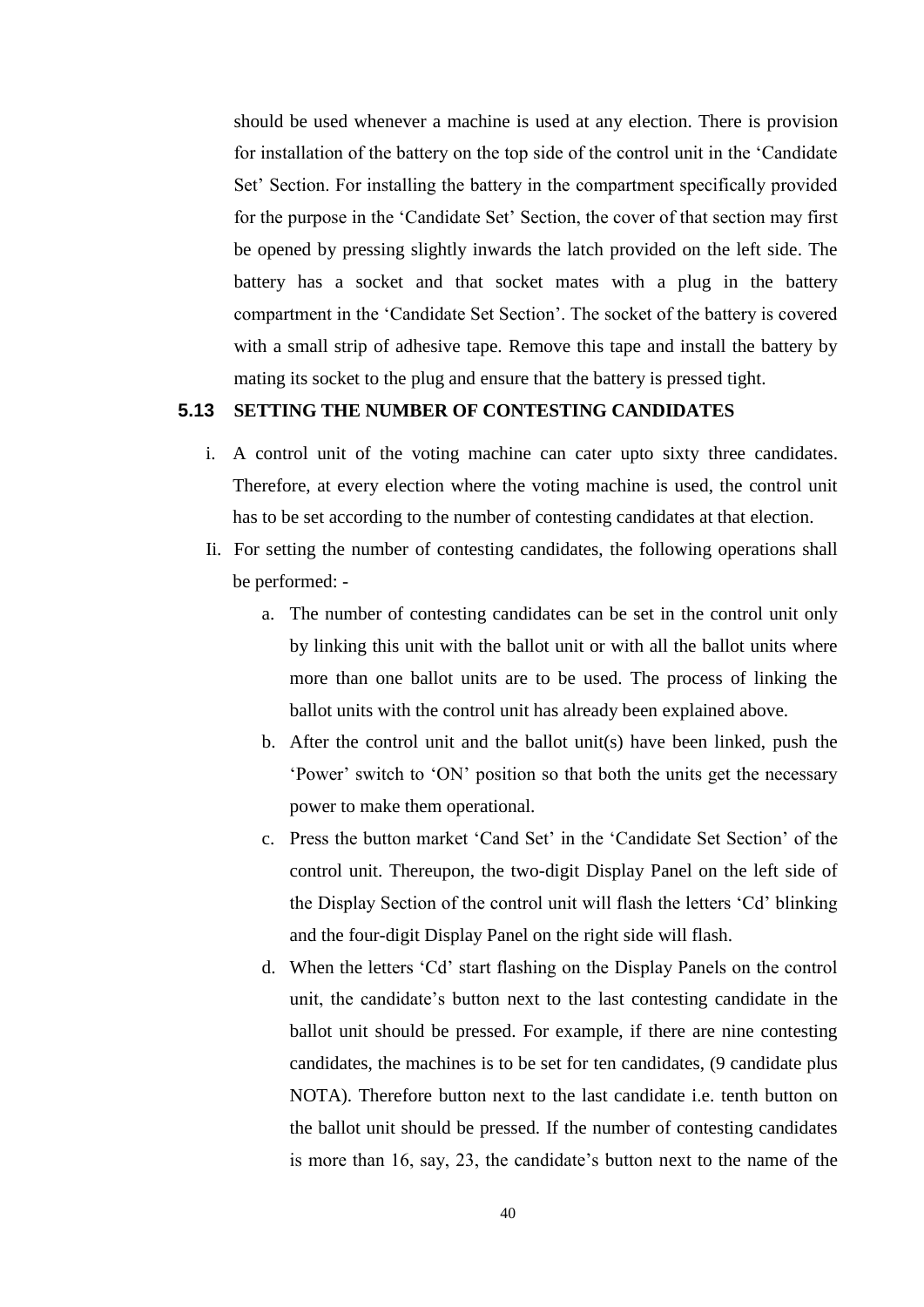last contesting candidate i.e. at serial no. 24 in the second ballot unit should be pressed. On that button being pressed, the Display Panels will stop flashing the letters 'Cd' and instead the full panel will display the number of candidates for which the machine has been so set, like 'Cd 10' or, as the case may be 'Cd 24'.

e. If by mistake, a wrong button on the ballot unit has been pressed e.g. instead on 10, either 9 or 11 was pressed, such wrong setting can be corrected by pressing the 'Cand Set' button again. The machine will again flash the letters 'Cd' and the correct button on the ballot unit should be pressed so as to set the correct number of contesting candidates.

## **NOTE** :

- A. The number of contesting candidates can be set in any number of control units by using only one ballot unit or one set of ballot units (where more than one ballot units are to be used depending upon the number of contesting candidates). To ensure that no wrong button is pressed, mask all the candidate's buttons except the button next to the last contesting candidate on such ballot unit or set of ballot units; or mask all the sixteen buttons on the first ballot unit and all the buttons, except the button number 24, on the second ballot unit where the number of contesting candidates is 23.
- B. Where the work of setting the number of contesting candidates in different control units is distributed amongst different officers, each such officer may use a separate ballot unit, or as the case may be, a separate set of ballot units (where more than one units one used) for setting the number of contesting candidates in all the control units allotted to him.

### **5.14 CLEARING THE MACHINE**

i. After the number of contesting candidates has been set in the control unit in the manner described above, all the data recorded in the machine relating to a previous election, if any, should be cleared. For this purpose, the button marked ‗Clear' in the Result Section of the control unit should be pressed. On the ‗Clear' button being pressed, all the counts in the machine shall be automatically set to ZERO and the display panels on the control unit will start displaying that the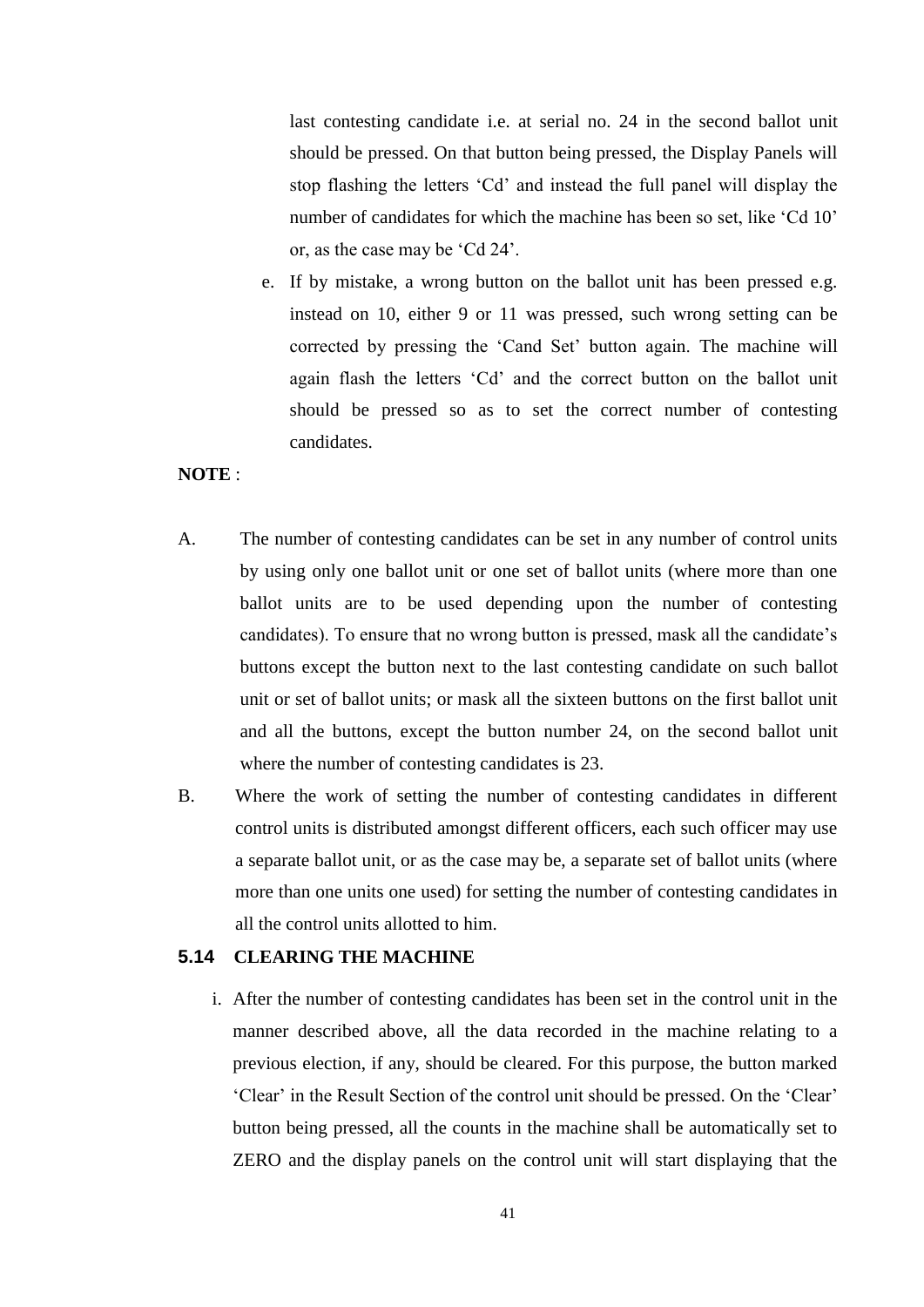number of votes recorded in the machine for each contesting candidate is '0' (ZERO).

ii. After the control unit has been set according to the number of contesting candidates plus NOTA at the election, the power should be switched off and the control unit and the ballot unit(s) should be delinked by removing the interconnecting cable from the control unit.

### **5.15 SEALING THE ‗CANDIDATE SET SECTION'**

- i. After the battery has been installed in the 'Candidate Set Section' and the control unit has been set according to the number of contesting candidates, the ‗Candidate Set Section' should be closed and sealed so that no body can have access to the battery and the 'Cand Set' button in the 'Candidate Set Section', thereafter.
- ii. The 'Candidate Set Section' shall be closed by replacing the cover and pressing it tight. It should be sealed by passing a thread through the two holes provided for the purposes on the left side, giving a tight knot to the thread and placing the two ends of the thread on an address tag for Control Unit, which should be sealed with the Returning Officer's seal.
- iii. The candidates and their agents shall be allowed to put their seals, if they so desire, on the address tag along with the seal of the Returning Officer. The control unit should then be put in its carrying case, which will now be ready for transportation to the polling station. On the handle of the control unit also, an address tag should be attached containing the above particulars.

### **6. CONTACT WITH CANDIDATES**

Meet the contesting candidates as often as you can and keep them informed of the arrangements made. The contesting candidates, if they are tactfully approached, will be of great help to you in preserving law and order before, during and after the poll. If you can secure their co-operation, many of your difficulties would be easily solved.

## **7. ELECTORAL ROLLS:**

Three copies of the complete set of final electoral rolls for each polling station shall be supplied to you by the Electoral Registration Officer for further distribution to the respective Presiding Officers for use at the polling station as per instructions contained in the Handbook for Presiding Officers.

### **8. MODEL CODE OF CONDUCT AND ITS OBSERVANCE:**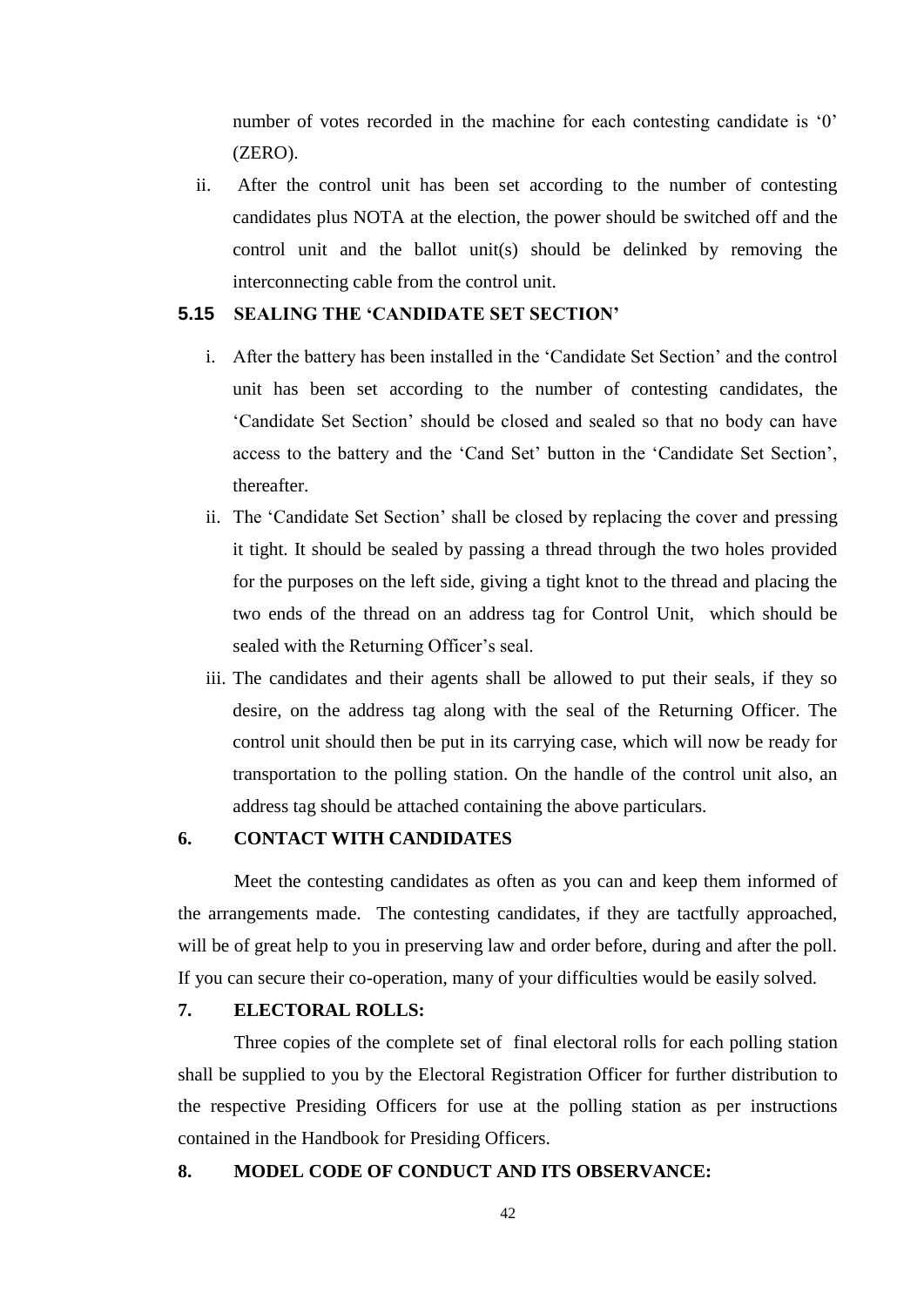It hardly needs to be emphasized that for the smooth conduct of an election a peaceful atmosphere should prevail during the election process. The most patent cause which tends to mar the conduct of elections and disturb the atmosphere of friendly rivalry that should prevail is the violation of statutory provisions of election law relating to corrupt practices and electoral offences by some or other party or candidates or their workers or supporters. This, vitiates the general atmosphere in the ward and tends to create problems for the authorities responsible for the maintenance of law and order as well. With a view to maintaining a healthy and peaceful atmosphere during the election period, which would be conducive for ensuring a free and fair election, the Commission has formulated a Model Code of Conduct for the guidance of parties and candidates, their workers/supporters and others.

It should be impressed upon the contesting candidates that any violation of the Code committed by any party or candidate cannot but create a feeling of bitterness and resentment in the minds of the other parties and candidates and their supporters. Moreover, to the extent any such violation is made, the election falls in its standard of probity, integrity and orderliness. The Commission should be kept informed about the violation of the Model Code of Conduct.

## **9. ADJOURNMENT OF POLL IN EMERGENCIES**: -

If the proceedings at any polling station are interrupted or obstructed by riot or open violence, or if it is not possible to take the poll at any polling station on account of any natural calamity or any other sufficient cause, the presiding officer for such polling station under Rule – 51 of the above mentioned Rules shall announce an adjournment of the poll to a date to be notified later and inform the Returning Officer. After the adjournment of poll you will proceed as per the procedure given in 51. Rule 51 is reproduced as under:-

*51. Adjournment of poll in emergencies.- (1) If at an election the proceedings at any polling station are interrupted or obstructed, by riot or open violence, or if it is not possible to take the poll at that polling station on account of any natural calamity or any other sufficient cause, the Presiding Officer for such polling station, shall announce an adjournment of the poll for a date to be notified later and shall forthwith inform the Returning Officer.*

*(2) Where a poll is adjourned under sub-rule (1), the Returning Officer shall immediately report the circumstances to the Commission and to the Government and shall, as soon as may be , appoint the day on which the poll shall recommence and fix the polling station at which and the hours during which, the polling shall*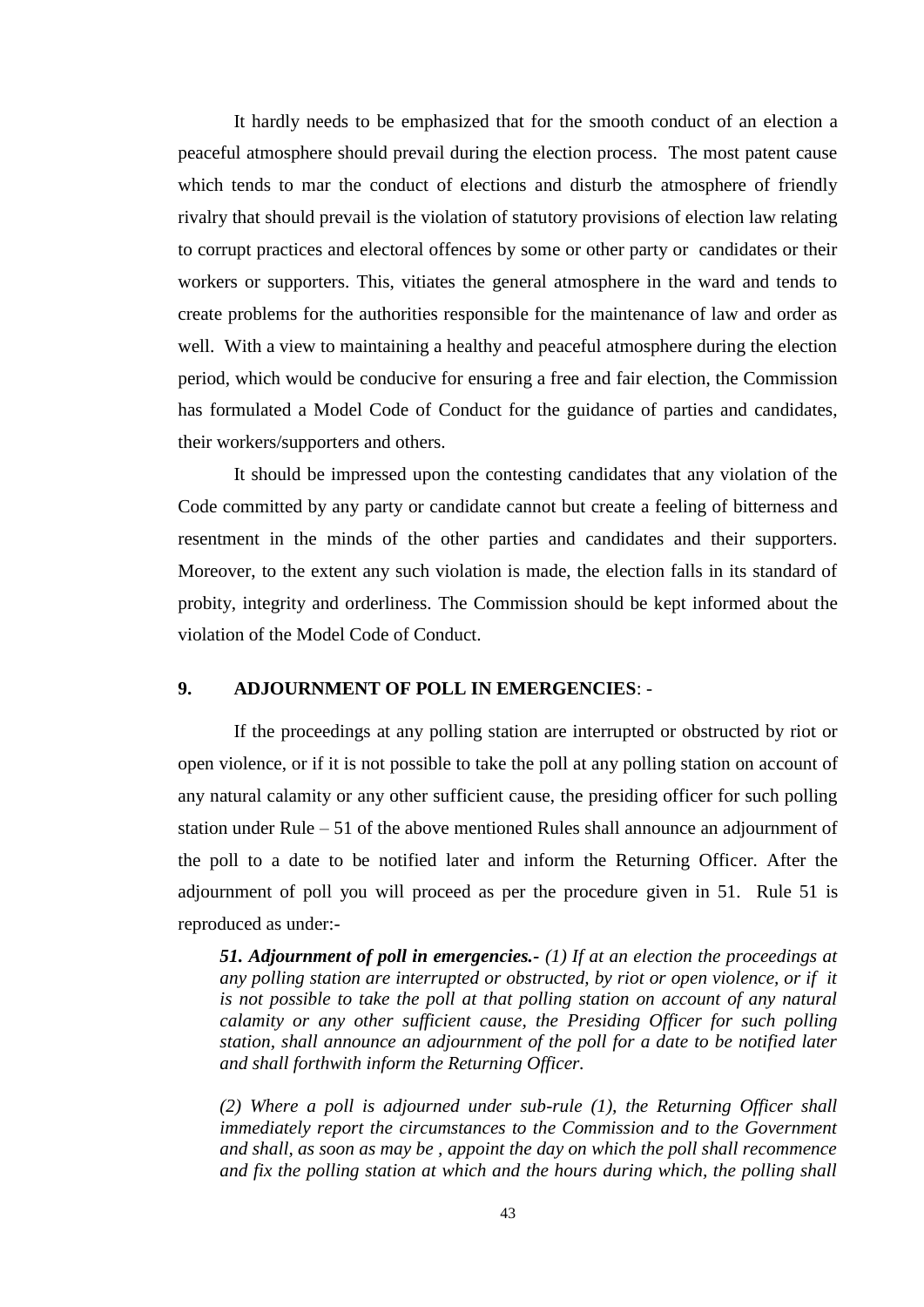*take place. The votes cast at such election shall not be counted until such adjourned poll is completed and the ballot box used at such polling station shall be sealed and kept in safe custody till the commencement of the counting.*

*(3) In all the cases under this rule, the Returning Officer shall affix a notice specifying the date, place and hours of polling fixed under sub-rule (2) at his office and in the office of the Corporation and the Tehsil concerned.*

#### **10. PROCEDURE FOR RECOMMENCEMENT OF ADJOURNED POLL:**

Where the poll has been adjourned at a polling station, the adjourned poll will recommence according to the provisions of Rule 55, from the stage at which it was left immediately before the adjournment. Where the poll could not be commenced due to some un-avoidable circumstances, the provisions of rule 55 (which is reproduced below) will apply to every such adjourned poll as they apply to original poll.

*55. Procedure on adjournment of poll.-(1) If the poll at any polling station is adjourned under rule 51 the provisions of these rules with regard to poll shall apply to every such fresh poll as they apply to the original poll.*

*(2) When an adjourned poll is recommence under sub-rule (2) of rule 51, the voter who has already voted at the poll so adjourned shall not be allowed to vote again.*

*(3) The Returning Officer shall provide the Presiding Officer of the polling station at which such adjourned poll is to be held with the sealed packets containing the marked copy of the Electoral roll and required number of ballot papers and a new ballot box.*

*(4) The Presiding Officer shall open the sealed packet in the presence of such candidates or their agents as may be present and use the same for the conduct of adjourned poll.*

### **11. FRESH POLL IN THE CASE OF DESTRUCTION OF BALLOT BOX :-**

If during the election, any EVM is damaged or destroyed or forcibly taken out of the custody of the Presiding Officer and is tampered with, the Presiding Officer will immediately inform you. If you are satisfied that due to such things, the result of that polling station cannot be ascertained, you will declare the poll void under rule 52, which is re-produced as under: -

*52. Fresh poll in the case of destruction etc. of the ballot box.- (1) If at any election any ballot box is unlawfully taken out of the custody of the Presiding Officer or is in any way tampered with, or is either accidentally or intentionally destroyed, lost or damaged, the polling at the polling station to which such ballot*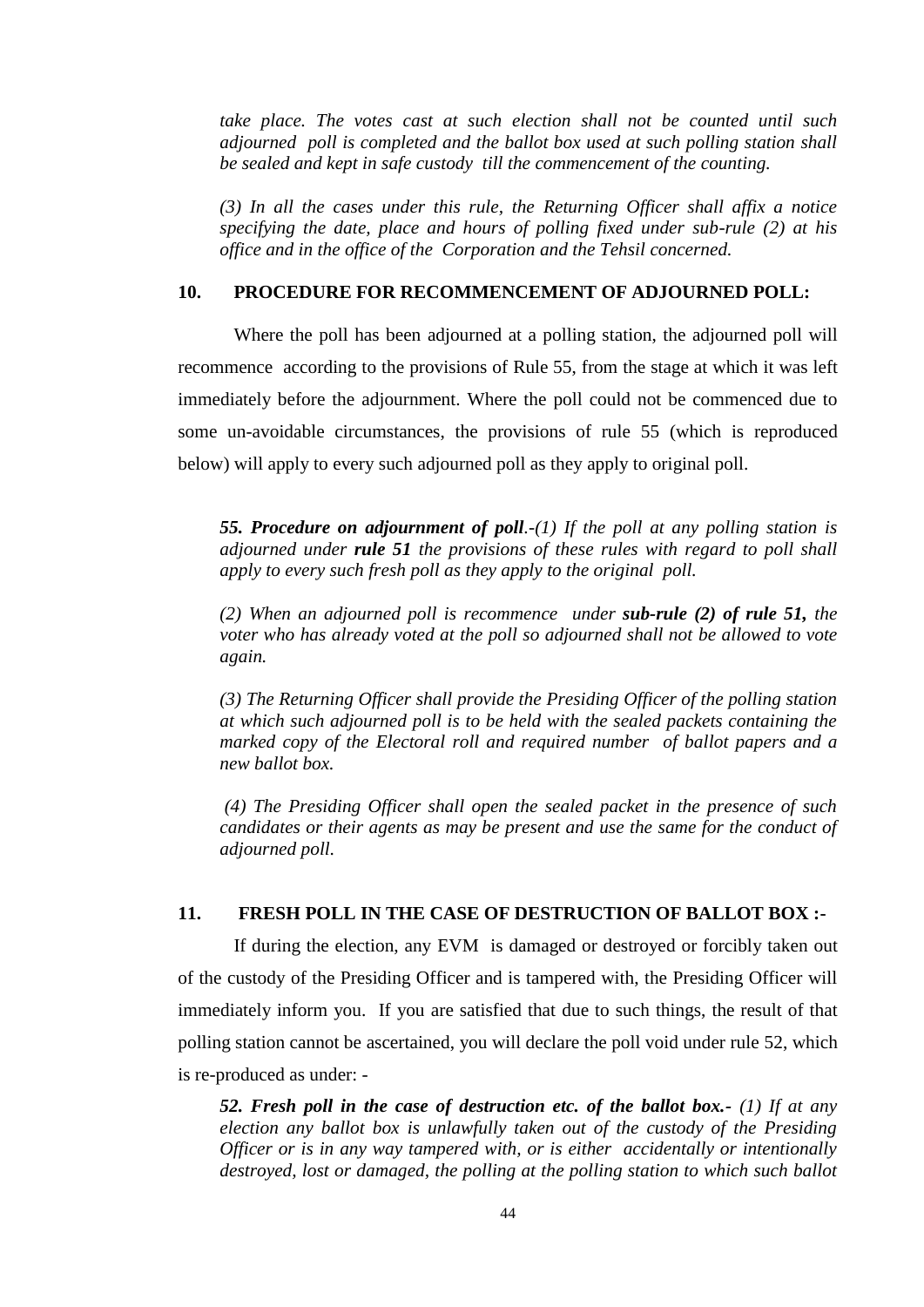*box relates shall be liable to be declared as void.*

*Explanation.-Damage to a ballot box also includes damage or destruction of ballot papers done at the time of counting of votes but before the completion of counting and declaration of result.*

*(2) Whenever the polling at any polling station becomes liable to be declared as void under sub-rule (1), the Presiding Officer shall, as soon as practicable after the act or event causing such damage or destruction, report the matter to the Returning Officer who in the event of his being so satisfied that in consequence thereof the result of the poll of that polling station cannot be ascertained, declare the polling void and shall appoint a day taking the poll afresh at such polling station, and fix the hours during which the poll shall be taken and shall not count the votes cast at other polling stations of the ward until such fresh poll has been completed.*

### **12. METHOD OF VOTING** : -

The voting shall be held through Electronic Voting Machines. Every person will cast his vote in person and no vote shall be received by proxy as laid down in rule 54, which is reproduced as under:

*54. Method of voting.-(1) At every election where a poll is to be taken votes shall be cast in person and given by ballot or electronic voting machine at the polling station fixed under rule 30 and no votes shall be cast by proxy :*

*Provided that the giving and receiving of votes by electronic voting machine, in such manner as may be prescribed under the rules or the directions issued in this behalf, by the Commission , may be adopted in a ward or wards of a Corporation as the Commission may specify.* 

*(2) No voter shall vote in the election of the Corporation more than once notwithstanding that his name may have been erroneously registered in the Electoral roll more than once.*

**63. Persons entitled to vote by post -** Subject to their fulfilling the requirements herein after specified, the persons who are voters and are on election duty shall be entitled to vote by post at an election in a ward of the Corporation.

**64. Intimation by voters on election duty :** (1) A voter on election duty who wishes to vote by post at an election shall send an application in Form-36 to the Returning Officer so as to reach him atleast seven days or such shorter period as the Returning Officer may allow before the date of the poll, and if the Returning Officer is satisfied that the applicant is a voter on election duty, he shall issue a postal ballot paper to him for the election of Councillor in Form-38.

(2) Where a person being a Polling Officer, Presiding Officer or other public servant on poll duty in the ward of which he is an elector, wishes to vote in person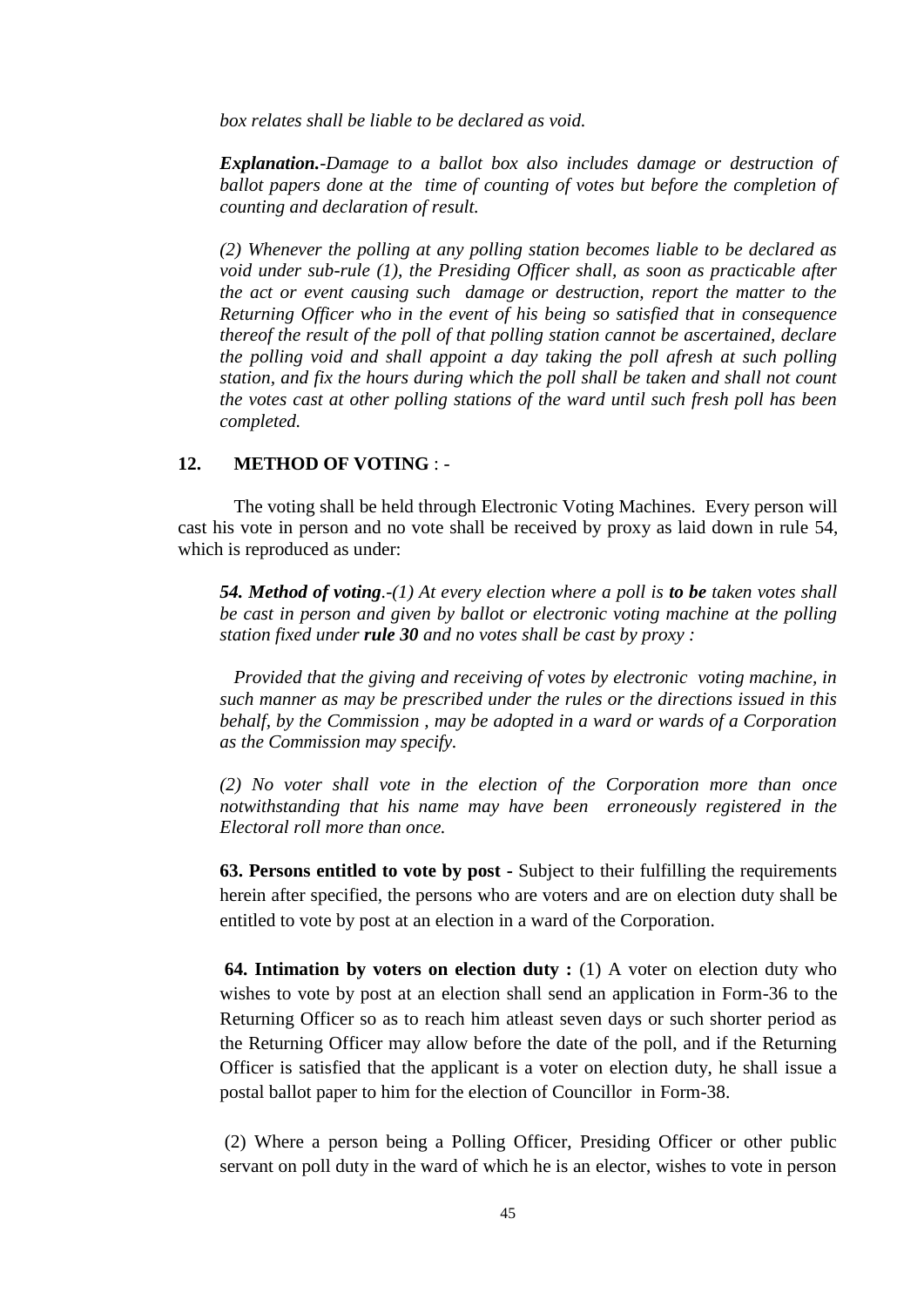at an election in a Corporation/ward and not by post, he shall send an application in Form 37 to the Returning Officer so as to reach him at least four days, or such shorter period as the Returning Officer may allow, before the date of poll; and if the Returning Officer is satisfied that the applicant is a public servant and voter on poll duty in the ward, he shall issue to the applicant a election duty certificate in Form -38. (a) Where Election Duty Certificate has been issued to an elector under subrule(1) and (2) the Returning Officer shall mark "EDC" against his name in the marked copy of the Electoral roll to indicate that an election duty certificate has been issued to him; and (c) ensure that he is not allowed to vote at the polling station where he would otherwise have been entitled to vote.

**65. Facilities for persons on election duty** - (1) The provisions of rule 62 shall not apply to any person who produces at the polling station, an election duty certificate in Form-38 and asks for the issue of a ballot paper to him although the polling station is different from the one where he is entitled to vote.

(2) On production of such certificate the Presiding Officer shall - (a) obtain thereon the signatures of the person producing it; (b) have the person's name and Electoral roll number as mentioned in the certificate entered at the end of marked copy of the Electoral roll; and (c) issue to him a ballot paper, and permit him to vote in the same manner as for an elector entitled to vote at that polling station.

#### **PART-IV**

## **ARRANGEMENTS FOR THE POLL**

The period between the withdrawal of candidatures and the poll will be the busiest time for you. Maintain a forward diary of the many things that you have to do from time to time including the vehicles required for the poll and keep it up-to-date by adding remarks to show the progress made in respect of each item. Here is a sample list (not exhaustive) of your tasks during the period.

#### **1. MOVEMENT PROGRAMME**:

Make transport and other arrangements, if any, for the polling personnel. Please ensure that each polling party reaches its destination at around 4.00 o'clock in the evening one day before the poll. You will also ensure safe transport of polling parties with EVMs after the poll from the polling stations to the counting centre .

### **2. POLICE ARRANGEMENTS**:

Check up the police arrangements and movements to synchronise with the movements of the polling parties. Ensure that police personnel and the polling party remain in contact with each other and move toward their destination together.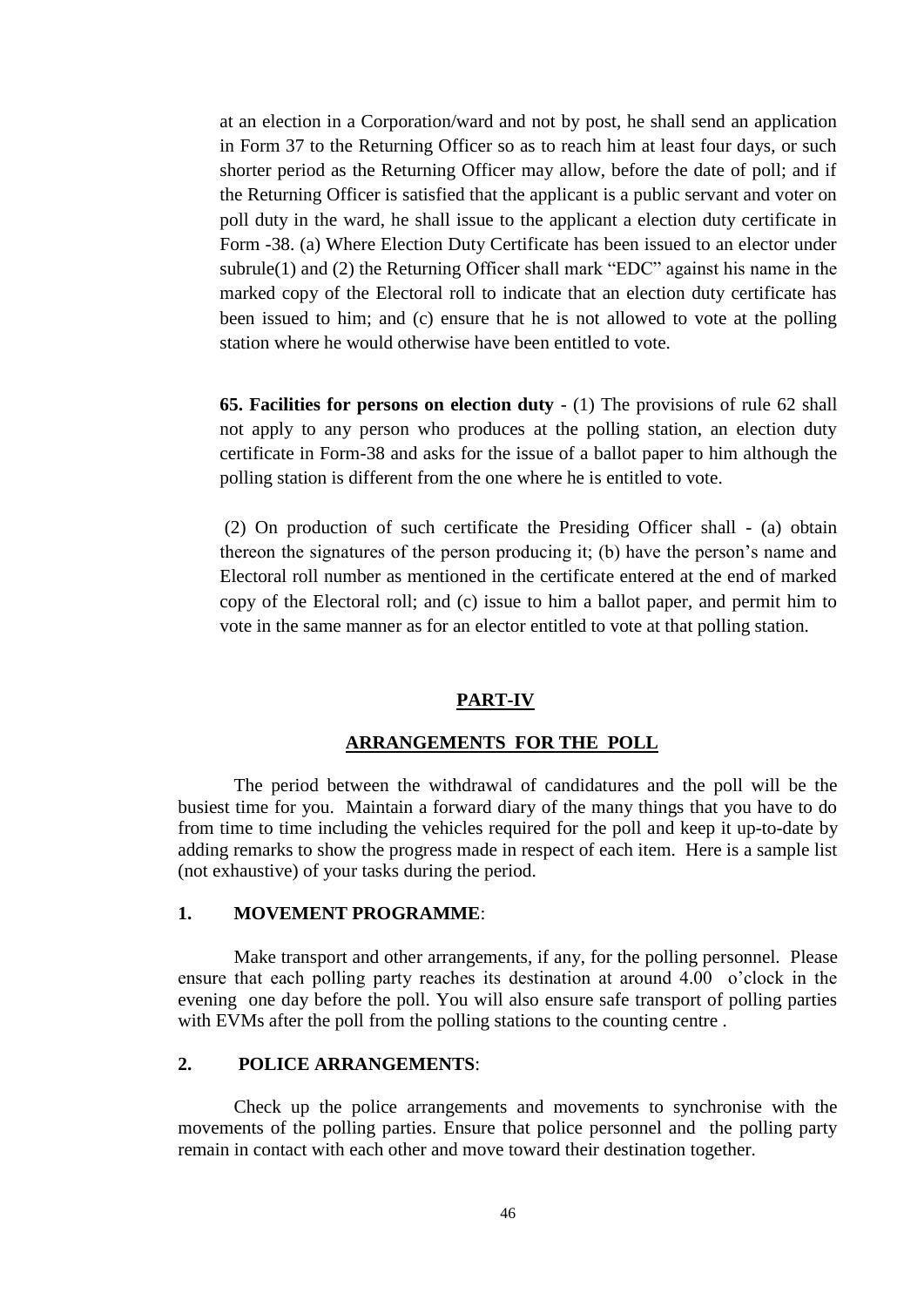### **3. REVIEW YOUR REQUIREMENTS**:

Review your requirements of ballot papers with counterfoils, paper seals, various forms, stationery articles etc. in the light of the actual number of contesting candidates and the total number of polling stations.

### **4. LIAISON WITH CANDIDATES** :

Meet the contesting candidates for removing their misapprehensions, if any, and seek their co-operation for smooth, free and fair conduct of elections. Supply the contesting candidates with the lists of polling station and the forms for appointment of polling/counting agents.

## **5. COMMENCEMENT OF THE POLL :**

Rule 60 provides that polling should commence exactly at the hour fixed for the purpose. If for any unforeseen or compelling reasons polling is not started at the appointed hours, it should not be extended and the poll must close at the appointed closing time, but the voters who are present at the polling station at the closing time shall be allowed to vote even if polling continues for some time after the closing hour. During the polling, secrecy of voting should be maintained in accordance with Section 22. The provisions of rule 60 and section 22 are as under :-

*"60. Commencement of poll.- The Presiding Officer shall start the poll exact at the time mentioned in notice of election and before commencement of the poll, he shall bring to the notice of all, who are present, the provisions of section 22 the provisions of this section are as under:-*

*22 Maintenance of secrecy of voting :- (1) Every Officer or Official, agent or other person who performs any duty in connection with the recording or counting of votes at an election shall maintain and aid in maintaining the secrecy of the voting and shall not (except for some purpose authorized by or under any law) communicate to any person any information calculated to violate such secrecy.* 

*(2) Any person who contravenes the provisions of sub-rule (1), shall be punishable with imprisonment for a term which may extend to three months, or with fine, or with both."*

### **6. FACILITIES TO WOMEN ELECTORS**:

Where in a ward the number of women electors exceeds 600, a separate voting compartment may be established. If the number of women electors is less than 600 but it is still considered high, the presiding officer may be directed during the training that a separate queue for women electors may be formed. In order to provide facilities to women electors the provisions of rule 57 may also be followed ,which are reproduced below:-

### *57. Facilities for women electors :*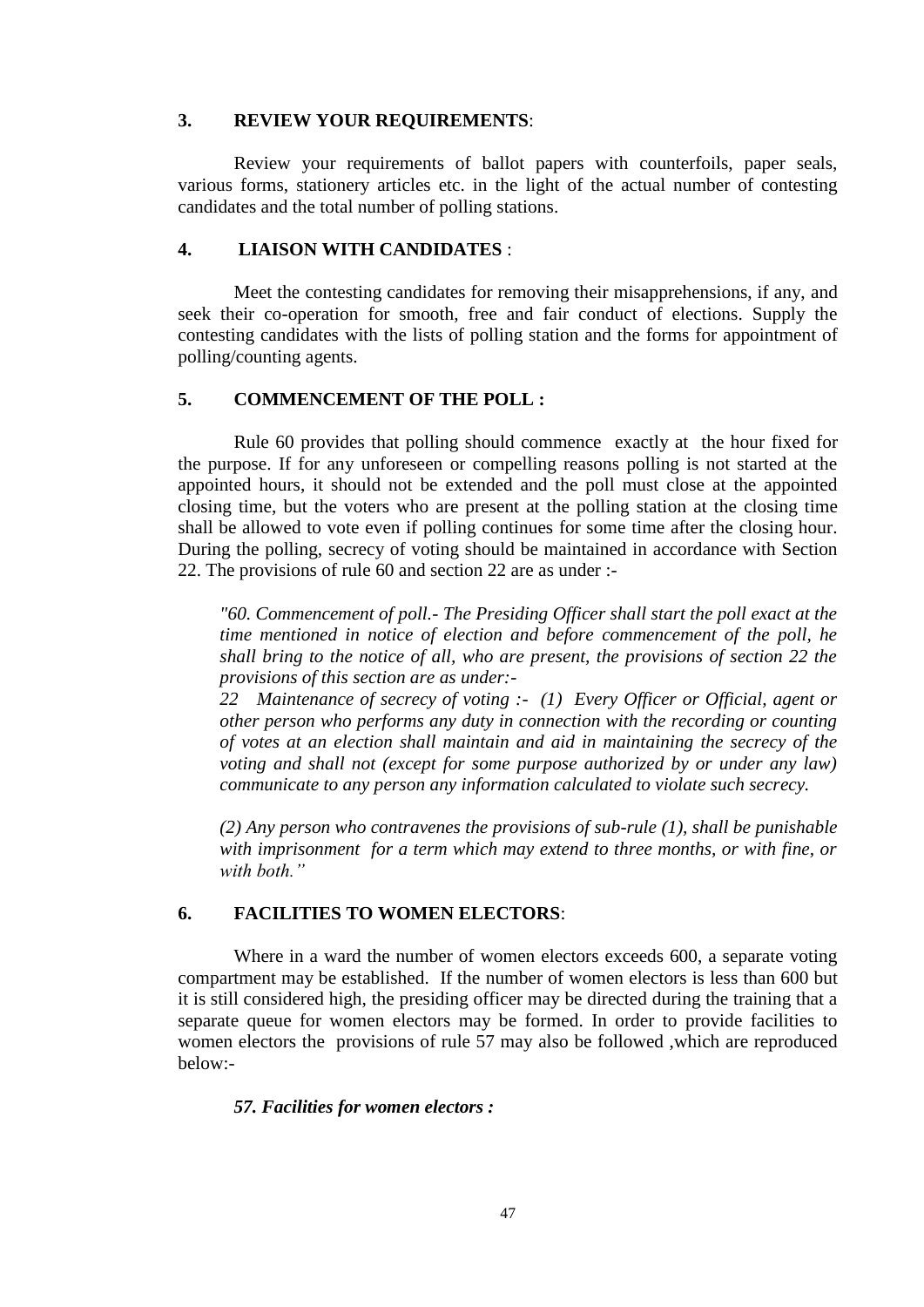*(1) Where a Polling Station is for both men and women voters the Presiding Officer may direct that they shall be admitted in the polling station alternately in separate batches.*

*(2) The Presiding Officer may appoint a woman to serve as an attendant at any polling station to assist women voters and the Presiding officer in taking the poll and in particular to help, in searching, any woman voter in case it becomes necessary.*

## **7. CASH ADVANCE:**

Arrange a reasonable cash advance for the Presiding Officers for meeting cooliage and any other contingent charges which may have to be defrayed during the poll.

### **8. RETURN OF POLLING PARTIES**:

Arrange in advance for the return of the polling parties after the poll and the receipt of the EVMs and other materials and other papers which they bring back. Make arrangements in advance for the safe custody of these EVMs pending counting and for the receipt of non-consumable items from the polling parties.

## **9. LAW AND ORDER FOR FREE, FAIR AND SMOOTH ELECTIONS:**

You must ensure, in consultation with the authorities concerned, that law and order is maintained in and around the polling stations so that free and fair poll takes place. Adequate measures should be taken to provide full security to the polling personnel, the EVMs, ballot papers and other election materials till the polling parties reach the collection/counting centers after the close of poll.

You must have ensured that all standing instructions and directions of the Commission aimed at maintaining a peaceful atmosphere on the date of poll have been strictly followed and duly complied with by the authorities concerned. These cover issues like identification of sensitive areas/polling stations and taking special preventive and security measures to avoid any untoward incident in those areas/polling stations, restrictions on the plying of vehicles on the day of poll, prohibition of sale of liquor during specified period including the day of poll and counting, deposit of fire arms by those possessing fire arms , unearthing of the unlicensed arms and weapons and declaration of day of poll as a holiday in the Municipal Corporation. Strict vigil should be kept over the movement of undesirable elements and vehicles.

## **10. TRANSMISSION OF EVMs , ELECTION PAPERS, ETC. TO THE RETURNING OFFICER:**

Presiding Officer shall then deliver or cause to be delivered to the Returning Officer at such place as the Returning Officer may direct:-

- (a) the voting machines
- (b) account of voted recorded in Form-43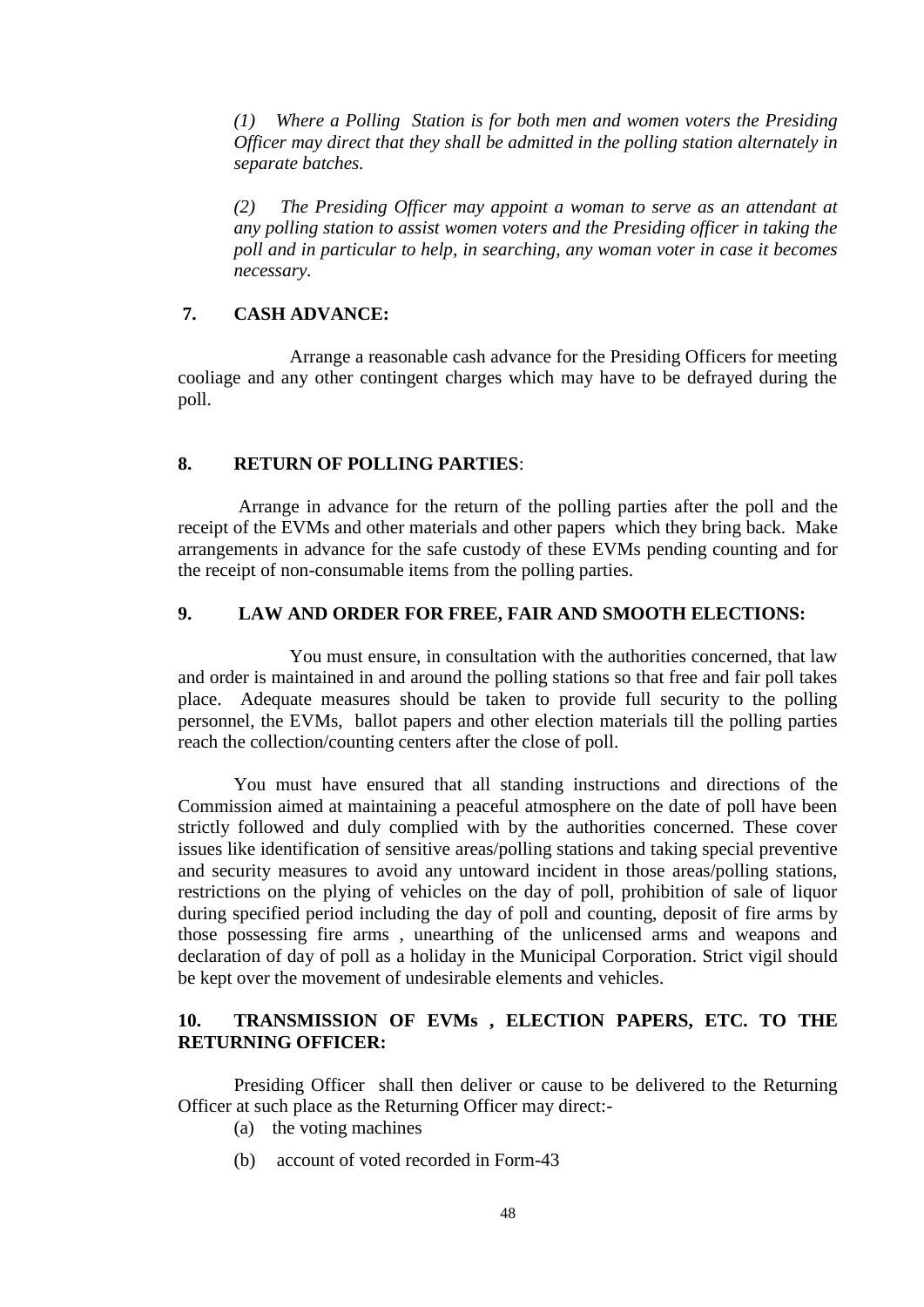- (c) the sealed packets
- (d) all other paper used at the poll.

(2) The Returning Officer shall make adequate arrangements for their safe custody until the commencement of the counting of votes.

#### **11. REPORTS TO THE COMMISSION ABOUT POLLING:**

The Commission desires that it should be kept informed of the progress of the poll on the polling day. The Commission has accordingly decided that each Returning Officer should send three comprehensive reports giving details of every event such as percentage of polling, law and order, any other event worth mentioning. The first report should reach the Commission by 10.00 AM on the day of the poll, and the second by 4.00 P.M. after the close of poll. The third and final report should reach the Commission by 11.00 A.M. next morning. In the final report, ward wise percentage of polling and comments on events like counting of votes, declaration of results and law and order etc. may be sent to the Commission.

#### **PART-V**

#### **COUNTING OF VOTES**

The most important and responsible work of counting of votes is to be undertaken by you as per election programme issued by the State Election Commission and the notice of election issued by you. Therefore, you are required to familiarize yourself with the procedure of counting carefully.

### **1. STRICT SUPERVISION DURING COUNTING:**

While counting of votes is in progress, strict supervision over the staff deployed shall be exercised particularly when the margin of votes between two candidates is very narrow. You should appreciate that proper and careful counting minimises chances of requests for recount. You will allow the authorized person only in the counting centre as provided under rule 77 which is reproduced as under:

*"Rule 77. Admission to the place of counting.-(l) The Returning Officer shall exclude from the place fixed for the counting of votes under rule 33 a person, except:* 

- *(a) such Government servants as he may appoint to assist him in the counting;*
- *(b) every candidate and his counting agents;*
- *(c) public servants on duty; and*
- *(d) the State Election Commissioner or any other person authorized by the Commission.*

*(2) Any person, who during the counting of votes mis-conducts or fails to*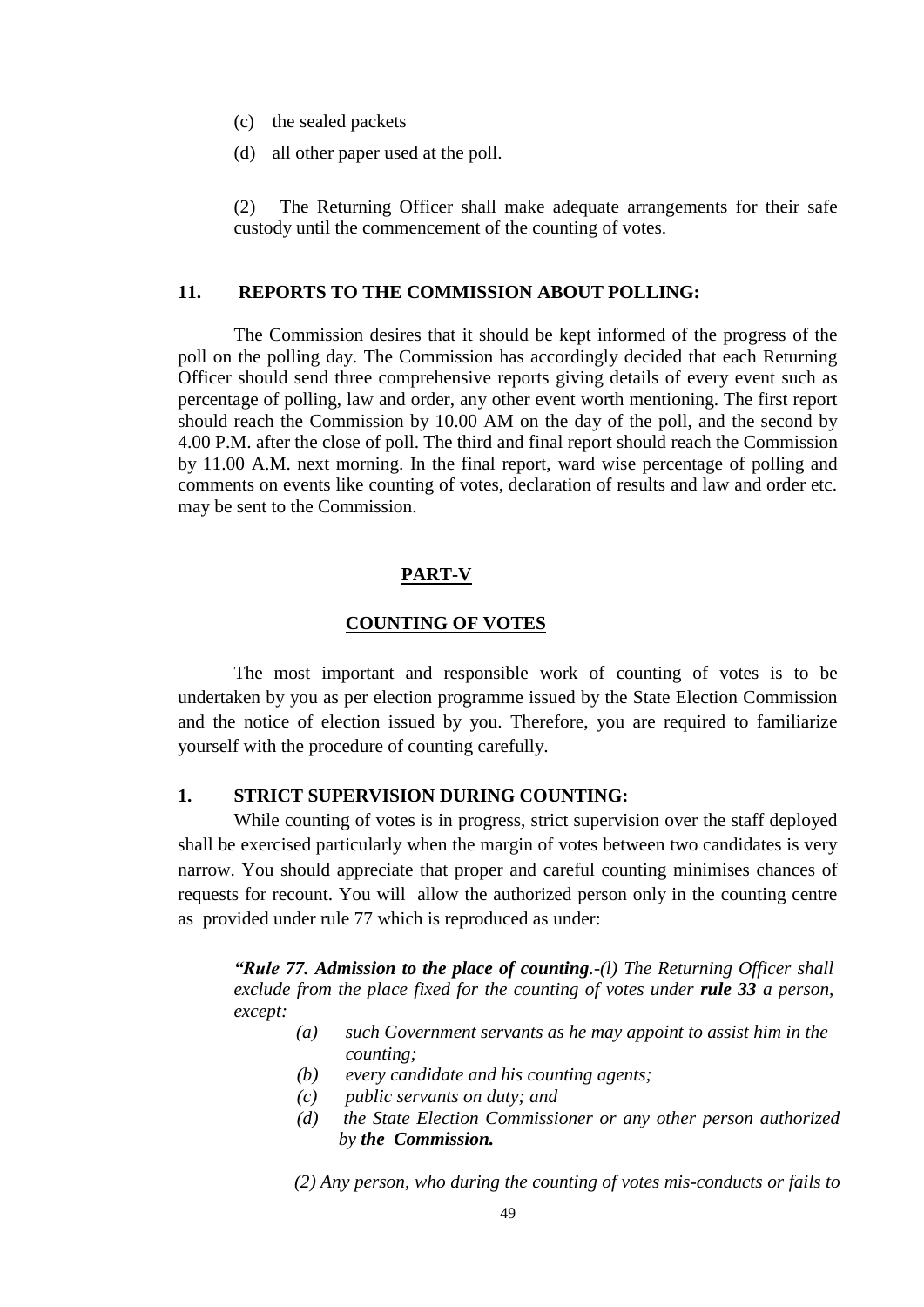*obey the lawful directions of the Returning Officer may be removed from that place where the votes are being counted.*

*(3) The number of counting agents of candidates shall not exceed the number of counting tables, fixed for the counting of votes of the ward/Municipal Corporation plus one more for the table of the Returning Officer.*

(4) Every appointment of counting agent(s) shall be made in **Form-45** in *duplicate, one copy of which shall be forwarded to the Returning Officer while the other copy shall be made over to the counting agent for production before the Returning Officer at the time of counting.*

It is clarified that the election observer appointed by the Commission, for a group of ward or the whole area of the municipal Corporation, is authorized under Rule  $77(1)(d)$  to enter the counting centre.

### **2. COMMENCEMENT OF COUNTING**

Unless otherwise directed, you are not required to obtain any specific permission for commencement of counting of votes. Commence the counting at the hour fixed for the purpose. Everyone present in the counting hall should be instructed to maintain secrecy of vote.

### **3. COUNTING OF POSTAL BALLOT**

- i. The postal ballot papers are to be counted first. Counting of postal ballot papers shall be done at your Table. All received postal ballot papers should be brought before you. Only such papers as are received before the hour fixed for commencement of counting shall be counted.
	- ii. Covers containing postal ballot papers received after the hour fixed for the commencement of the counting of votes should not be opened. They should be rejected and kept in a separate packet and sealed, noting thereon the appropriate particulars.
- iii. As each cover is opened, you should take out the declaration made by the elector and scrutinize it. If the declaration is not found in the cover or the declaration has not been duly signed and or not attested by an officer competent to do so or is otherwise substantially defective or if the serial number of the ballot paper appearing in the declaration is different from the serial number on the cover, the cover containing the postal ballot paper should not be opened AND the ballot paper should be rejected. Each such rejected cover should be endorsed suitably and the declaration and the cover should be placed back in the cover. All such covers should be kept together in a separate packet duly sealed with full particulars such as the name of the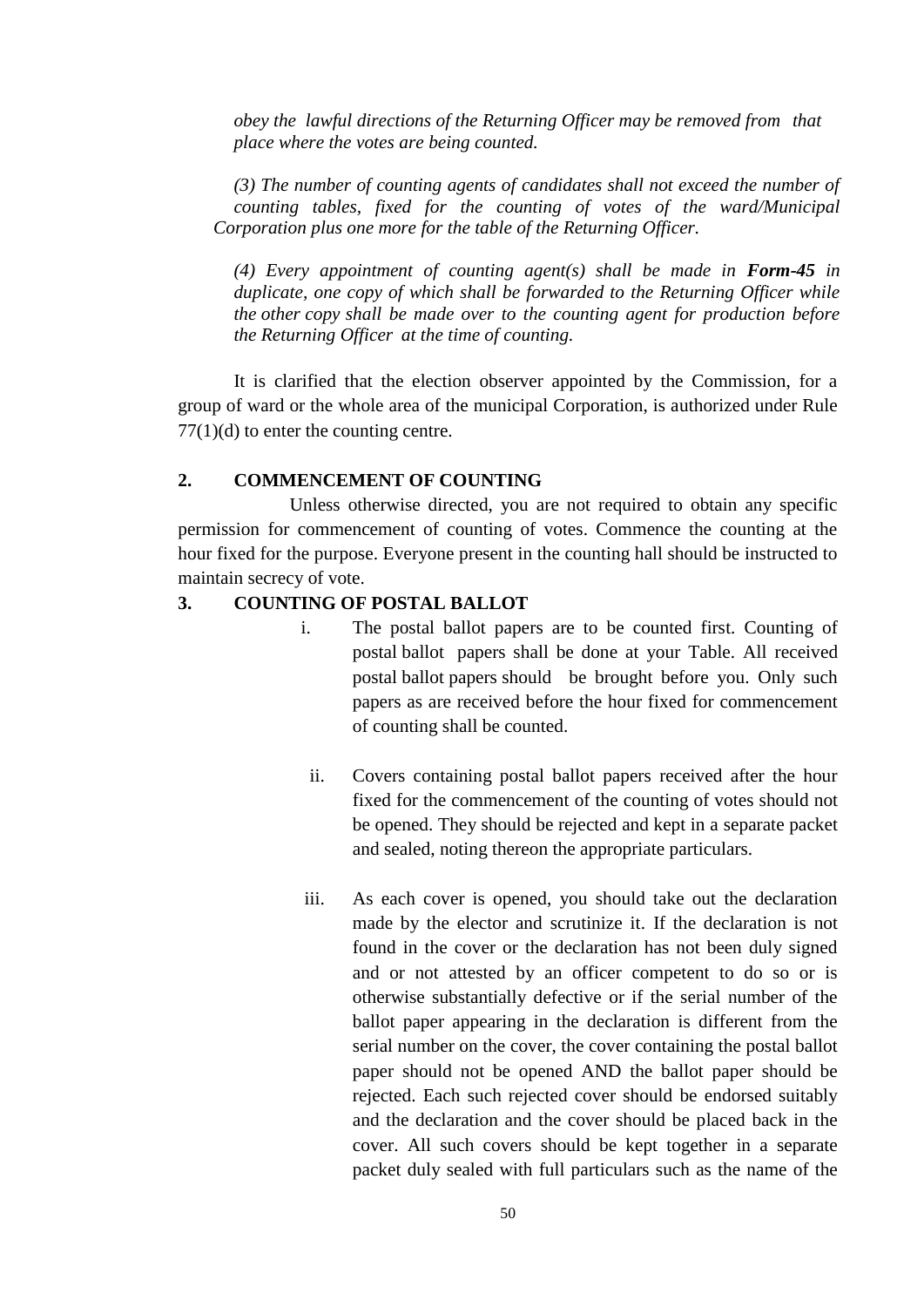constituency, the date of counting and a brief description of contents should be noted thereon for easy identification.

- iv. All those declarations, which have been found to be in order, should then be kept in separate packet in order to ensure that the secrecy of the postal ballot is kept inviolate. The packet should then be sealed noting there on the particulars regarding the name of the constituency.
- v. Thereafter the covers containing the postal ballot should be opened one after another and the validity of the ballot paper shall be checked. These ballot papers shall be scrutinized and should be rejected :
	- a. if no vote is recorded thereon; or
	- b. if votes are given on it in favor of more candidates than one; or
	- c. if it is spurious ballot papers; or
	- d. if it is so damaged or mutilated that its identity as a genuine ballot paper cannot be established; or
	- e. if it is not returned in the cover sent along with it to the elector by you; or
	- f. if the mark indicating the vote is placed on the ballot paper in such a manner as to make it doubtful to which candidate the vote has been given; or
	- g. If it bears any mark (other than the mark to record to vote) or writing by which the voter can be identified.
- vi. There is no particular mark required by law to be made by a voter to indicate his vote on a postal ballot paper. Any mark can be accepted as valid so long as it had been so made and so placed on the ballot paper that the intention of the voter to vote for a particular candidate is clear beyond any reasonable doubt. Thus a mark made anywhere in the space allotted to that candidate should be taken as a valid vote in favor of the candidate concerned. Again a vote recorded on a postal ballot paper should not be rejected merely on the ground that the mark indicating the vote is indistinct or made more than once, if the intention that the vote should be for a particular candidate clearly appears from the way the ballot paper is marked.
- vii. The valid votes should then be counted and each candidate credited with the votes given to him. The total number of postal votes received by each candidate should then be calculated,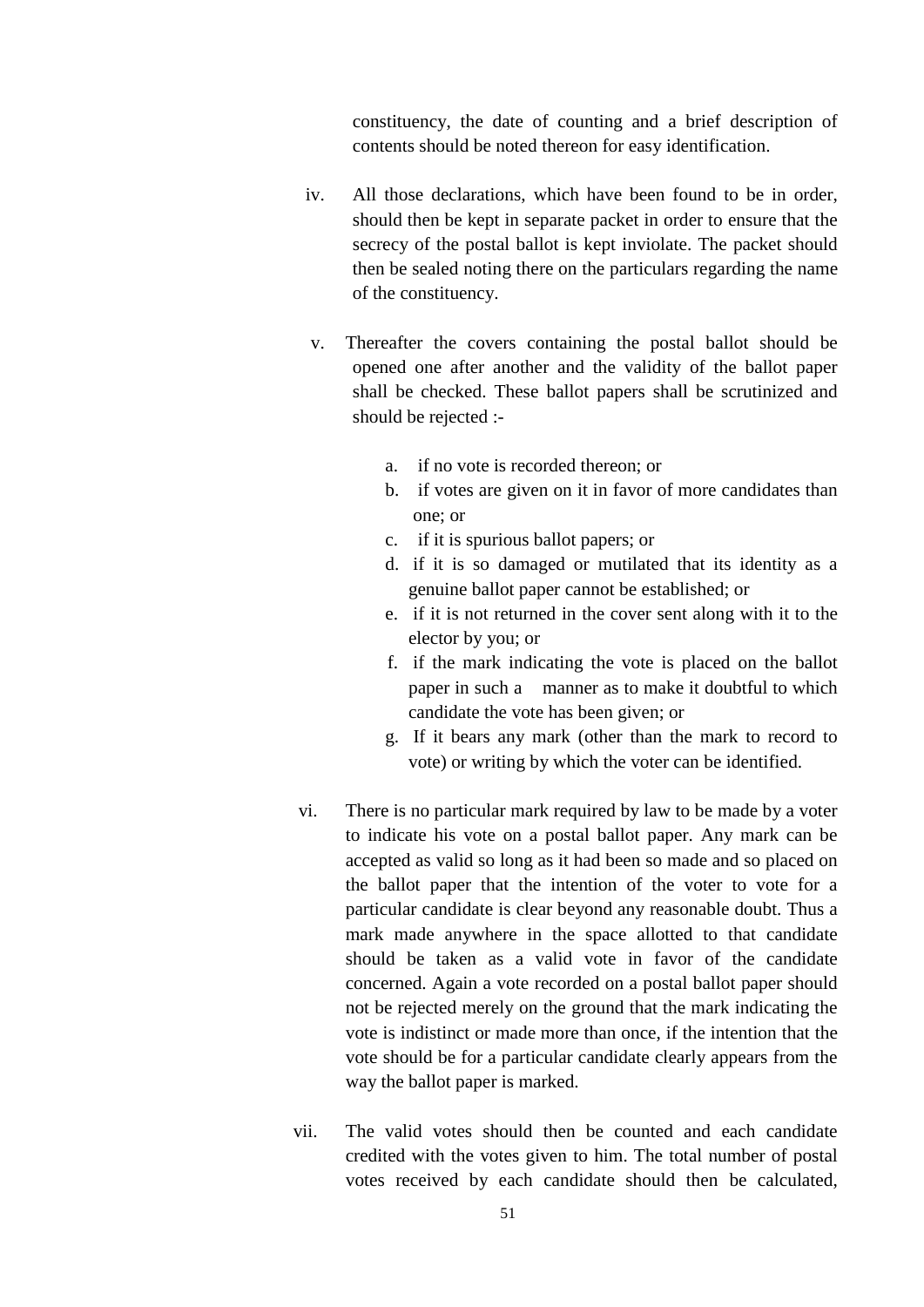entered in the Result Sheet in the appropriate place and announced by you aloud for the information of the candidate.

viii. Thereafter, all the valid ballot papers and all the rejected ballot papers should be separately bundled and kept together in a packed and sealed with your seal and the seals of such of the candidates, their election agents or counting agents as may desire to affix their seals thereon. The particulars such as the name of the constituency; the date of counting and a brief description of the contents should be recorded on the sealed packet for identifying it.

## **4. SCRUTINY AND INSPECTION OF VOTING MACHINE**

- (i) The Returning Officer or such other Officer as may be authorized by him in this behalf shall take out all the Electronic Voting Machines used in a ward and allow the candidates or their election agent to inspect the paper seal and such other vital seals as might have been affixed on the unit and to satisfy themselves that the seals are intact.
- (ii) The Returning Officer shall satisfy himself that none of the voting machines has in fact been tampered with.
- (iii) If the Returning Office is satisfied that any voting machine has in fact been tampered with he shall not count the votes recorded in that machine and shall immediately bring this fact into the notice of State Election commission for further directions.

## **5. COUNTING OF VOTES**

After the Returning Officer is satisfied that a voting machine has in fact not been tampered with he shall have the votes recorded therein counted. Votes polled by each candidate shall be displayed in respect of each such candidate on the display panel provided for the purpose in the unit. While doing so, the Returning Officer shall seek attention of the candidates / his or her counting agents, if present, to observe this process and the displays appearing on the control unit and its entry in the statutory forms.

- (ii) As the votes polled by each candidate are displayed on the control unit, the Returning Officer shall :–
	- (a) record the number of votes recorded separately in respect of each candidate in Part-II of Form-43 **(Annexed as Annexure-IX)**
	- (b) complete Part-II of Form-43 in other respects and have it signed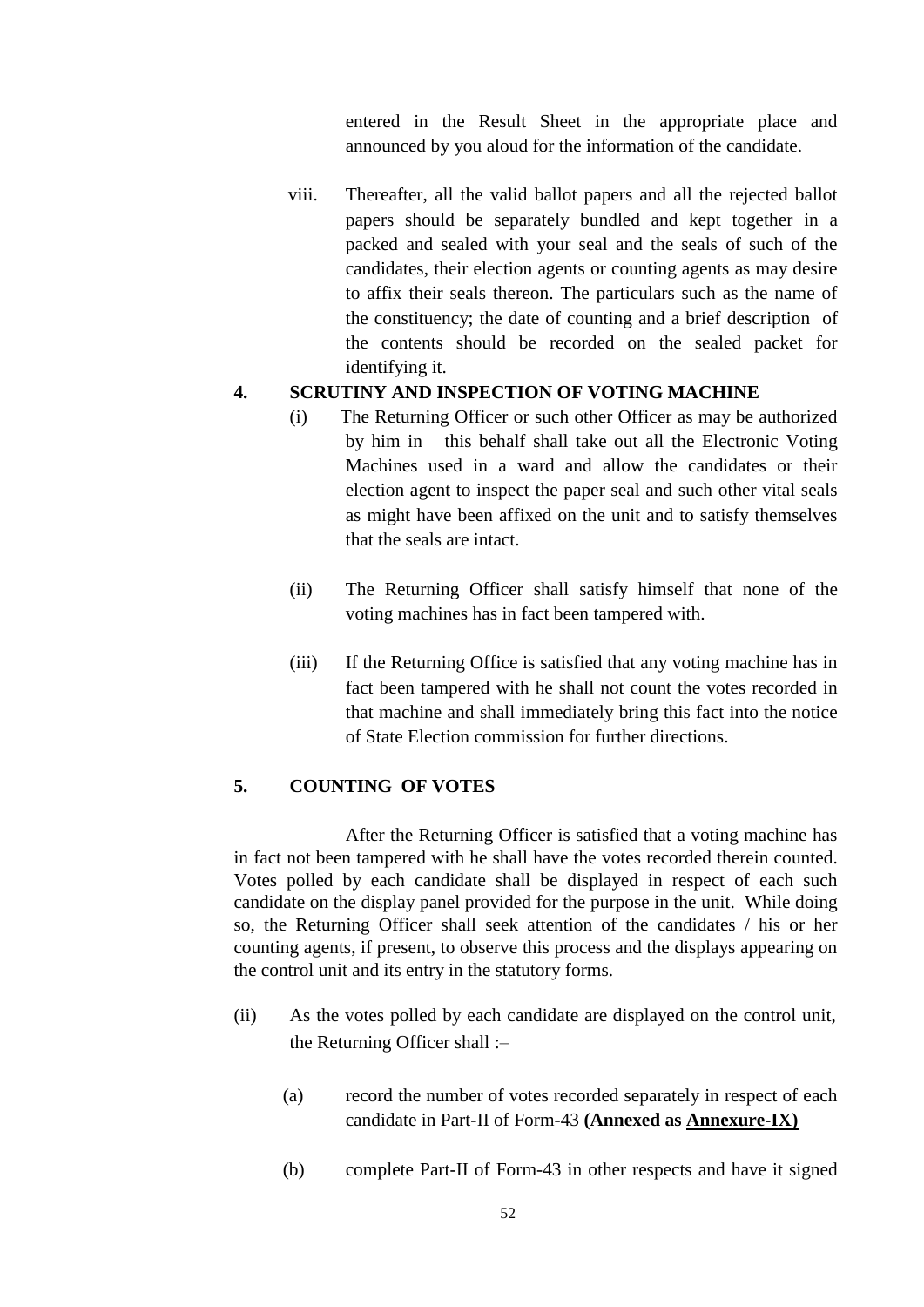by the counting supervisor and also by the candidates or their election agents or their counting agents present; and

- (c) announce the particulars, as entered in Form-43 give a pause, and if no objection is made or recount is applied for, the Returning Officer will take up the counting of next polling station.
- (d) make corresponding entries in the final result sheet in Form-44 (**Annexure-X)** and on the basis of such particulars so entered in the result sheet proceed to announce the particulars entered in 44 in respect of each candidate, again give a pause and if no objection is raised or recount is applied for, proceed to declare the result.

### **6. PROCEDURE IN CASE OF TIE**

When, after the counting, it is found that any contesting candidates have got equal votes, the result will be decided by lot under rule 83 and the candidate on whom the lot falls shall be declared elected. Provision of rule 83 is re-produced for your guidance:-

―**83. Procedure in case of tie**.- *If after the counting of votes, tie is found to exist between any contesting candidates, and the addition of one vote entitles any of those candidates to be declared elected that shall forthwith be decided between those candidates by lot, and the candidate on whom the lot falls shall be considered to have received an additional vote and shall be declared to be duly elected."*

## **7. RETURN OF ELECTION**

You will prepare a return of election after the completion of counting in Form-47.The name of any candidate elected un-contested under rule 50 shall also be included in this return. A copy of the same may be sent to the State Election Commission for publication in the official Gazette and copies of the same may be pasted as required under rules 80(4). Provisions of Rule-80(4) are reproduced as under:-

*"Rule 80(4):- Immediately after declaration of result the Returning Officer shall paste a copy of Return of election in a conspicuous place at his office and send the same to the Commission and the Secretary (Urban Development) to the Government of Himachal Pradesh, as the case may be, for publication in the Official Gazette of the Government as required under section 13."*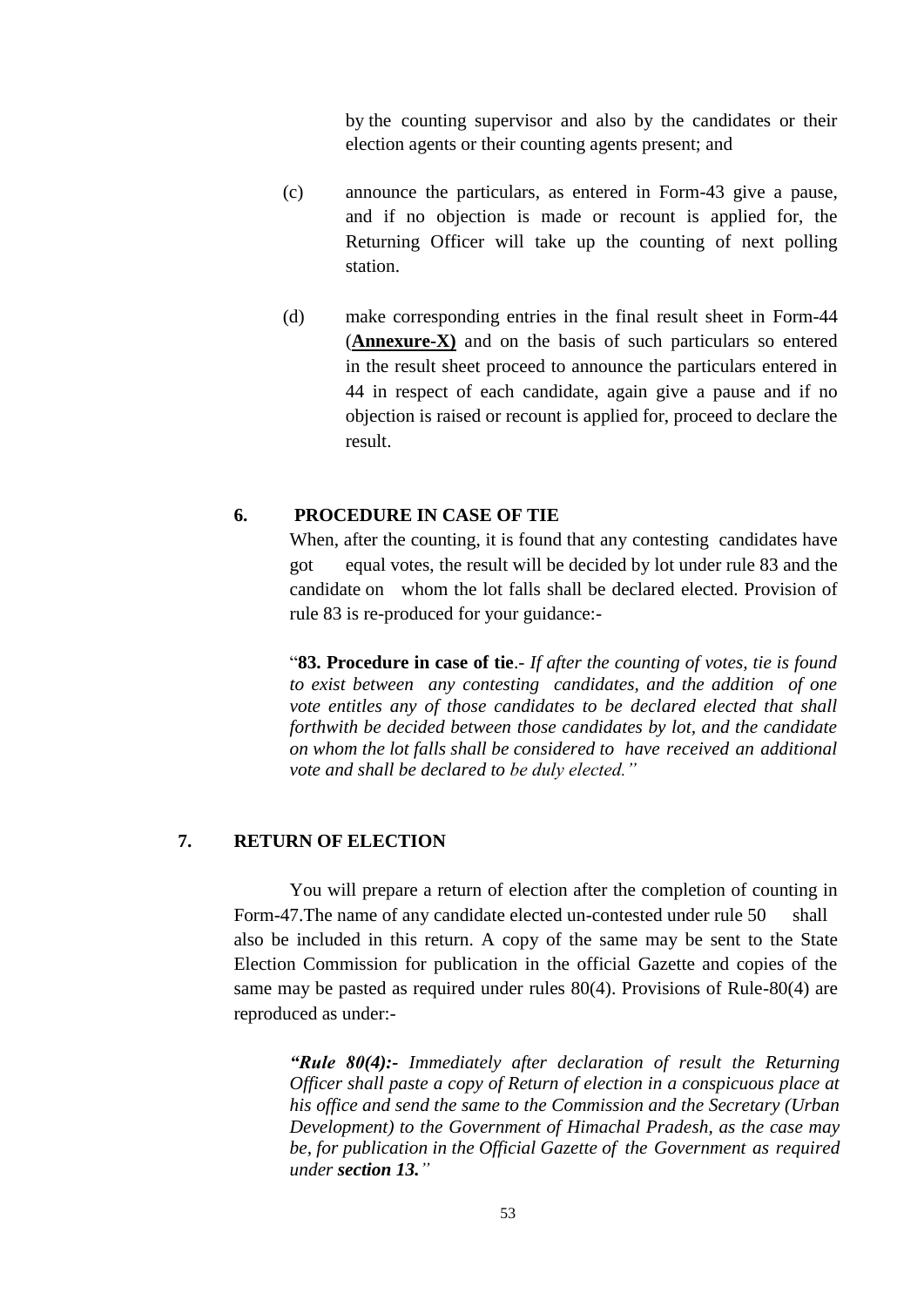# **8. CUSTODY, PRODUCTION, INSPECTION AND DISPOSAL OF ELECTION PAPERS:**

You are well aware that election papers are very important and these are to be kept in safe custody because these can be summoned by a court of law . So take every care for their safe custody as required under rule-84 . While in your custody some papers are open for inspection to general public while some others are not. These are mentioned in rule 85. These papers are to be disposed off after the period mentioned in the rule 85. Rule 86 provides that disposal of these papers will be in such manner as may be prescribed. The provisions of rule 84, 85 and 86 are re-produced for your guidance:-

> *"84. Custody of papers relating to elections.- The Returning Officer shall retain the packets of the counter foils of used ballot papers, the packets of unused ballot papers, the packets of used ballot papers valid, tendered or rejected and all other papers relating to the elections in safe custody either in his own office or at such other place as he may specify in writing until the expiry of three months from the date of publication of the result of election.*

> *85. Production and inspection of election papers :- (1) While in the custody of the Returning Officer*

*(a) the packets of counterfoils of used ballot papers; (b) the packets of unused ballot papers; (c) the packets of used ballot papers; and (d) the packets of marked copies of the electoral roll shall not be opened and their contents shall not be inspected by, or produced before, any person or authority except under the orders of the competent court or of the officer authorized under section 14.*

*(2) All other papers relating to the election shall be opened to public inspection and any person may apply for such an inspection or supply of certified copies thereof on payment of a fee at the same rate as is charged in Himachal Pradesh for the inspection of documents forming part of a record of a dealt with by a Revenue Officer, or for supply of a copy of an order by Revenue Officer, as the case be, and such copies shall be supplied in accordance with the procedure to be followed for a similar application in respect of case dealt with by a Revenue Officer.*

*86. Disposal of election papers.- Subject to any direction to the contrary given by the State Government or by the Commission or by a competent court or by an authorized Officer under section 14, the packets and other papers referred to in rules 68,69,75,84 and 85 shall be retained*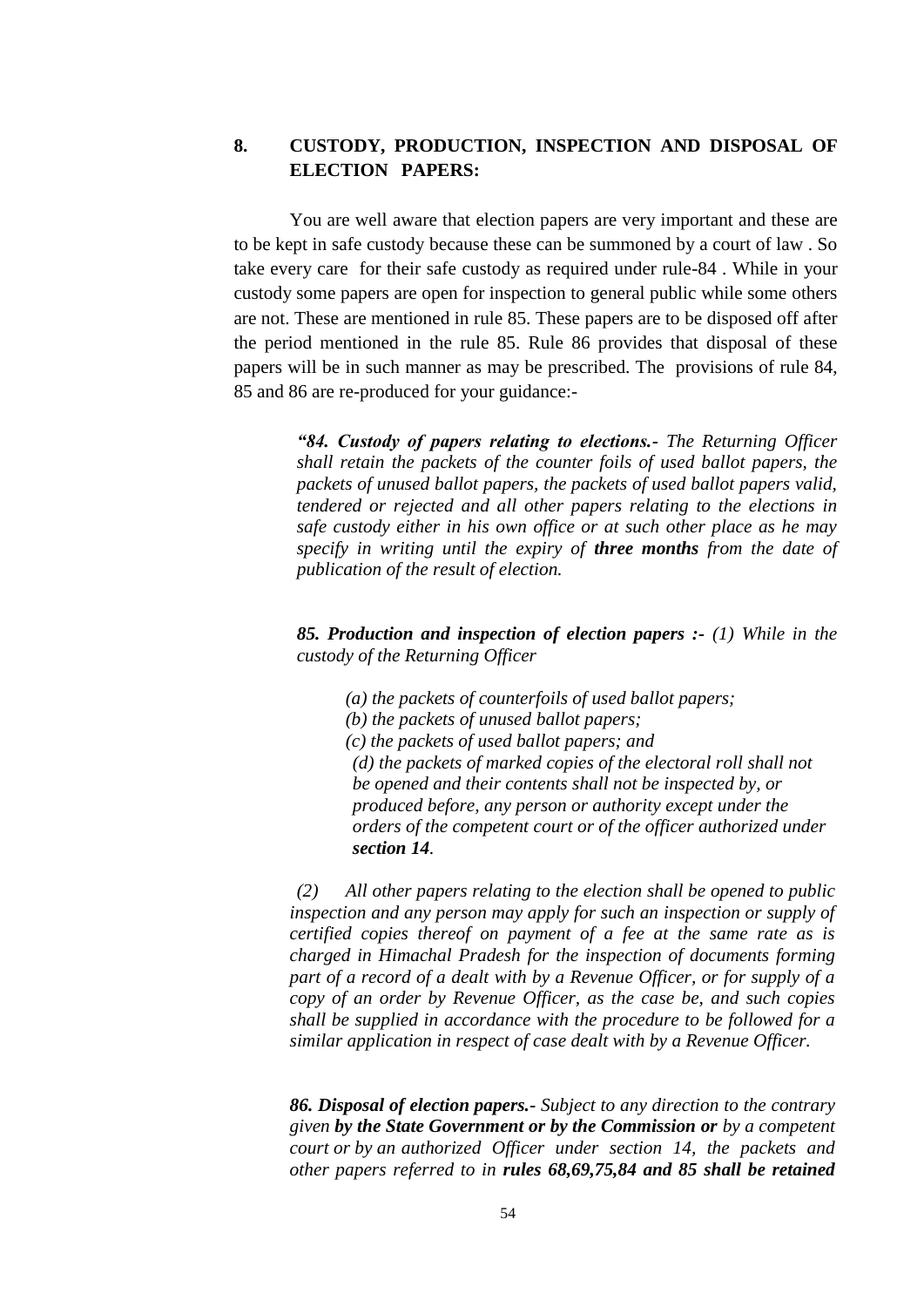# *for a period of 90 days from the date of publication of results in the Official Gazette and shall thereafter be destroyed".*

 *Provided that if an election petition is pending, the packets and other papers referred to in this rule shall not be disposed of unless the petition is finally decided."*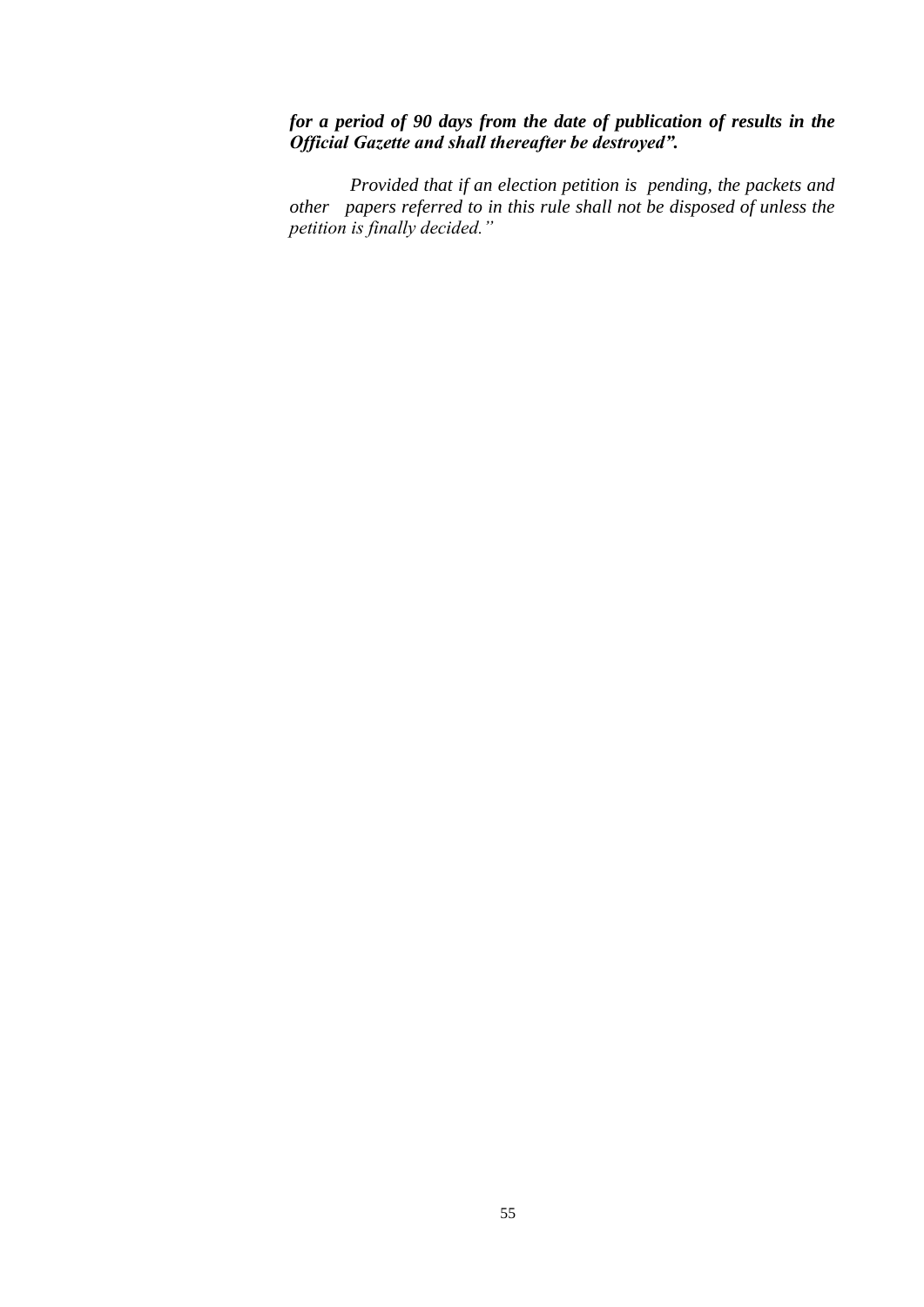# **PART-VI**

# **ANNEXURE-I**

### **List of polling materials for a polling station where Electronic Voting Machine is used.**

| $\mathbf{1}$     | Control Unit                                                                        | $\mathbf{1}$                                 |
|------------------|-------------------------------------------------------------------------------------|----------------------------------------------|
| $\boldsymbol{2}$ | <b>Balloting Unit(s)</b>                                                            | 1 (Depending upon the<br>Nos. of Candidates) |
| 3                | Register of voters (Form 26A)                                                       | 2 Books<br>1000(or keeping in view no. of    |
| 4                | Voter's Slip                                                                        | elector in a polling station)                |
| 5                | <b>Working Copies of Electoral Rolls</b>                                            | 3                                            |
| 6                | <b>Ballot Papers (for tendered votes)</b>                                           | 25                                           |
| 7                | Indelible Ink                                                                       | 2 Phial of 5 C.C. each                       |
| 8                | Address Tag for Control Unit                                                        | 3                                            |
| 9                | Address Tag for Balloting Unit                                                      | 3                                            |
| 10               | Special Tag for ceiling inner door &result section                                  | 2                                            |
| 11               | <b>Blue Paper Seals for EVM</b>                                                     | $\overline{2}$                               |
| 12               | <b>Rubber Stamp Arrow Cross Mark</b>                                                | $\mathbf{1}$                                 |
| 13               | Stamp Pad (Purple)                                                                  | $\mathbf{1}$                                 |
| 14               | Metal Seal for Presiding Officer                                                    | $\mathbf{1}$                                 |
| 15               | Match Box                                                                           | $\mathbf{1}$                                 |
| 16               | Presiding Officer's Diary                                                           | $\overline{2}$                               |
| 17               | Distinguishing Mark Rubber Stamp                                                    | $\mathbf{1}$                                 |
| 18               | <b>FORMS</b>                                                                        |                                              |
|                  | 1. List of Contesting Candidates (Form-25)<br>2. List of Challenged Votes (Form-42) | 3                                            |
|                  | 3. List of Blind and Infirm Voters (Form-40)                                        | 6                                            |
|                  | 4. List of Tendered Votes (Form-29A)                                                | 6                                            |
|                  | Accounts of votes Recorded (Form-43)<br>5.                                          | 5<br>10                                      |
|                  |                                                                                     |                                              |

6. Receipt Book for deposit of challenged votes fee 1 Book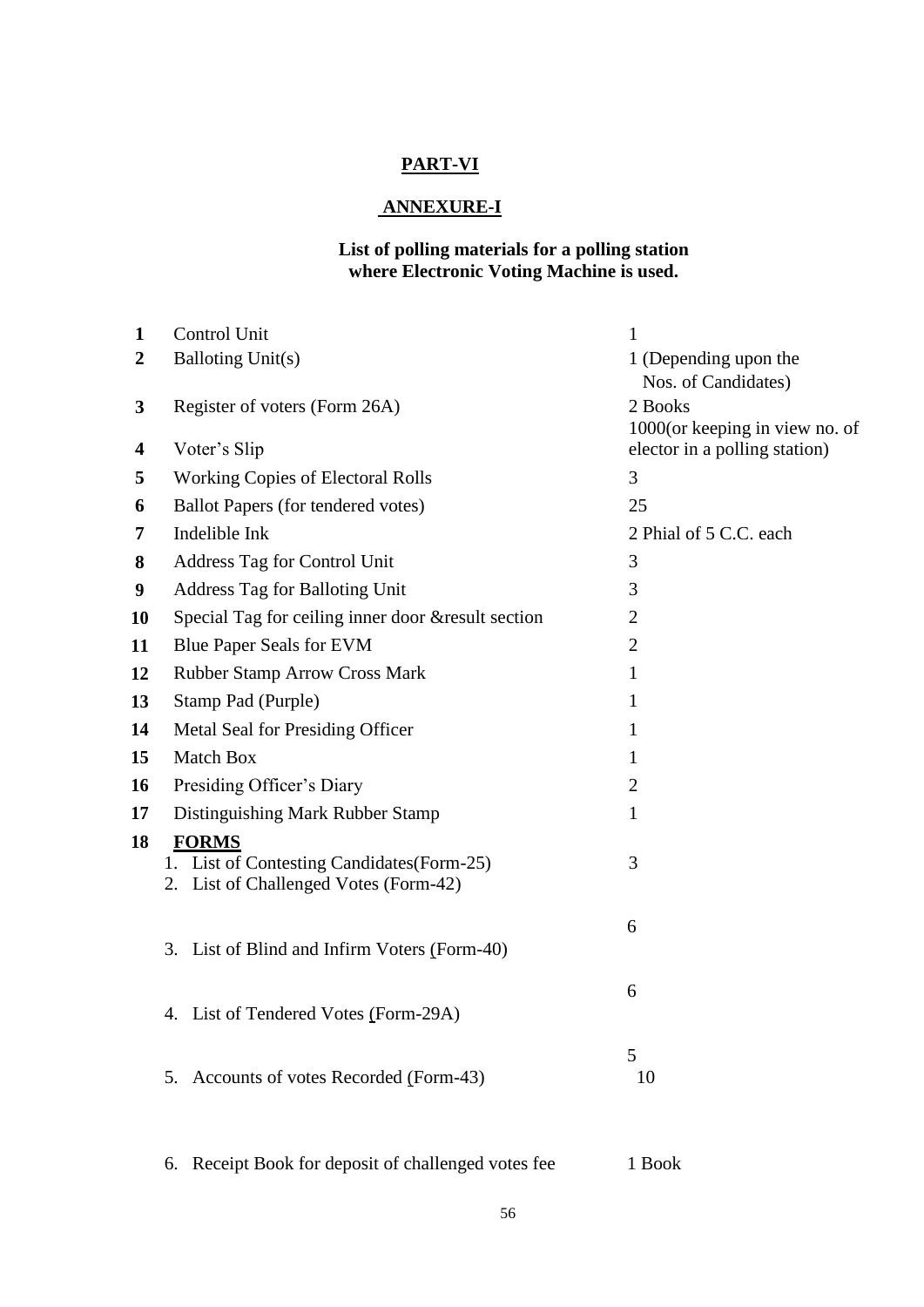| 7. Letter to S.SH.O.                                                                                                | 5                 |
|---------------------------------------------------------------------------------------------------------------------|-------------------|
| 8. Declaration by the Presiding Officer before the<br>Commencement of Poll and at the end of poll (Part I to<br>IV) | 5                 |
| 9. Declaration by Elector about his age                                                                             |                   |
|                                                                                                                     | 10                |
| 10. List of Electors who voted after giving                                                                         |                   |
| declaration/refused to give declaration                                                                             | 10                |
| 11 Declaration by the companion of blind and infirm voter                                                           | 10                |
| 12 .Passes for Polling Agents                                                                                       |                   |
|                                                                                                                     | 15                |
|                                                                                                                     |                   |
| 20 ENVELOPS<br>1. For smaller envelopes (Statutory Covers) (SE-8)                                                   | 1                 |
| 2. For marked copy of electoral rolls (SE-8)                                                                        | 1                 |
| 3. For other copies of electoral rolls (SE-8)                                                                       | 1                 |
| 4. For Tendered Ballot Paper and Tendered Voters List<br>5. For Declaration by the Presiding Officer before         | $\mathbf{1}$<br>1 |
| commencement of the poll and at the end of the<br>poll (SE-7)                                                       |                   |
| 6. For account of votes recorded (Form 31A) (SE-5)                                                                  | 1                 |
| 7. For list of challenged votes (SE-5)                                                                              |                   |
|                                                                                                                     | 1                 |
| 8. For unused and spoiled paper seals (SE-5)                                                                        | 1                 |
| 9. For appointment letters of Polling Agents (SE-6)                                                                 | $\mathbf{1}$      |
| 10. For list of blind and infirm voters (SE-5)                                                                      | $\mathbf{1}$      |
| 11. For Presiding Officer's Diary's report (SE-6)                                                                   |                   |
|                                                                                                                     | $\mathbf{1}$      |
| 12. For Poll Duty (SE-5)                                                                                            | 1                 |
| 13. For Receipt Book and Cash forfeited (SE-6)                                                                      | $\mathbf{1}$      |
|                                                                                                                     |                   |
| 14. For declaration of comparisons (SE-5)                                                                           | $\mathbf{1}$      |
| 15. For smaller envelops (others) (SE-7)                                                                            |                   |
|                                                                                                                     | $\mathbf{1}$      |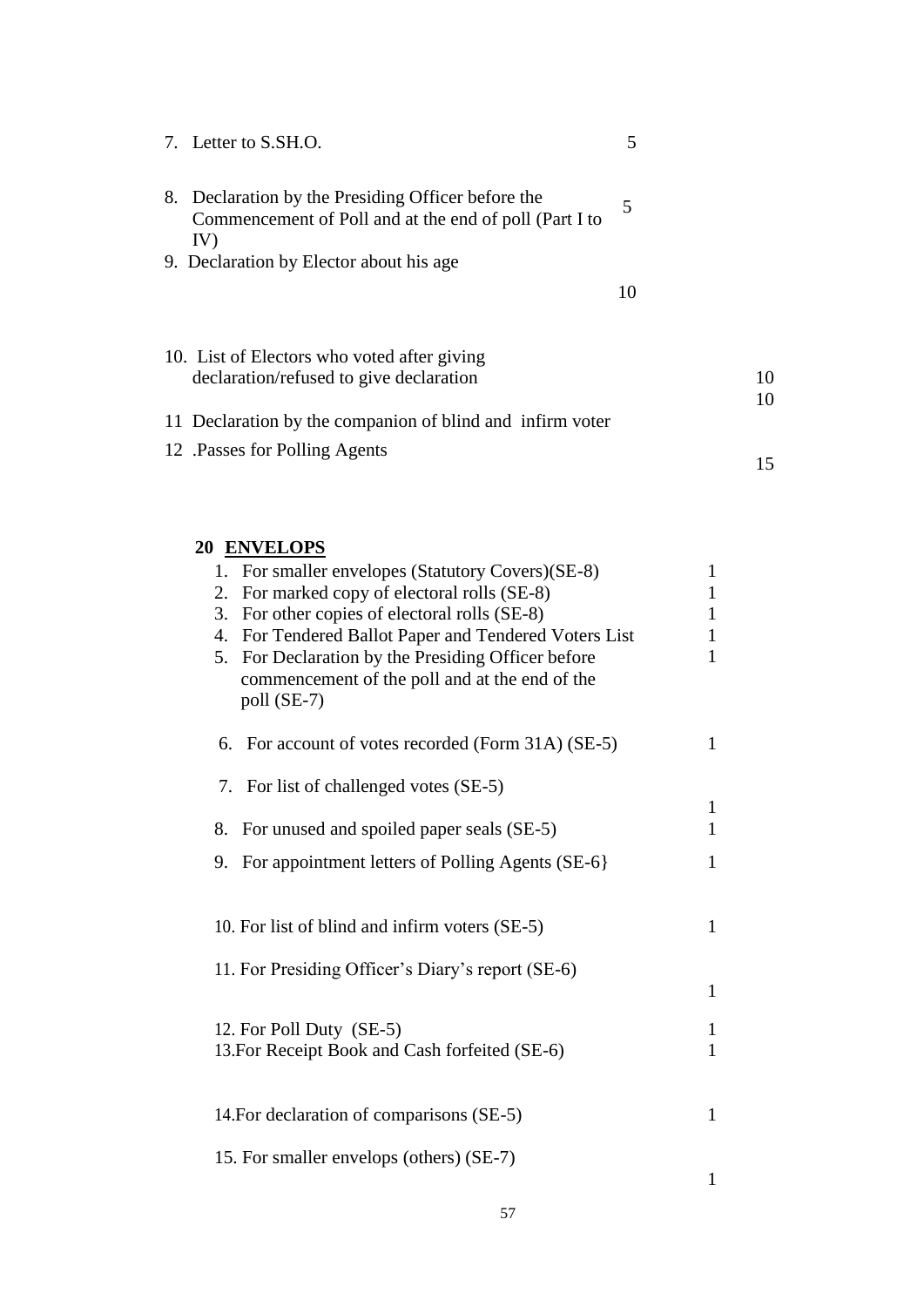| 16. For Register of Voters containing signatures of<br>voters (Form $26A$ ) (SE-8)<br>17. For other relevant papers (SE-5)              |        |
|-----------------------------------------------------------------------------------------------------------------------------------------|--------|
| 18. For smaller envelops (SE-8)<br>19. Cover for Presiding Officer's brief record under rule<br>/direction 14 (SE-6)                    |        |
| 20. Envelopes (SE-7)-2 (SE-8)-3<br>21. For unused ballot papers (SE-7)                                                                  | 5<br>5 |
| For any other paper that the R.O. has decided to keep in the<br>22. sealed cover<br>23. Cover for unused and damaged special tag (SE-7) |        |

(Wherever the envelopes are smaller in size the packing paper may be used and as the printed envelope is not available plain envelope can be used and purpose may be indicated with red ink)

### **21 SIGN BOARDS**

- (a) Presiding Officer
- (b) Polling Officer
- (c) Entry
- (d) Exit
- (e) Polling Agent
- (f) Miscellaneous Notice specifying area
- etc. as required by Rule  $30(1)(a)$

# **22 STATIONERY**

| 1. Ordinary & copying pencil           | each      |
|----------------------------------------|-----------|
|                                        | 1         |
| 2. Ball Pen                            | 2         |
| 3. Pins                                | 25 pieces |
| 4. Sealing Wax                         | 2 Sticks  |
| 5. Voting Compartment                  | 1         |
| 6. Gum paste                           | 1 bottle  |
| 7. Blade                               | 1         |
| 8. Candles                             | 1 No.     |
| 9. Thin Twine Thread                   | 20 mtrs.  |
| 10. Metal rule                         | 1         |
| 11. Carbon Paper                       | 3         |
| 12. Cloth or Rag for removing oil etc. | 3         |
|                                        |           |

13. Cup/Empty tin/Plastic Box for holding indelible ink 1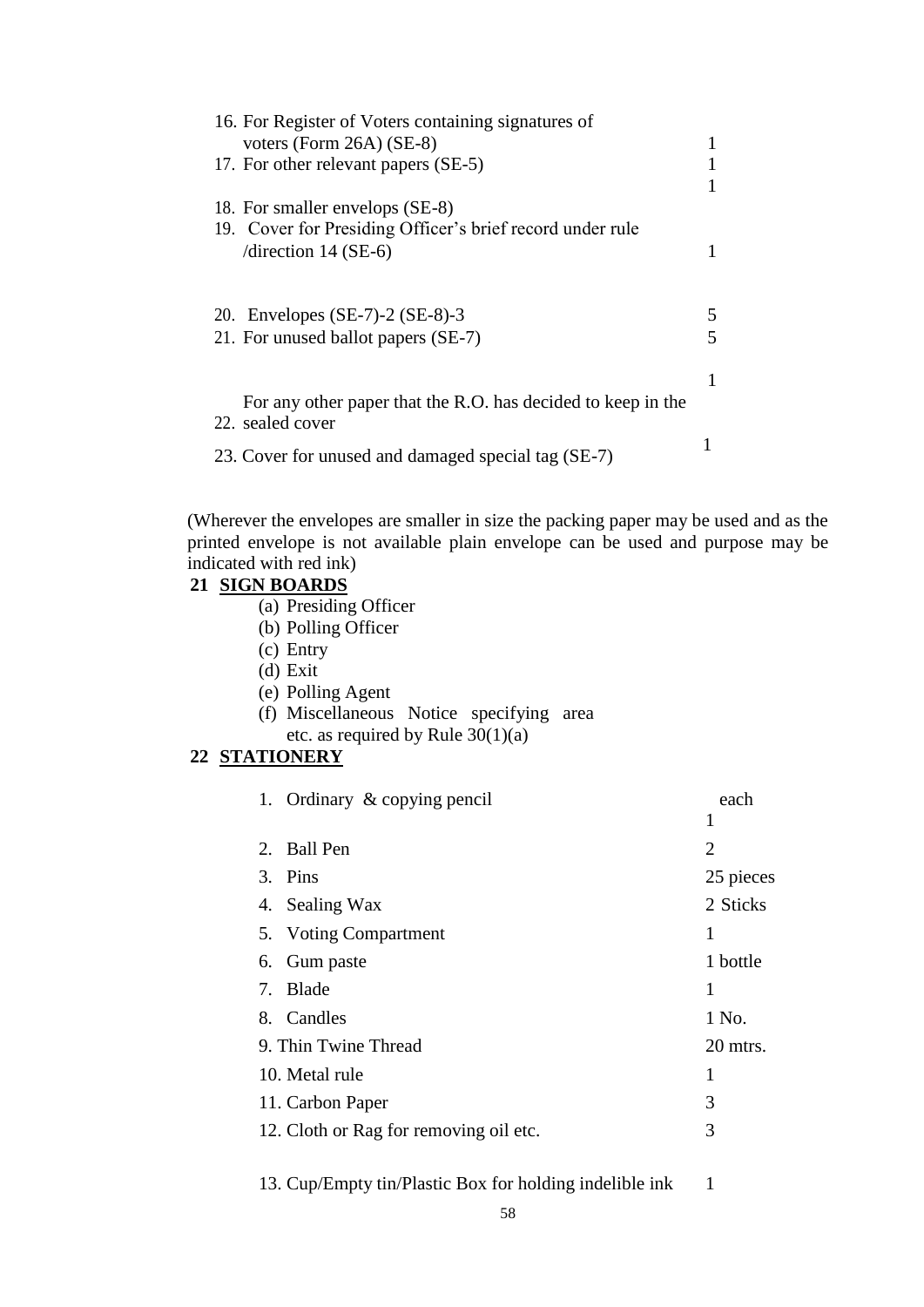bottle

–

# 14. Cello Tape(small)

23 Lists of material to be returned by the Presiding Officer to the Returning Officer:

1

- 1. Arrow Cross Mark Rubber Stamp
- 2. Metal Seal of Presiding Officer<sup>5</sup><br>3. Stationery bag containing
- Stationery bag containing<br>(i) Self inking pad
	- Self inking pad
	- (ii) Voting compartment
	- (iii) Metal Rule
	- (iv) Plastic box for holding indelible ink
	- (v) All other unused items.
	- (VI) Hand book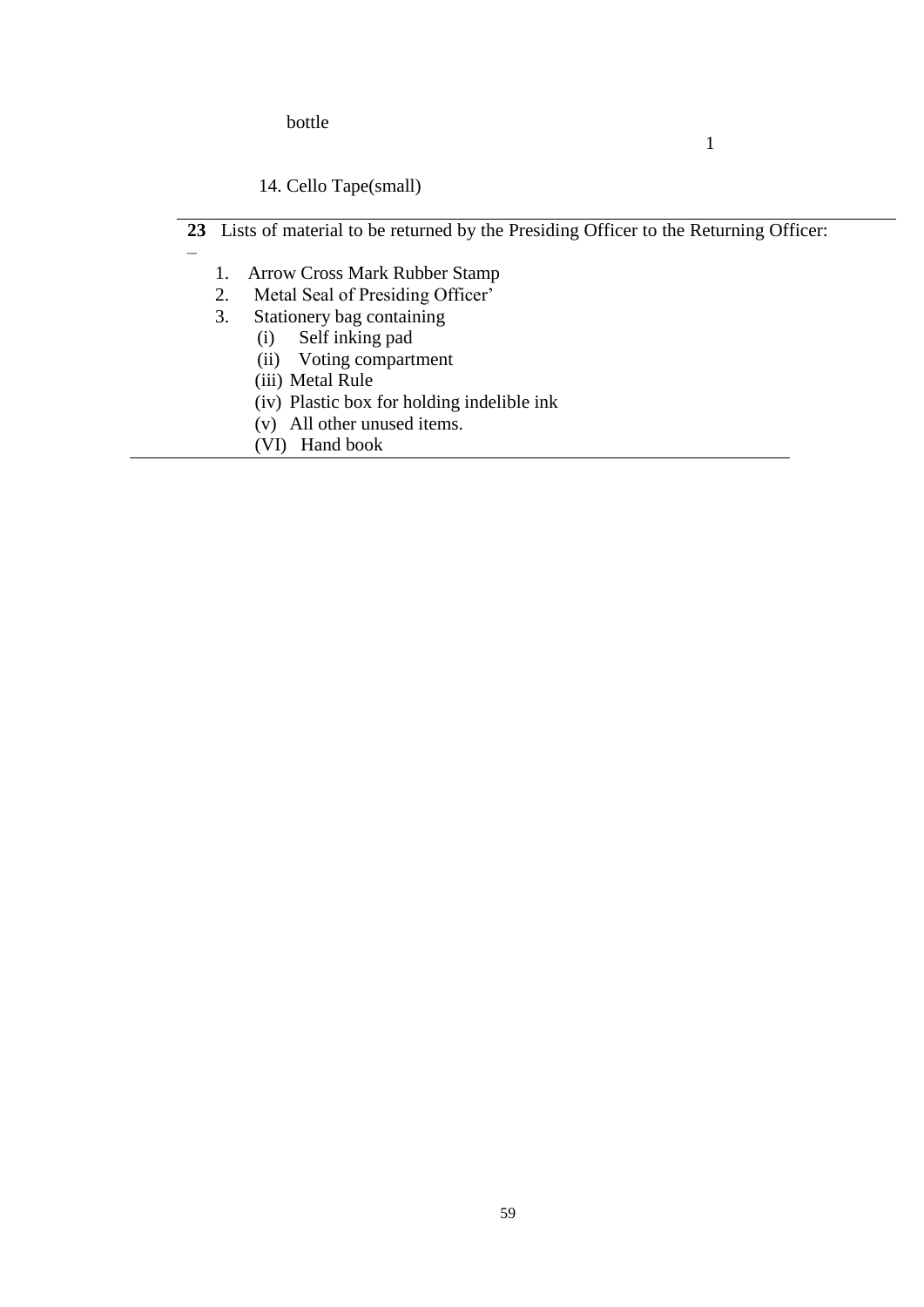### **ANNEXURE-II**

## **STATE ELECTION COMMISSION HIMACHAL PRADESH**

# **Shimla-2, dated the 13th December, 2000**

#### **NOTIFICATION**

**No. SEC. 16-18/96-IV-3841 to 4040.—In** exercise of the power vested in it under Sections 160 and 160(E)(I)of the H.P. Panchayati Raj Act, 1994 and Article 243 K of the Constitution of India, the State Election commission of H. P. hereby empowers the District Election Officers (Panchayat)/Deputy Commissioner in Himachal Pradesh to take disciplinary action and in appropriate case, pass orders of suspension from service against all officials/officers(other than Class-I officers) for negligence, dereliction of duty or other misconduct in the conduct of elections or counting, or other work connected with elections whether before, during or after the poll in their respective District.

Explanation:- This would also cover employees temporarily deputed for election duty in any capacity.

Lapses under this Section shall be brought to the notice of the District Election Officer (Panchayat)(Deputy Commissioner)by the District Panchayat Officers on reports obtained through Block Development Officer in case of Class-III and Class-IV employees and by the S.D.O. (C) in the case of class-II employees.

> **By Order State Election Commissioner, Himachal Pradesh**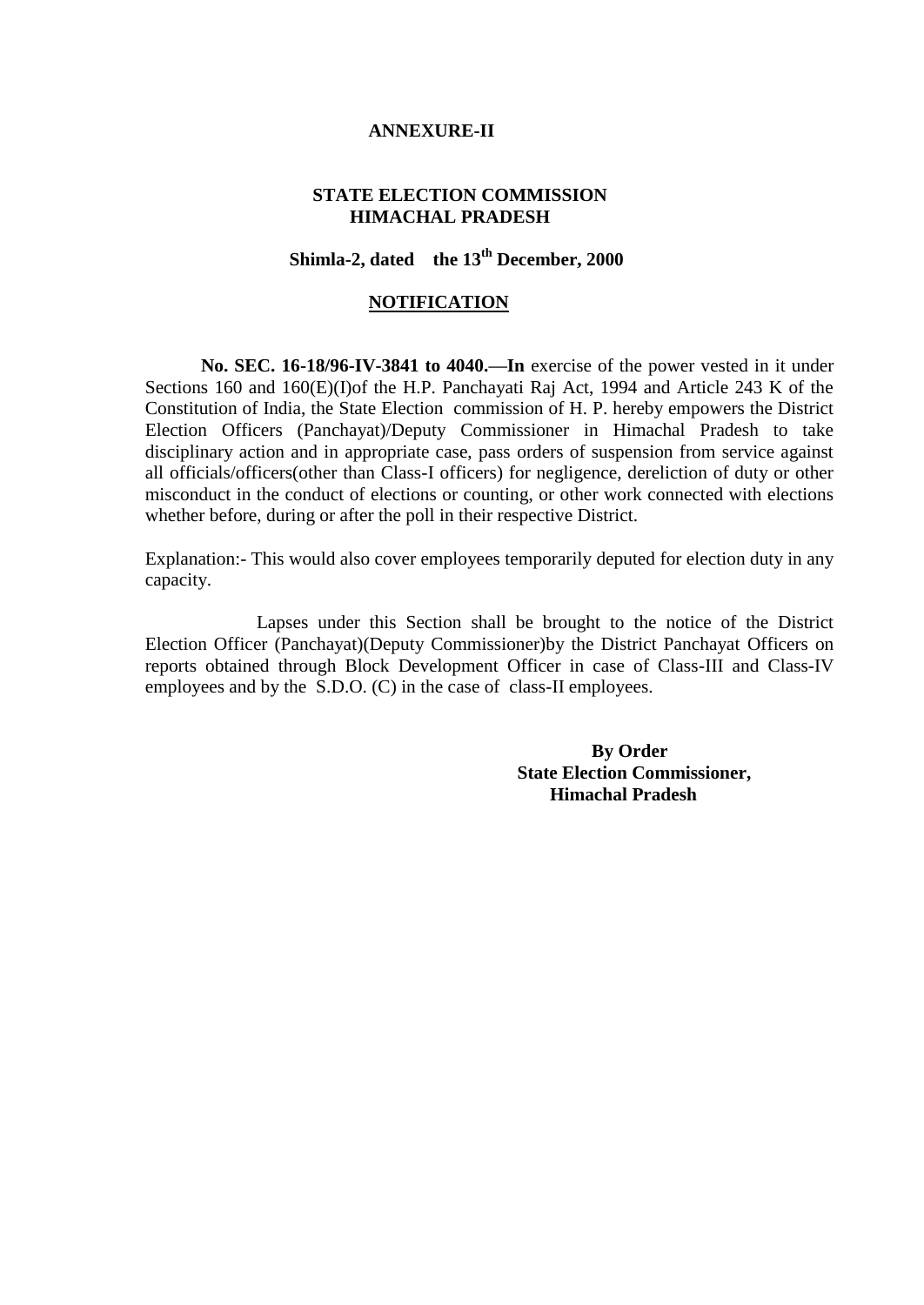## **ANNEXURE- III**

## No. SEC-16-18/96-IV-1067 **STATE ELECTION COMMISSION HIMACHAL PRADESH**

## MEMORANDUM **Shimla-2 dated the 13 July,2001**

## Subject: **Disciplinary action against Govt. Servants for breaches of official duty while on deputation with the State Election Commission.**

The matter regarding disciplinary action for breaches of official duty by Govt. servants on deputation for the conduct of election with the State Election Commission has been under consideration of the Commission. Now the Commission in pursuance of **section 160-E of H.P. Panchayati Raj Act, 1994 and Section 281 (4) of H. P. Municipal Act, 1994 and \*Rule 21(2) of the H.P. Municipal Corporation(Election)Rules, 1996,**  directs as under :

- 1. That the case of delinquency/dereliction of official duty supported by documentary proof, if any, will be sent to the Commission
- 2. If a prima facie case is made out the Commission will convey its approval to Distt. Election Officer (P)/Deputy Commissioner concerned to frame charge there.
- 3. The Distt. Election Officer (P)/Deputy Commissioner will frame charges under the relevant provision of the CCS/CCA Rules and the same will be sent to the parent Deptt. Concerned with a copy of the State Election Commission.
- 4. The parent Department concerned will charge sheet the delinquent official under intimation to the State Election Commission and Distt .Election Officer (P)/Deputy Commissioner also.
- 5. After receiving the reply from the delinquent official the Department will examine the reply and take appropriate action accordingly.
- 7. The copy of final order will be sent to the State Election Commission, the Distt. Election Officer (P) and the Deputy Commissioner concerned for information.
- 8. The above proceedings should be finalized not later than six months from the date of
- 9. The procedure outlined from clause 1 to 8 above will apply to cases of disciplinary action to be initiated after the election process is over but the disciplinary action during the period to and ending with the completion of the election process will be taken by or under directions already notified vide the notification No.16-18/96-IV- $3841$  to 4040 dated  $13<sup>th</sup>$  December, 2000 or as amended from time to time.

 By Order State Election Commissioner Himachal Pradesh.

*(Note: \* Rule 21(2) may now be read as rule 32(2) of the Himachal Pradesh Municipal Corporation Election Rule, 2012)*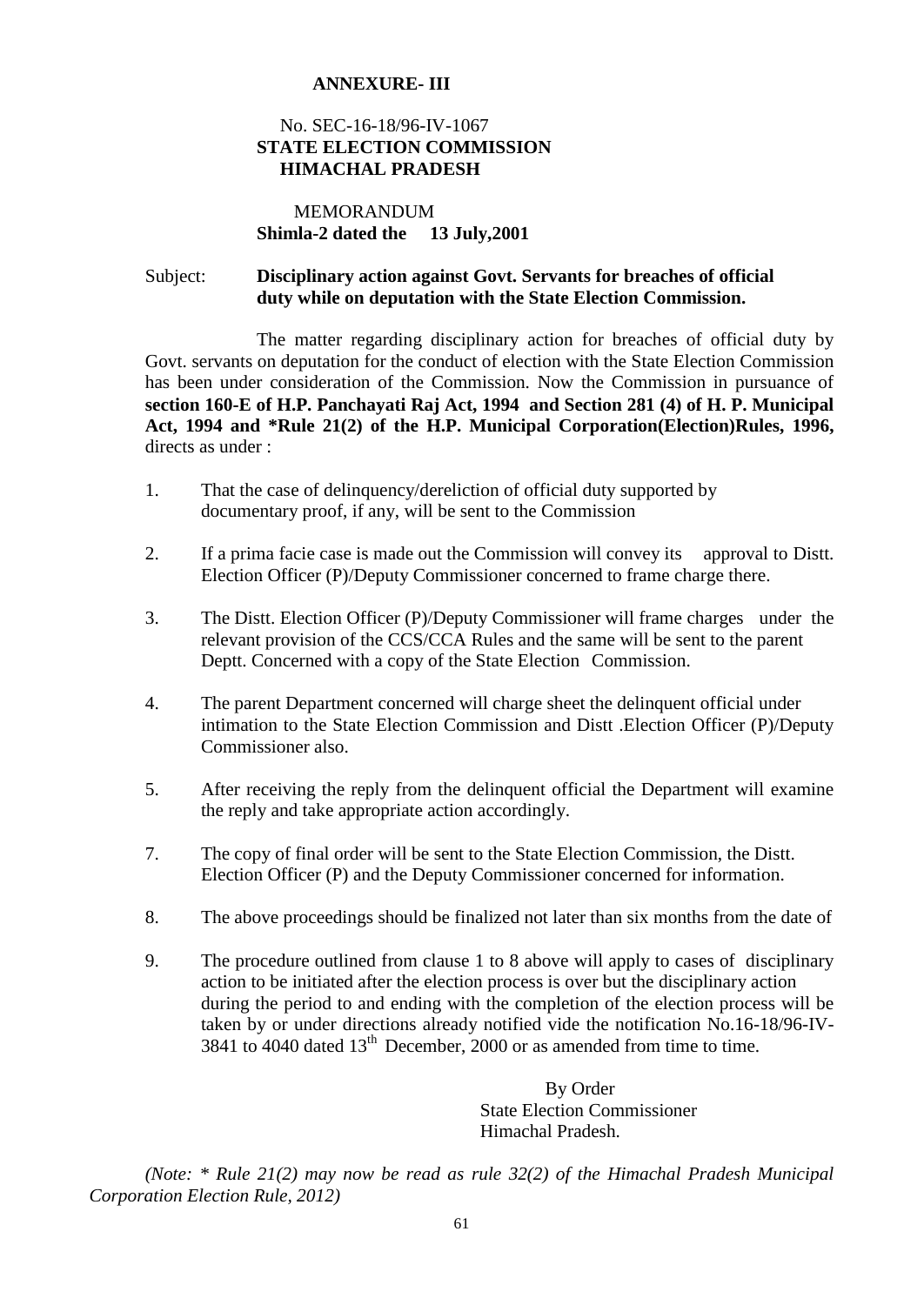## **ANNEXURE-IV**

## **EXTRACT OF REPRESENTATION OF PEOPLE ACT 1951**

## *CHAPTER III- Disqualifications for Members of Parliament and State legislatures:*

### 7. **Definitions**.-- In this Chapter,-

(a) — "appropriate Government" means in relation to any disqualification for being chosen as or for being a member of either House of Parliament, the Central Government, and in relation to any disqualification for being chosen as or for being a member of the Legislative Assembly or Legislative Council of a State, the State Government;

(b) " disqualified" means disqualified for being chosen as, and for being, a member of either House of Parliament or of the Legislative Assembly or Legislative Council of a State.

### **8. Disqualification on conviction for certain offences.--**

- (1) A person convicted of an offence punishable under-
- (a) section 153 A ( offence of promoting enmity between different groups on ground of religion, race, place of birth, residence language, etc. and doing acts prejudicial to maintenance of harmony)or section 171 E(offence of bribery)or section 171 F(offence of undue influence or personation at an election)or sub-section(1) or subsection(2) of section 376 or section 376 A or section 376 B or section 376 C or section 376 D( offence relating to rape or section 498 A( offence of cruelly towards a woman by husband or relative of a husband) or sub-section(2) or sub-section (3) of section 505 (offence of making statement creating or promoting enmity, hatred or ill-will between classes or offence relating to such statement in any place of worship or in any assembly engaged in the performance of religious worship or religious ceremonies) of the Indian Penal Code (45 of 1860); or
- (b) the Protection of Civil Rights Act, 1955( 22 of 1955) which provides for punishment for the preaching and practice of "un-touchability", and for the enforcement or any disability arising there from; or
- (c) section 11 ( offence of importing or exporting prohibited goods) of the Customs Act, 1962 (52 of 1962); or
- (d) section 10 to 12 offence of being a member of an association declared unlawful, offence relating to dealing with funds of an unlawful association or offence relating to contravention of an order made in respect of a notified place) of the Unlawful Activities( prevention) Act, 1967 (37 of 1967); or
- (e) the Foreign Exchange( Regulation) Act, 1973(46 if 1973); or
- (f) the Narcotics drugs and Psychotropic Substances Act, 1985( 61 of 1985); or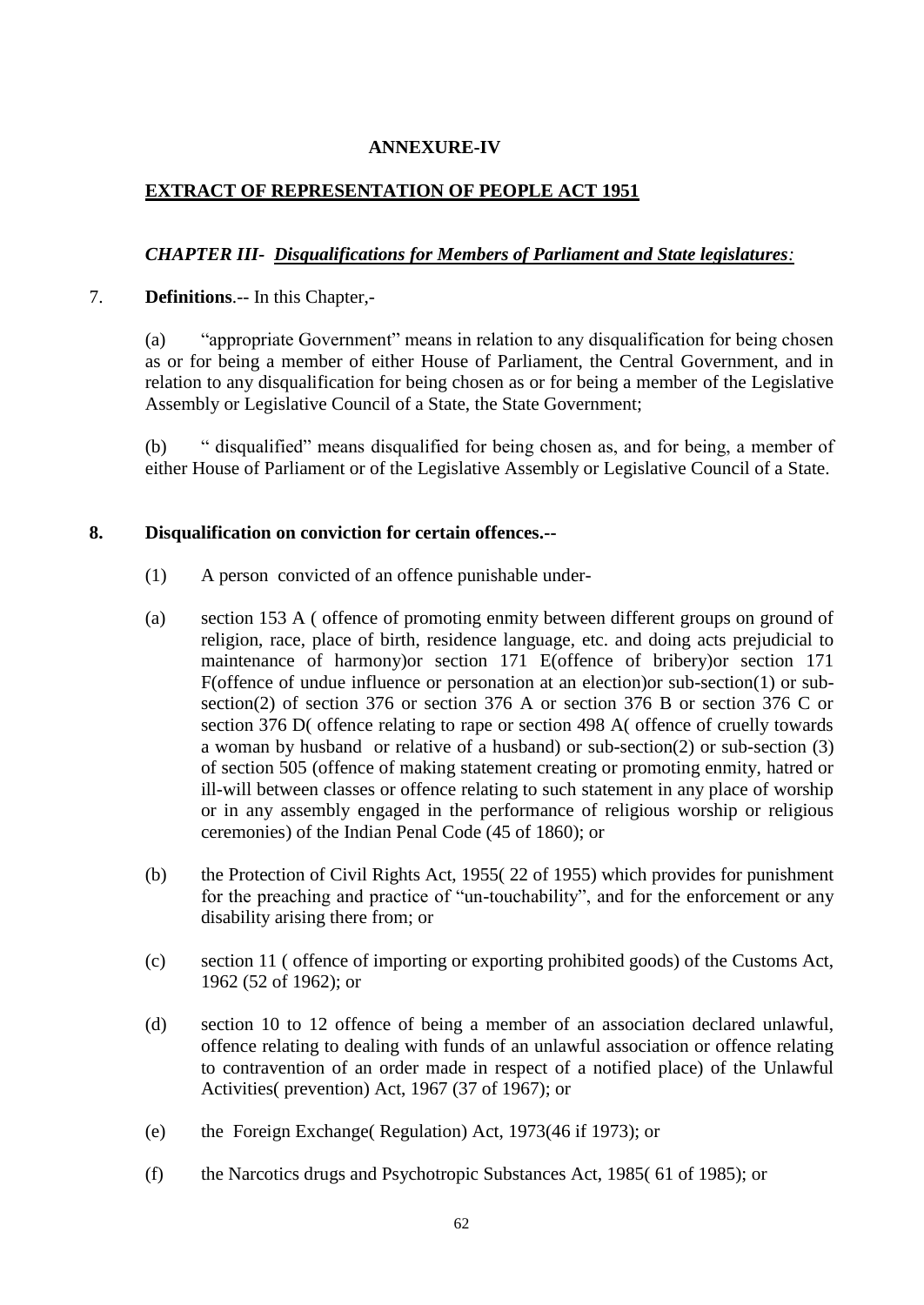- (g) section 3(offence of committing terrorist acts or section 4( offence of committing disruptive activities) of the Terrorist and Disruptive Activities( Prevention) Act, 1987( 28 of 1987); or
- (h) section 7 (offence of contravention of the provisions of sections 3 to 6) of the Religious Institutions ( Prevention of Misuse) Act, 1988( 41 of 1988); or
- (i) section 125( offence of promoting enmity between classes in connection with the election) or section 135( offence of removal of ballot papers from polling stations) or section 135 A( offence of booth capturing) or clause(a) of sub-section(2) of section 136( offence of fraudulently defacing or fraudulently destroying any nomination paper) of this Act; or
- (j) section 6( offence of conversion of a Place of worship) of the Places of Worship( Special Provisions) Act, 1991; or
- (k) section 2( offence of insulting the Indian National Flag or the Constitution of India) or section 3( offence of preventing singing of National Anthem) of the Prevention of Insults to National Honour Act, 1971;

shall be disqualified for a period of six years from the date of such conviction.

- (2) A person convicted for the contravention of-
- (a) any law providing for the prevention of hoarding or profiteering or
- (b) any law relating to the adulteration of food or drugs: or
- (c) any provisions of the Dowry Prohibition Act, 1961( 28 of 1961); or
- (d) any provisions of the Commission of Sati (Prevention) Act, 1987(3 of 1988)

and sentenced to imprisonment for not less than six moths, shall be disqualified from the date of such conviction and shall continue to be disqualified for a further period of six years since his release.

- (3) A person convicted of any offence and sentenced to imprisonment for not less than two years( other than any offence referred to in sub-section(1)or sub-section(2) shall be disqualified from the date of such conviction and shall continue to be disqualified for a further period of six years since his release.
- (4) Notwithstanding anything in sub-section(1), sub-section(2) or sub-section(3) a disqualification under either sub-section shall not, in the case of a person who on the date of the conviction is a member of Parliament or the Legislature of a State, take effect until three months have elapsed from that date or, if within that period an appeal or application for revision is brought in respect of the conviction or the sentence, until that appeal or application is disposed of by the court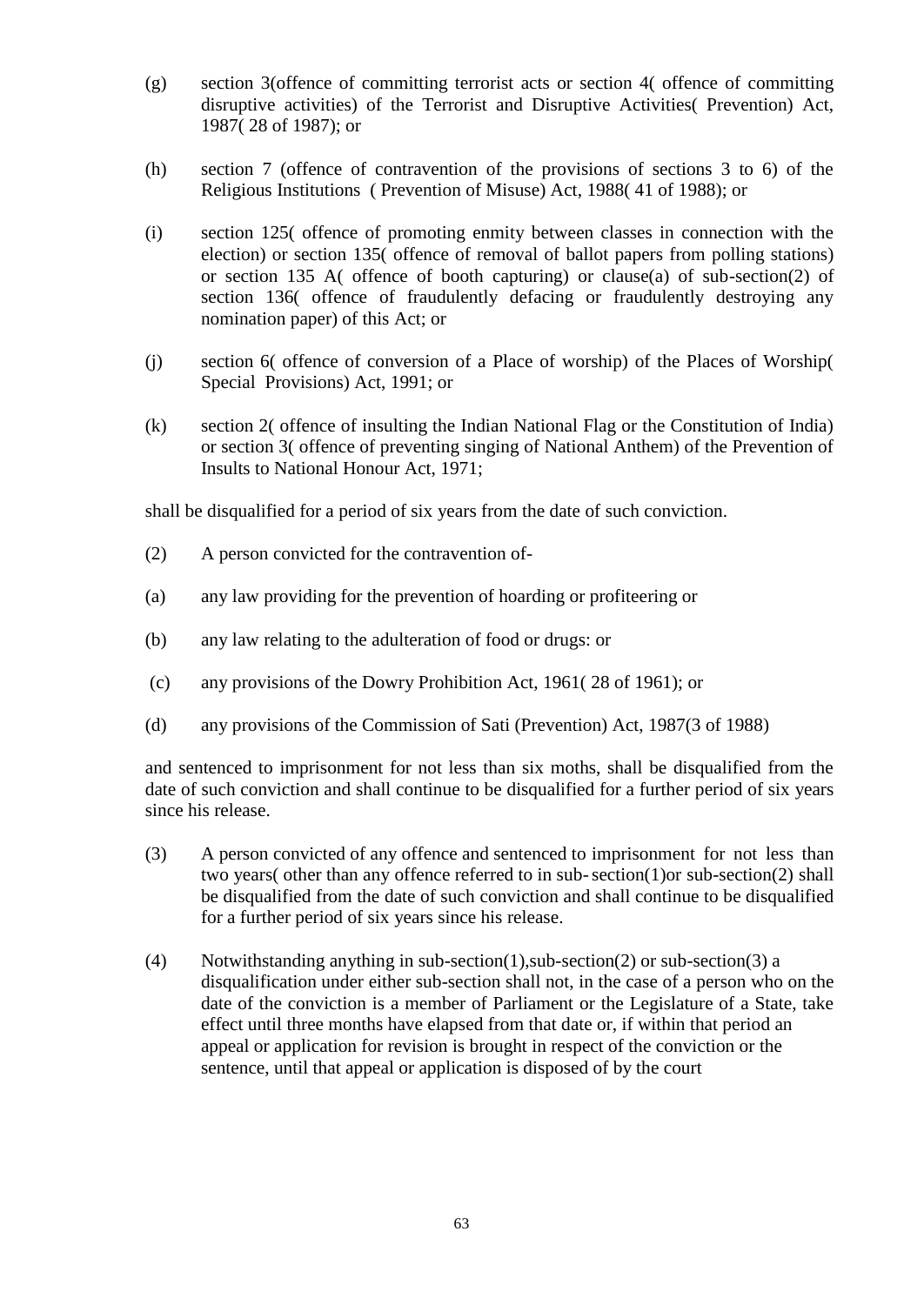Explanation.- In this section.-

- (a) "law providing for the prevention of hoarding or profiteering: means any law, or any order, rule or notification having the force of law, providing for.-
- (i) the regulation of production or manufacture of any essential commodity;
- (ii) the control of price at which any essential commodity may be bought or sold;
- (iii) the regulation of acquisition, possession, storage, transport, distribution, disposal, use or consumption of any essential commodity;
- (iv) the prohibition of the with holding from sale of any essential commodity ordinarily kept for sale:
- (b)  $\degree$  "drug" has the meaning assigned to it in the Drugs and Cosmetics Act, 1940(23 of 1940).
- (c) "essential commodity" has the meaning assigned to it in the Essential Commodities Act, 1955(10 of 1955);
- (d) "food" has the meaning assigned to it in the Prevention of Food Adulteration Act, 1954(37 of 1954).

## **8 A. Disqualification on ground of corrupt practices.-**

(1) The case of every person found guilty of a corrupt practice by an order under section 99 shall be submitted as soon as may be, after such order takes effect, by such authority as the Central Government may specify in this behalf, to the President for determination of the question as to whether such person shall be disqualified and if so, for what period:

Provided that the period for which any person may be disqualified under this sub-section shall in no case exceed six years from the date or which the order make in relation to him under section 99 takes effect.

- (2) Any person who stands disqualified under section 8 A of this Act as it stood immediately before the commencement of the Election Laws (Amendment) Act, 1975(40 of 1975), may if the period of such disqualification has not expired submit a petition to the President for the removal of such disqualification for the un-expired portion of the period.
- (3) Before giving his decision on any question mentioned in sub-section (1) or on any petition submitted under sub-section (2) the President shall obtain the opinion of the Election Commission on such question or petition and shall act according to such opinion.

### **9. Disqualification for dismissal for corruption or disloyalty.**

(1) A person who having held an offence under the Government of India or under the Government of any State has been dismissed for corruption or for disloyalty to the State shall be disqualified for a period of five years from the date of such dismissal.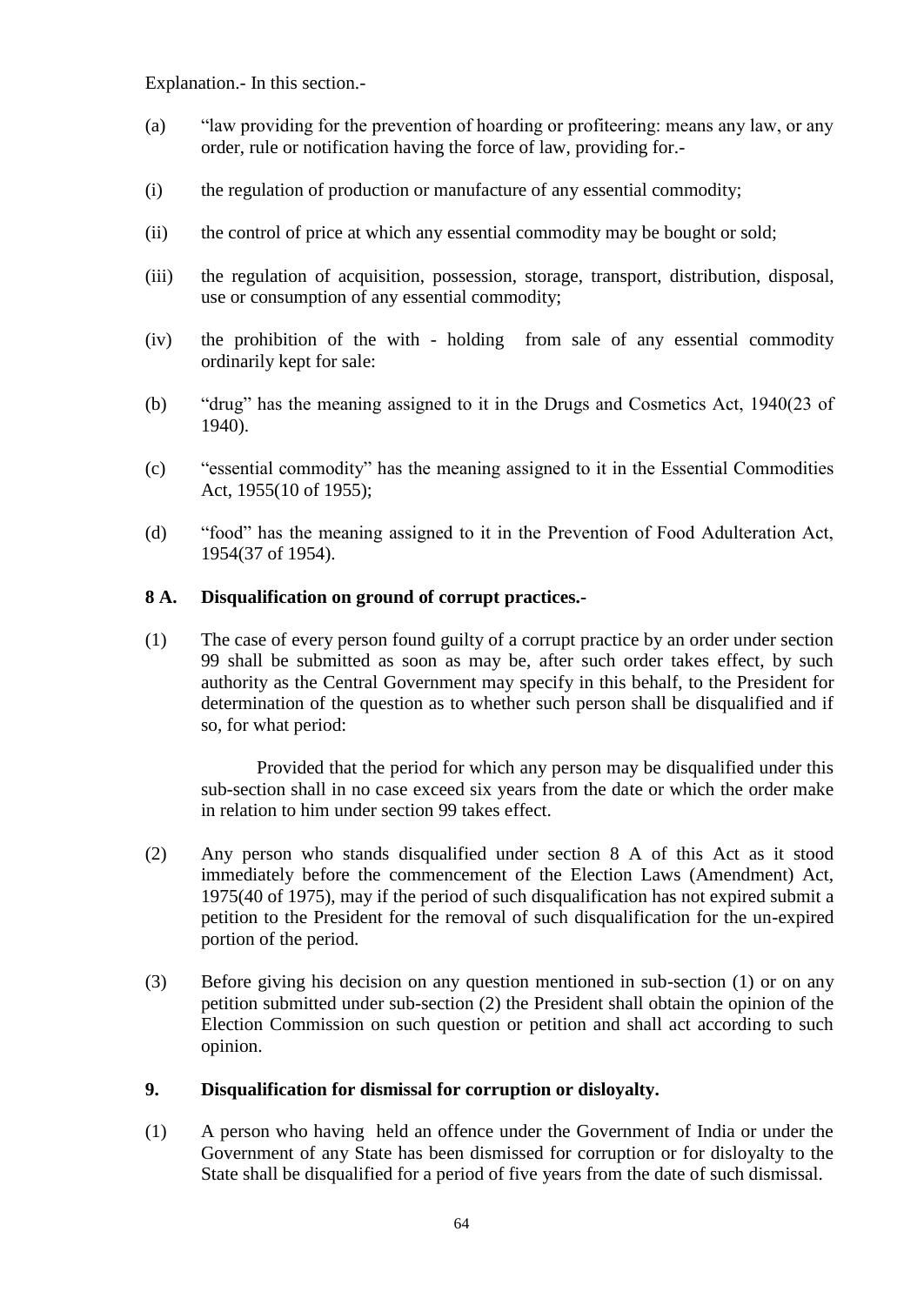(2) For the purposes of sub-section(1) a certificate issued by the Election Commission to the effect that a person having held office under the Government of India or under the Government of a State, has or has not been dismissed for corruption or for disloyalty to the State shall be conclusive proof of that fact:

Provided that no certificate to the effect that a person has been dismissed for corruption or for disloyalty to the State shall be issued unless an opportunity of being heard has been given to the said person.

## **9A. Disqualification for Government contracts, etc.**

A person shall be disqualified if, and for so long as, there subsists a contract entered into by him in the course of his trade or business with the appropriate Government for the supply of goods to, or for the execution of any works under taken by, that Government.

Explanation- For the purposes of this section, where a contract has been fully performed by the person by whom it has been entered into with the appropriate Government the contract will be deemed not to subsist by reason only of the fact that the Government has not performed its part of the contract either wholly or in part.

## **10. Disqualification for office under Government company.**

A person shall be disqualified if, and for so long as, he is a managing agent, manager or secretary of any company or corporation (other than a Co-operative Society) in the capital of which the appropriate Government has not less than twenty-five per cent share.

### **10A. Disqualification for failure to lodge account of election expenses**.

If the Election Commission is satisfied that a person-

- (a) has failed to lodge an account of election expenses within the time and in the manner required by or under this Act, and
- (b) has no good reason or justification for the failure,

the Election Commission shall, by order published in the Official Gazette, declare him to be disqualified and any such person shall be disqualified for a period of three years from the date of the order.

### **11. Removal or reduction of period of disqualification**.

The Election Commission may, for reasons to be recorded, remove any disqualification under this Chapter(except under section 8A) or reduce the period of any such disqualification.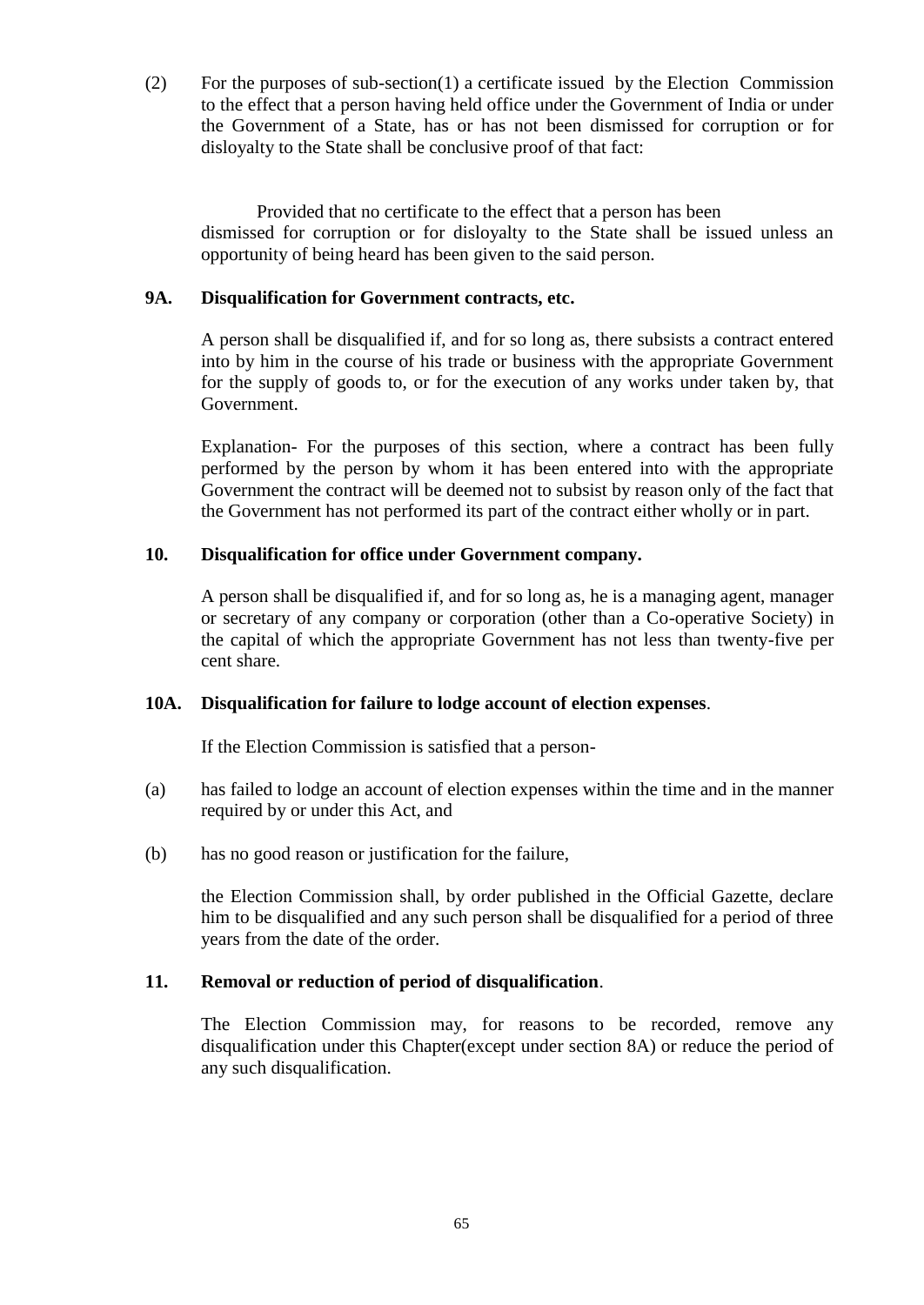# **ANNEXURE-V**

**21. Corrupt practices.—**The following shall be deemed to be corrupt practices, namely

(1) Bribery as defined in sub-section (1) of section 123 of the Representation of the People Act, 1951; (43 of 1951);

(2) Undue influence as defined in sub-section (2) of the said section;

(3) An appeal by a candidate or his agent or by any other person with the consent of the candidate or his election agent to vote or refrain from voting on grounds of caste, race, community or religion or the use of or appeal to, religious symbols or, the use of or appeal to, national symbols such as the national flag or the national emblem, for the furtherance of the prospects of that candidate's election;

(4) The publication by a candidate or his agent or by any other person with the consent of the candidate or his election agent of any statement of fact which is false, and which he either believes to be false or does not believe to be true, in relation to the personal character or conduct of any candidate, or in relation to the candidature, or withdrawal from contest of any candidate being a statement reasonably calculated to prejudice the prospects of that candidate's election;

 (4-A) The promotion of, or attempt to promote, feelings of enmity or hatred between different classes of citizens of India on grounds of religion, race, caste, community or language, by a candidate or his agent or any other person with the consent of candidate or his agent for the furtherance of the prospects of the election of that candidate or for prejudicially affecting the election of any candidate; and

(5) The hiring or procurring, whether on payment or otherwise, of any vehicle or vessel by a candidate or his agent or by any other person with the consent of the candidate or his election agent for conveyance of any elector (other than the candidate himself, and the members of his family or his agent) to or from any polling station provided in accordance with the rules made under this Act;

(5-A) The incurring or authorising of expenditure in contravention of section 13-A.

Provided that the hiring of a vehicle or vessel by an elector or by several electors at their joint cost for the purpose of conveying him or them to or from any such polling station shall not be deemed to be a corrupt practice under this clause, if the vehicle or vessel so hired is a vehicle or vessel not propelled by mechanical powers :

Provided further that the use of any public transport vehicle or vessel or any railway carriage by an elector at his own for the purpose of going to or coming from any such polling station shall not be deemed to be a corrupt practice under this sub-section;

*Explanation.*—In this sub-section the expression "vehicle'' means any vehicle used or capable of being used for the purpose of road transport whether propelled by mechanical power or otherwise and whether used for drawing other vehicles or otherwise.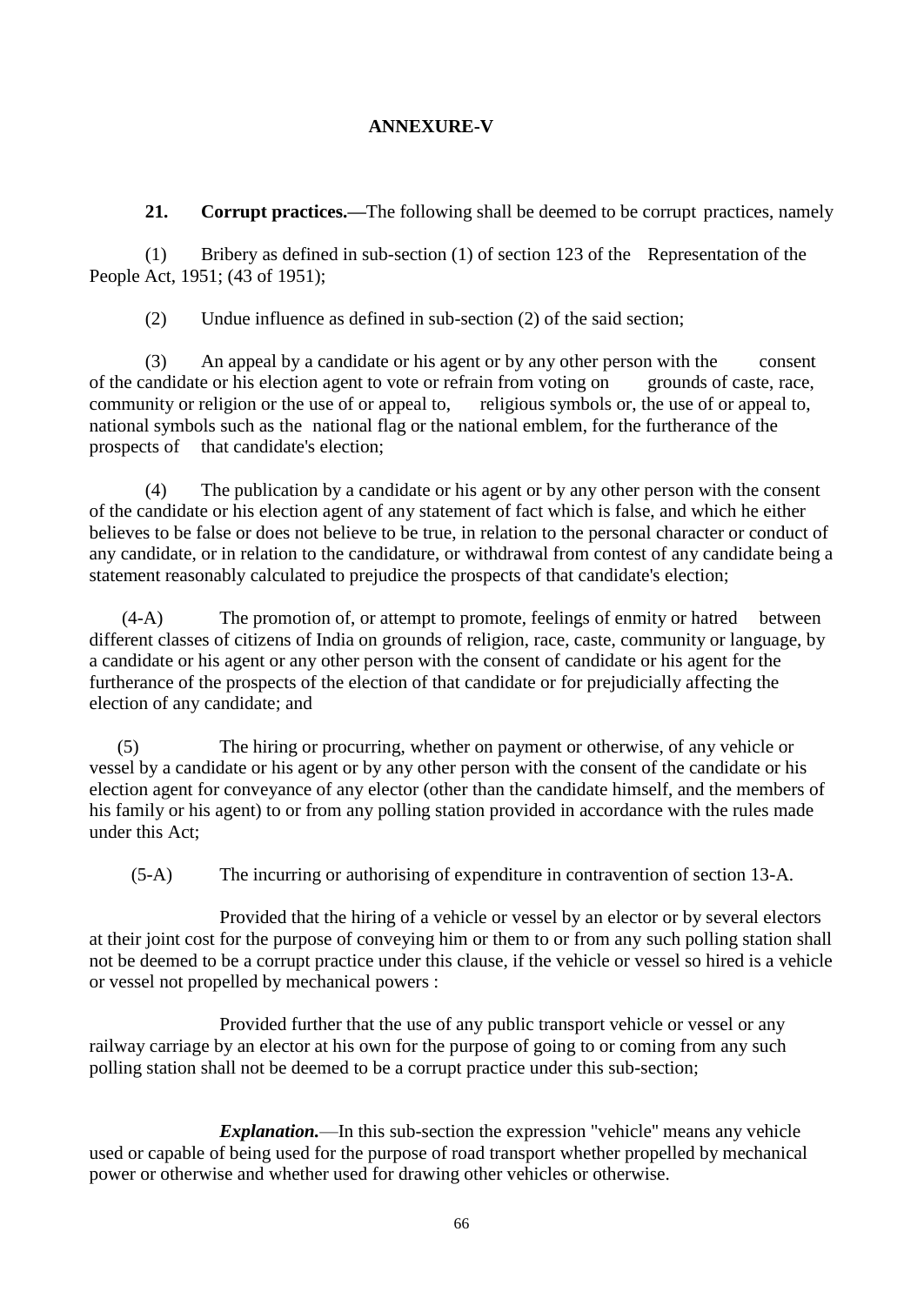- (6) The holding of any meeting in which intoxicating liquors are served.
- (7) The issuing of any circular, placard or poster having a reference to the election which does not bear the name and address of the printer and publisher thereof.
- (7-A) The obtaining or procurring or abetting or attempting to obtain or procure by a candidate or his agent, or by any other person with the consent of the candidate or his agent, any assistance (other than the giving of vote) for the furtherance of the prospects of that candidate's election, from any person in the service of the Government of India or any State or a local authority.
	- (8) Any other practice which the Government may by rules specify to be corrupt practice.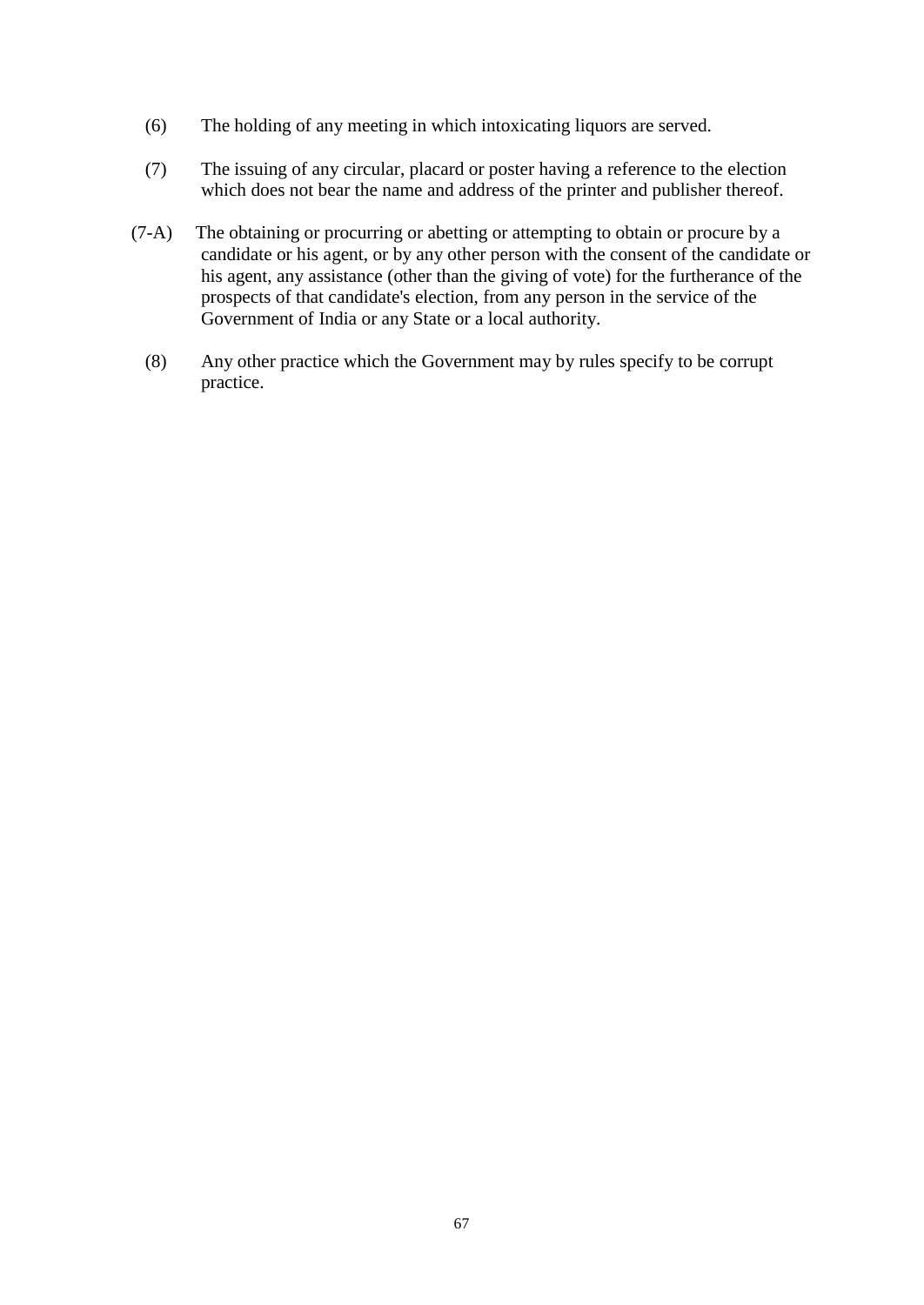# **ANNEXURE-VI**

- **13A. Account of election expenses and maximum limit thereof.—**(1) Every candidate at an election shall, either by himself or by his election agent keep a separate and correct account of all expenditure in connection with the election incurred or authorised by him or by his election agent or by any other person with his authority, or knowledge between the date on which he has been nominated and the date of declaration of the results thereof, both dates inclusive.
	- (2) The account shall contain such particulars, as may be prescribed by the State Government in consultation with the State Election Commission.
	- (3) The total of the said expenditure shall not exceed such amount as may be prescribed by the State Government in consultation with the State Election Commission.
- **13 B. Lodging of account.—**Every contesting candidate at an election shall within thirty days from the date of election of the returned candidate or, if there are more than one returned candidates at the election and dates of their election are different the later of those two dates, lodge with the officer, as may be appointed by the State Election Commission an account of his election expenses which shall be a true copy of the account kept by him or by his election agent or by any other person with his authority, consent or knowledge under section 13 A.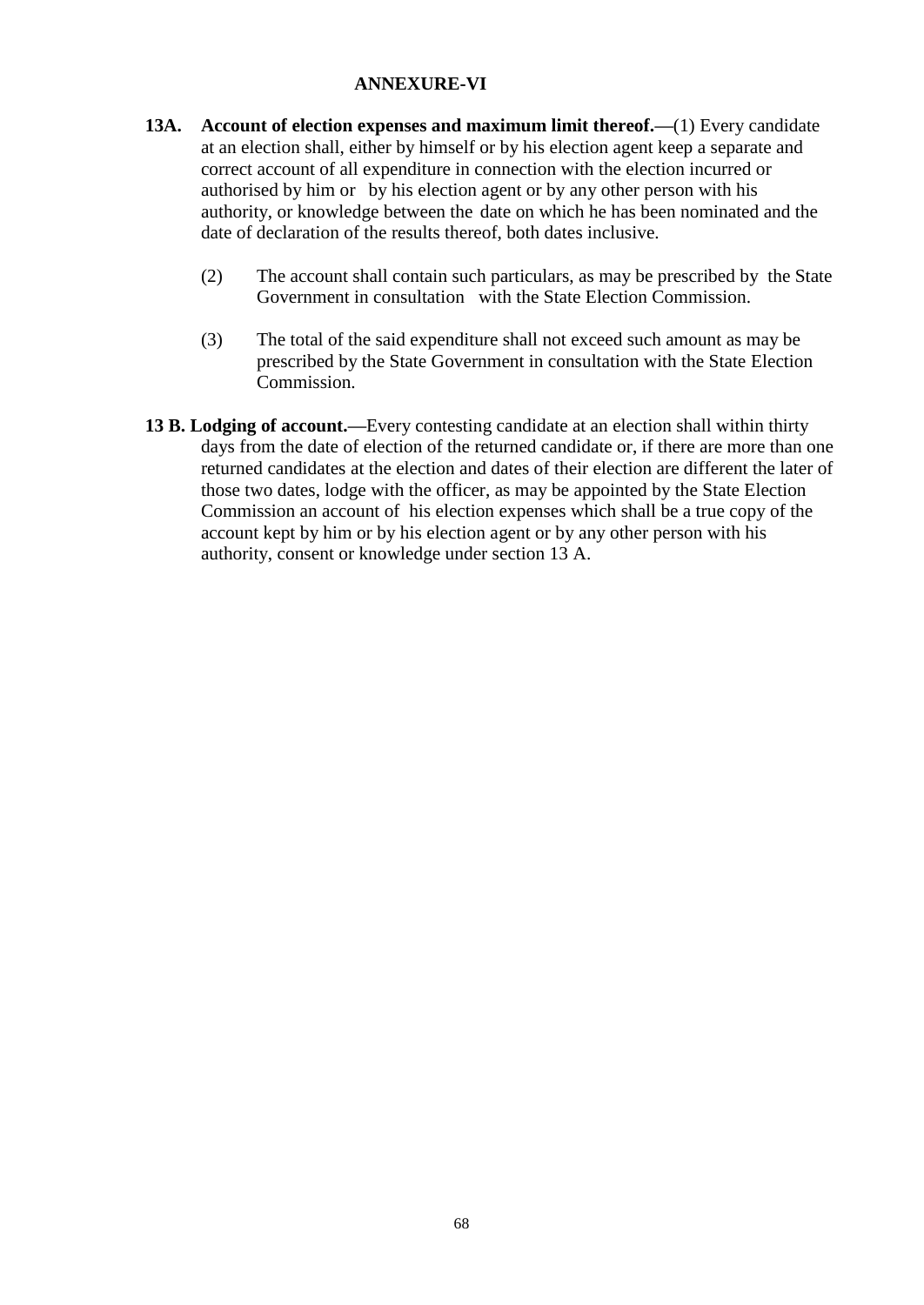### **ANNEXURE - VII (DISCLOSURE OF SPECIFIED INFORMATION)**

### **THE HIMACHAL PRADESH STATE ELECTION COMMISSION**

### **NOTIFICATION**

*Shimla-171002, the 17th February,2004*.

No. SEC. 16-21/97-123.- Whereas the voter's right to know the antecedents and some other information about the candidates for an election has been held by the Supreme Court of India to be a fundamental right;

Whereas it is considered that the disclosure of specified information by the candidates for election to a Gram Panchayat, Panchayat Samiti, Zila Parishad and Municipality shall contribute to the purity of the electoral process and shall be in the interest of smooth conduct of free and fair elections;

Whereas the availability of such information is of use to an elector to make a proper informed and well considered choice about the manner in which he has to exercise his right of franchise;

Whereas the availability of such information would be of use to the Returning Officer by facilitating the scrutiny of nomination papers; and

Whereas the disclosure of information by a candidate about his antecedents in regard to criminal background, assets and liabilities, etc. is not provided for in the extant law.

Now, therefore, in exercise of the powers vesting in it under Article 243-K and 243-Z A of the Constitution of India, Section 9 of the Himachal Pradesh Municipal Corporation Act, 1994, Section 281 of the Himachal Pradesh Municipal Act, 1994 and Section 160 of the Himachal Pradesh Panchayati Raj Act, 1994 and all other powers enabling it in this behalf, the State Election Commission of Himachal Pradesh hereby makes the following regulations namely the Himachal Pradesh Panchayats and Municipalities Elections(Disclosure of Specified Information by the Candidate) Regulations, 2004:-

**1. Name, Extent and Commencement.-(1)** These regulations shall be called the Himachal Pradesh Panchayats and Municipalities Elections (Disclosure of Specified Information by the Candidates) Regulations, 2004.

- 2. These regulations shall extend to the whole of the State.
- 3. The regulations shall come into force on the first day of March, 2004 and shall apply to all elections to Panchayats and Municipalities the election programme in regard to which is framed on or after this date.

2. **Definitions**.- In these Regulations, unless a contrary intention appears from the context, the expression:-

(a) **―Act‖** means the Himachal Pradesh Panchayati Raj Act, 1994 or the Himachal Pradesh Municipal Act, 1994 or the Himachal Pradesh Municipal Corporation Act, 1994, as the case may be;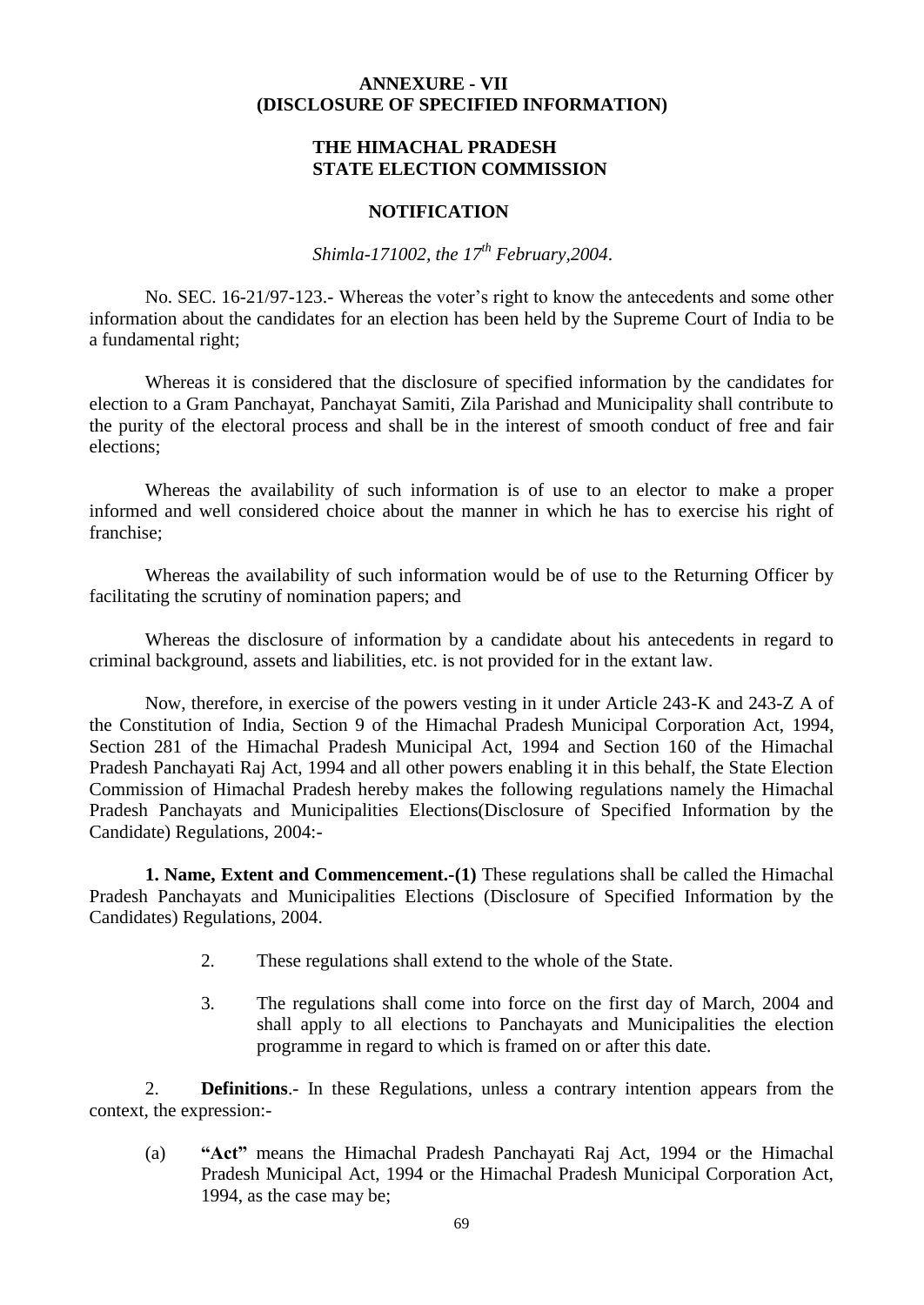- (b) **"Annexure"** means the annexure to these Regulations;
- (c) **"Authorised Officer"** means the officer authorized to receive the nomination papers and includes the Returning Officer and the Assistant Returning Officer;
- (d)  **"Commission**" means the State Election Commission of the State;
- (e) **―Constituency‖** means a territorial constituency of a Gram Sabha, Panchayat Samiti, or Zila Parishad, as the case may be, for the representation of which a member is to be elected and in relation to Pradhan or of a Gram Panchayat, ―Constituency‖ means the whole of a Gram Sabha area;
- (f) **―Election‖** means all elections including bye-elections to Panchayats and Municipalities;
- (g) **―Magistrate‖** means a District Magistrate, an Additional District Magistrate, a Sub-Divisional Magistrate, an Executive Magistrate or a Judicial Magistrate;
- (h) **"Municipality"** means a Nagar Panchayat or a Municipal Council or a Municipal Corporation, as the case may be;
- (i) **Womination Paper**" means the nomination paper to be filed by candidate seeking direct election to an office in a Panchayat or a Municipality;
- (j) **―Panchayat‖** means a Gram Panchayat or a Panchayat Samiti or a Zila Parishad, as the case may be;
- (k) *•Part* **means a part of the Annexure;**
- (1)  **"Returning Officer"** means an officer appointed for the conduct of election and includes an Assistant Returning Officer;
- (m) **"Specified Information"** means the information about the antecedents, etc., as indicated in Regulations 3 and 4 below and in the Annexure;
- (n) **"State"** means the State of Himachal Pradesh;
- (o) **―Ward‖** means a ward of a Municipality for the representation of which a member is to be elected.

**3. Disclosure of Information by Candidates for election to Gram Panchayat.**-Every candidate for election to the office of a Member or Pradhan of a Gram Panchayat shall furnish or cause to furnish along-with his nomination paper the specified information indicated in Annexure to these Regulations pertaining to his conviction or acquittal or discharge in criminal cases, if any, in the past, the criminal cases pending against him for which the maximum punishment provided in the relevant law is imprisonment for two years or more and in which charge has been framed or cognizance has been taken by a court, his assets and liabilities and the particulars of his children on the lines given in the Annexure.

**Explanation.** – Such a candidate shall not be bound to submit details about his educational qualifications, as envisaged in part-V of the Annexure.

**4. Disclosure of Information by Candidates for Election to Municipality, Panchayat**  Samiti and Zila Parishad.- Every person seeking election to the office of a Member of a Panchayat Samiti or a Zila Parishad or a Municipality shall furnish or cause to furnish alongwith his nomination paper the specified information indicated in the Annexure to these Regulation pertaining to his conviction or acquittal or discharge in criminal cases, if any, in the past, the criminal cases pending against him for which the maximum punishment provided in the relevant law is imprisonment for two years or more and in which charge has been framed or cognizance has been taken by a court, his assets and liabilities and the particulars of his children and his educational qualifications on the lines given in the Annexure.

**5. Annexure to be in the Form Affidavit or Declaration.**-(1) A person seeking election to the office of Member or Pradhan of a Gram Panchayat shall submit the specified information in the Annexure in the form of an affidavit in the manner described in clause (2) next following or a declaration to be made and signed by him in the presence of a Gazetted Officer of the Government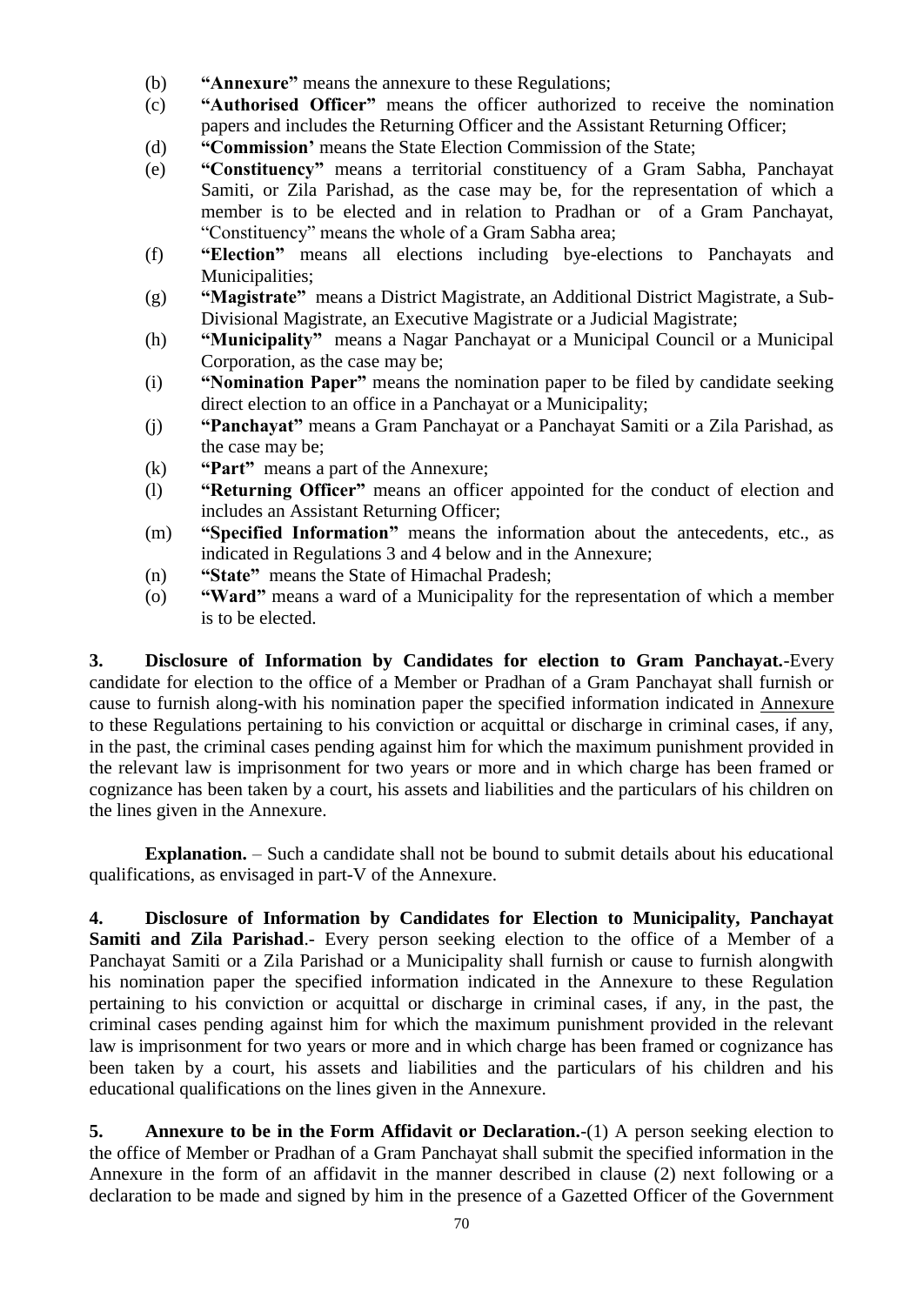of India or of the Government of the State or the official authorized to receive the nomination papers, who is hereby authorized to attest the same.

(2) A person seeking election to an office mentioned in Regulation 4 above shall submit the specified information in the Annexure in the form of an affidavit duly made and signed by him in the presence of a Magistrate or a Notary Public or an Oath Commissioner.

(3) The Candidate and attesting officer shall sign on each page of the Annexure.

**6. Securing of Form of Annexure.-** Every person wishing to obtain from the office of the Returning Officer or other authorized officer a set of the relevant nomination paper forms shall also obtain with it a copy of the form of the Annexure.

**7. Supply of Additional Copies of the Annexure.-** (1) Each candidate for election to an office in a Panchayat or a municipality shall supply two additional photo-copies or attested copies of the Annexure alongwith his nomination papers in addition to the original copy.

(2) Nothing in these Regulations shall be deemed to require a candidate, who has furnished the original annexure and two copies as required above to an authorized officer, to furnish more sets of copies to the same authorized officer along with his nomination paper in case he files more than one nomination paper for election to the same office and the same constituency or ward.

**(8) Publication of the Specified Information**.- The Officer authorized to receive the nomination paper shall publish the information contained in the Annexure furnished by each candidate by displaying a photocopy thereof outside the place where he is receiving the nomination papers and making another copy available on each working day from the date of receipt thereof to the date of withdrawal of nomination papers for inspection, by the general public including the members of Press (including electronic media) thereafter it will be kept open for such inspection in office of Returning Officer or Assistant Returning Officer up-to two days before the date fixed for poll:

# **Provided that it will be open for the State Election Commissioner to order the display of the specified information at a place in addition to or in substitution of the places mentioned in this Regulation.**

**9. Preservation of Specified Information.-** The original copy of the Annexure, which is duly attested, shall be annexed to the nomination paper and the nomination paper together with each Annexure shall be preserved in the Office of the Returning Officer for a period of six years from the declaration of the result unless ordered by a court or by an authority dealing with an election petition pertaining to the election involving that particular candidate or by the Commission to be preserved for a longer time.

**10. Supply of Certified copies of the Annexure**.- Certified copies of the Annexure filed by a candidate may be supplied by the Returning Officer on payment against receipt of copying fee amounting to Res. 10/- for each Annexure on an application made to him in writing by another candidate for the same office and from the same constituency or ward or from a member of Press (including electronic media).

**Explanation.-**No fee will be charged for inspection of an annexure.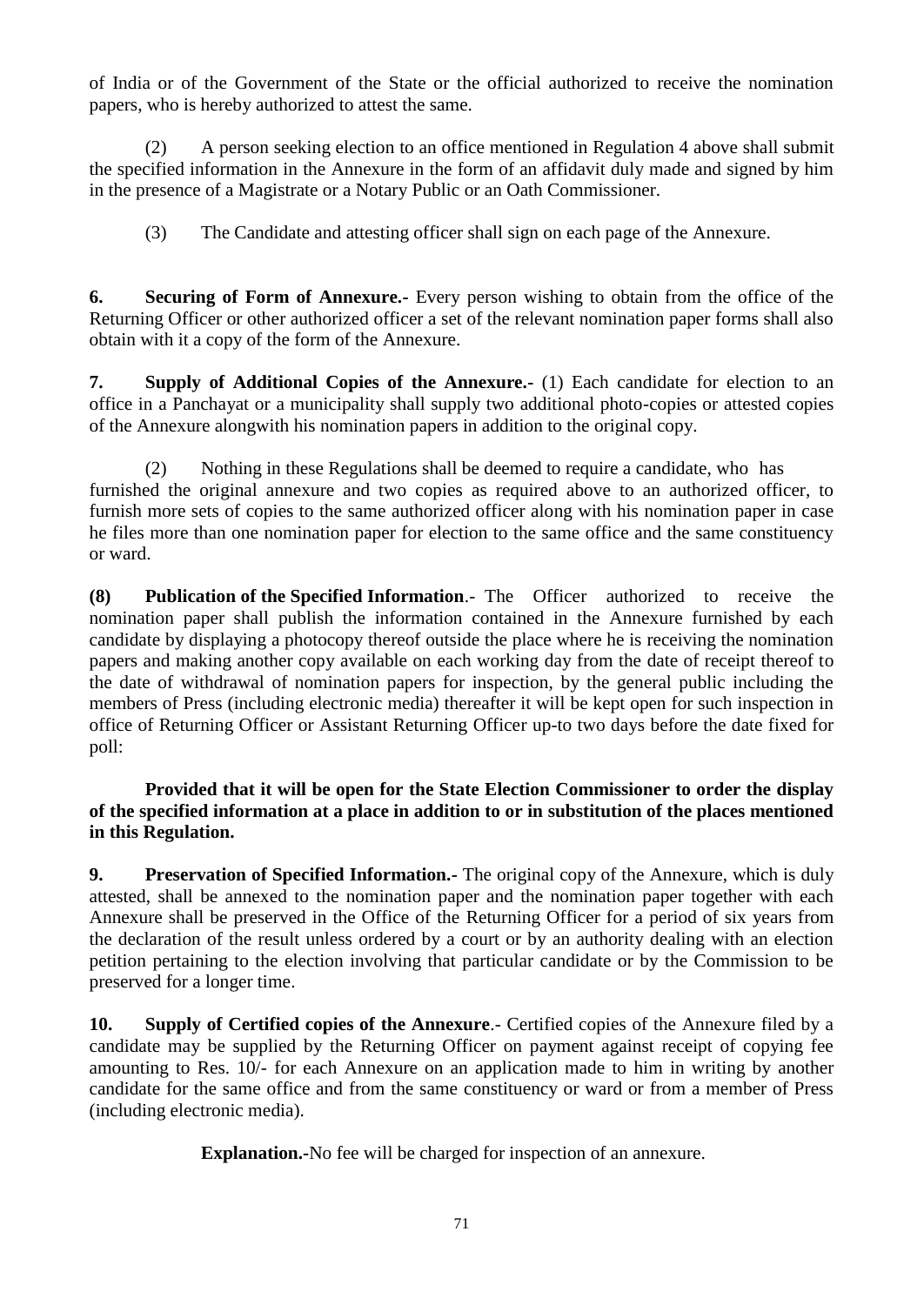**11. Effect of Non-furnishing of Annexure.-**The failure or omission of a candidate to furnish the specified information in the manner laid down in these Regulations shall render the nomination paper of the candidate concerned liable to be rejected by the Returning Officer/Assistant Returning Officer concerned.

**12. Saving of Powers of Returning Officer.-** Nothing contained in these Regulations shall have the effect of annulling or curtailing the powers of the Returning Officer authorized to scrutinize and examine the validity of a nomination paper in regard to such scrutiny, examination or decision given by or under the relevant Act and the rules made thereunder.

Sd/-

 State Election Commissioner Himachal Pradesh.

# ANNEXURE-I

## **(Affidavit/Declaration to be Furnished by a Candidate alongwith Nomination Paper Before the Returning Officer)**

For………………Election…………from………………………………Ward/Constituency of…………………….Municipality/Gram Panchayat/Panchayat/Samiti/Zila Parishad of………………..Tehsil/Development Block of……………………….District…………H.P.

## Part-I

I………………(Name),son/daughter/wife of Shri……………..resident of………………………(Village, Tehsil and District)do hereby solemnly affirm/state on oath and declare as under:

(1) That I have, in the past, been convicted of criminal offence in the cases the details of which are given below:-

- (a) Case No.;
- (b) Section of Act and description of the offence for which convicted;
- © Date of conviction;
- (d) Court by which convicted;
- (e) Sentence imposed (indicating whether simple or rigorous imprisonment, the period of such imprisonment and/or the amount of fine imposed).
- (a) Details of appeal/revision/review, if any, etc. filed against such conviction and indicating the result.

(2) That I have, in the post, been acquitted/discharged in the cases the details of which are given below:

- (a) Case No.
- (b) Section of the Act and brief description of the offence in which discharged or acquitted;
- (c) Name of the Court by which discharged/acquitted;
- (d) Date of discharge/acquittal;
- (e) Details of appeal/revision/review, if any, filed against such discharge/acquittal indicating the result thereof.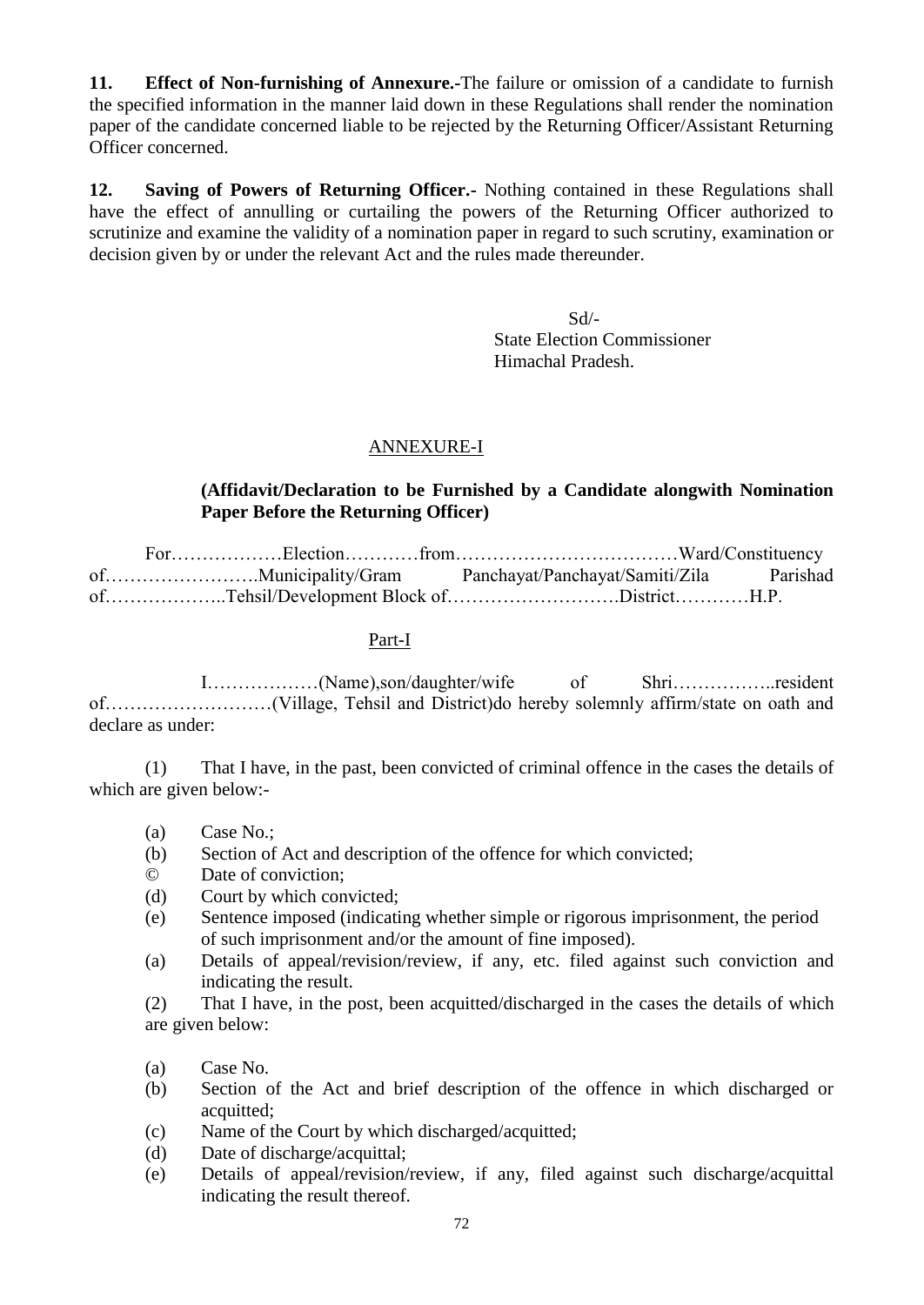(3) That the following case(s) in which the maximum imprisonment laid down by law is two years or more, is/are pending against me in which cognizance\* has been taken by a court:-

- (a) Case number:-
- (b) Section of the Act and description of the offence of which cognizance taken:
- (c) The court which has taken cognizance:
- (d) Date of order of the Court taking cognizance:
- (e) Details of appeal(s)/application(s) for revision/review/writ petition, if any, filed against the aforementioned order of the court taking cognizance.

\**A court shall be deemed to have taken cognizance of a case when it frames charges or, where the framing of a charge by a court is not necessary, where the court in a prima facie finding, decided to issue process to the accused with a view to proceeding with the trial.*

### Part-II

### **(a) Details of movable assets**

(4) That I give herein below the details of the assets (movable, bank balance, etc.) of myself, my spouse and dependants\*:

## **(The assets held jointly with someone, indicating the extent of joint ownership will also have to be given);**

| S1           | Relationship   | Cash | Deposit in banks,   | Shares,    | Motor       | Jewellery(give |
|--------------|----------------|------|---------------------|------------|-------------|----------------|
| No.          |                |      | financial           | bonds, and | vehicles    | details<br>of  |
|              |                |      | institutions<br>and | debentures | (Details of | approximate    |
|              |                |      | non-banking         | in         | make,       | weight<br>and  |
|              |                |      | financial           | companies  | $etc.$ )    | value)         |
|              |                |      | companies<br>post   |            |             |                |
|              |                |      | offices, LIC, etc.  |            |             |                |
| $\mathbf{1}$ | $\overline{2}$ | 3    | 4                   | 5          | 6           | 7              |
| $\mathbf I$  | Self           |      |                     |            |             |                |
| $\mathbf{I}$ | Spouse(s)      |      |                     |            |             |                |
|              | Name(s)        |      |                     |            |             |                |
| $\rm III$    | *Dependent-I   |      |                     |            |             |                |
|              | with<br>(name  |      |                     |            |             |                |
|              | relationship)  |      |                     |            |             |                |
| IV           | Dependant-2    |      |                     |            |             |                |
|              | (name<br>with  |      |                     |            |             |                |
|              | relationship)  |      |                     |            |             |                |
| $\mathbf V$  | Dependant-2    |      |                     |            |             |                |
|              | with<br>(name  |      |                     |            |             |                |
|              | relationship)  |      |                     |            |             |                |

\**The word " Dependant" in Part-II means a son or daughter substantially dependant on the candidate financially.*

*\*\* More columns may be added in case of more than three dependants.*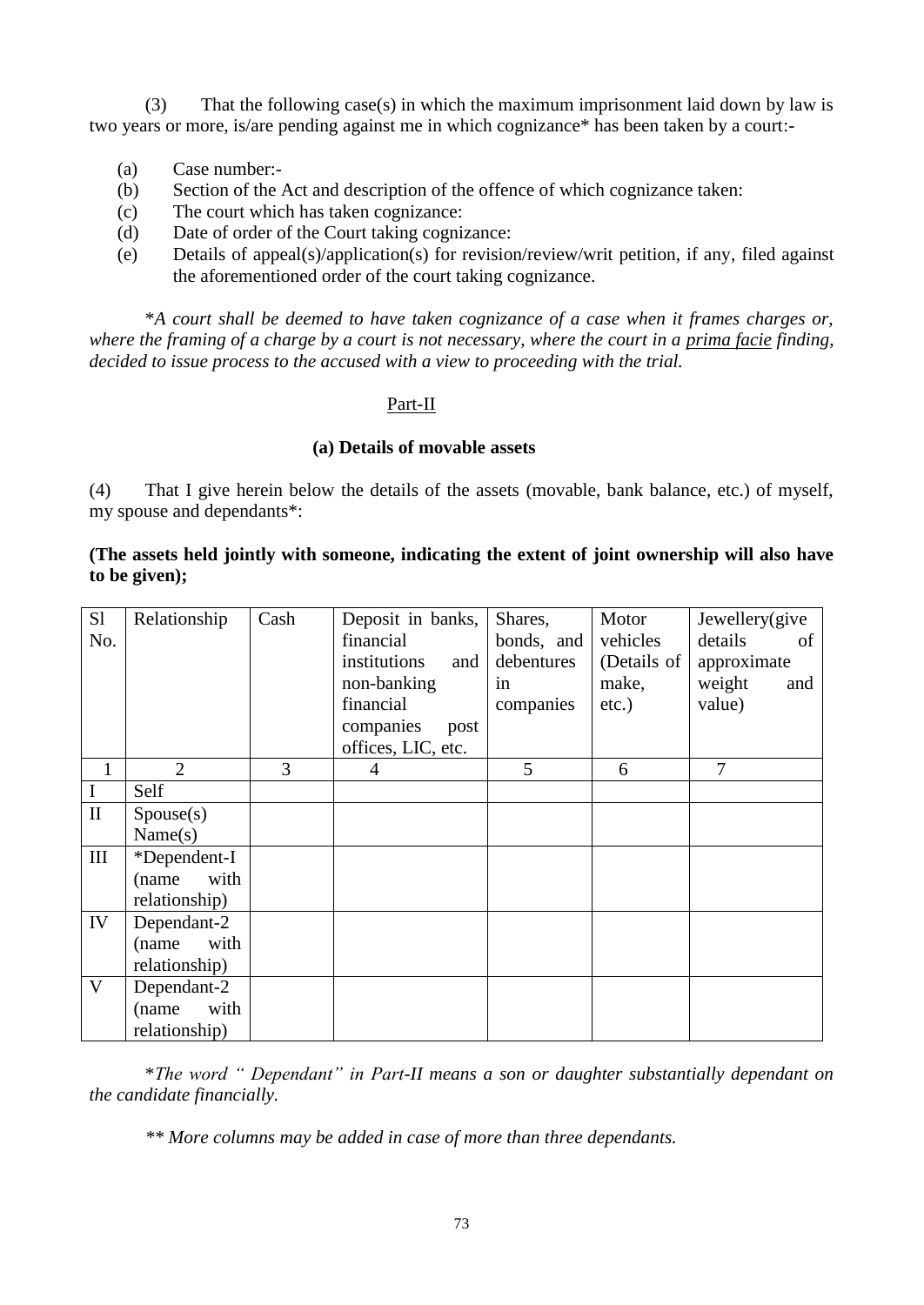## **(b) Details of Immovable Assets**

Note: Properties in joint ownership indicating the extent of joint ownership will also have to be indicated:

| Sr.<br>No.   | Relationship   | *Land(other than that under<br>or attached with a building<br>such as sehan, lawns, etc.)<br>-Mohal/Village/Town<br>with<br>name of Tehsil and District<br>with area of the land | Building**<br>(Mohal/Village/Moha<br>lla or locality of a<br>town) Market value<br>in thousand rupees | <b>Others</b> |
|--------------|----------------|----------------------------------------------------------------------------------------------------------------------------------------------------------------------------------|-------------------------------------------------------------------------------------------------------|---------------|
| 1            | $\overline{2}$ | 3                                                                                                                                                                                | 4                                                                                                     | 5             |
| I            | Self           |                                                                                                                                                                                  |                                                                                                       |               |
| $\mathbf{I}$ | Spouse(s)      |                                                                                                                                                                                  |                                                                                                       |               |
|              | Name(s)        |                                                                                                                                                                                  |                                                                                                       |               |
| III          | Dependant-I    |                                                                                                                                                                                  |                                                                                                       |               |
|              | with<br>(name  |                                                                                                                                                                                  |                                                                                                       |               |
|              | relationship)  |                                                                                                                                                                                  |                                                                                                       |               |
| IV           | Dependant-2    |                                                                                                                                                                                  |                                                                                                       |               |
|              | (Name)<br>with |                                                                                                                                                                                  |                                                                                                       |               |
|              | relationship)  |                                                                                                                                                                                  |                                                                                                       |               |
| V            | Dependant-3    |                                                                                                                                                                                  |                                                                                                       |               |
|              | (name<br>with  |                                                                                                                                                                                  |                                                                                                       |               |
|              | relationship)  |                                                                                                                                                                                  |                                                                                                       |               |

*\*Land includes agricultural as well as non-agricultural land.*

*\*\* Building includes a house, a flat, an office, a commercial building etc.* Part-III

(5) I give herein below the details of my liabilities to public financial institutions and dues to the Government:-

# **(Note:-Please give separate details for each item):**

| Sr.          | Description                                                           | Name and address of              |
|--------------|-----------------------------------------------------------------------|----------------------------------|
| No.          |                                                                       | Bank/Institution(s)department(s) |
|              | $\overline{2}$                                                        | 3                                |
| $\mathbf I$  | Loan from Banks                                                       |                                  |
| $\mathbf{I}$ | Loans from financial institutions                                     |                                  |
| III          | Government dues (including income<br>tax, wealth tax, sales tax etc.) |                                  |
| IV           | Tax due to a Municipality<br><sub>or</sub><br>Panchayat               |                                  |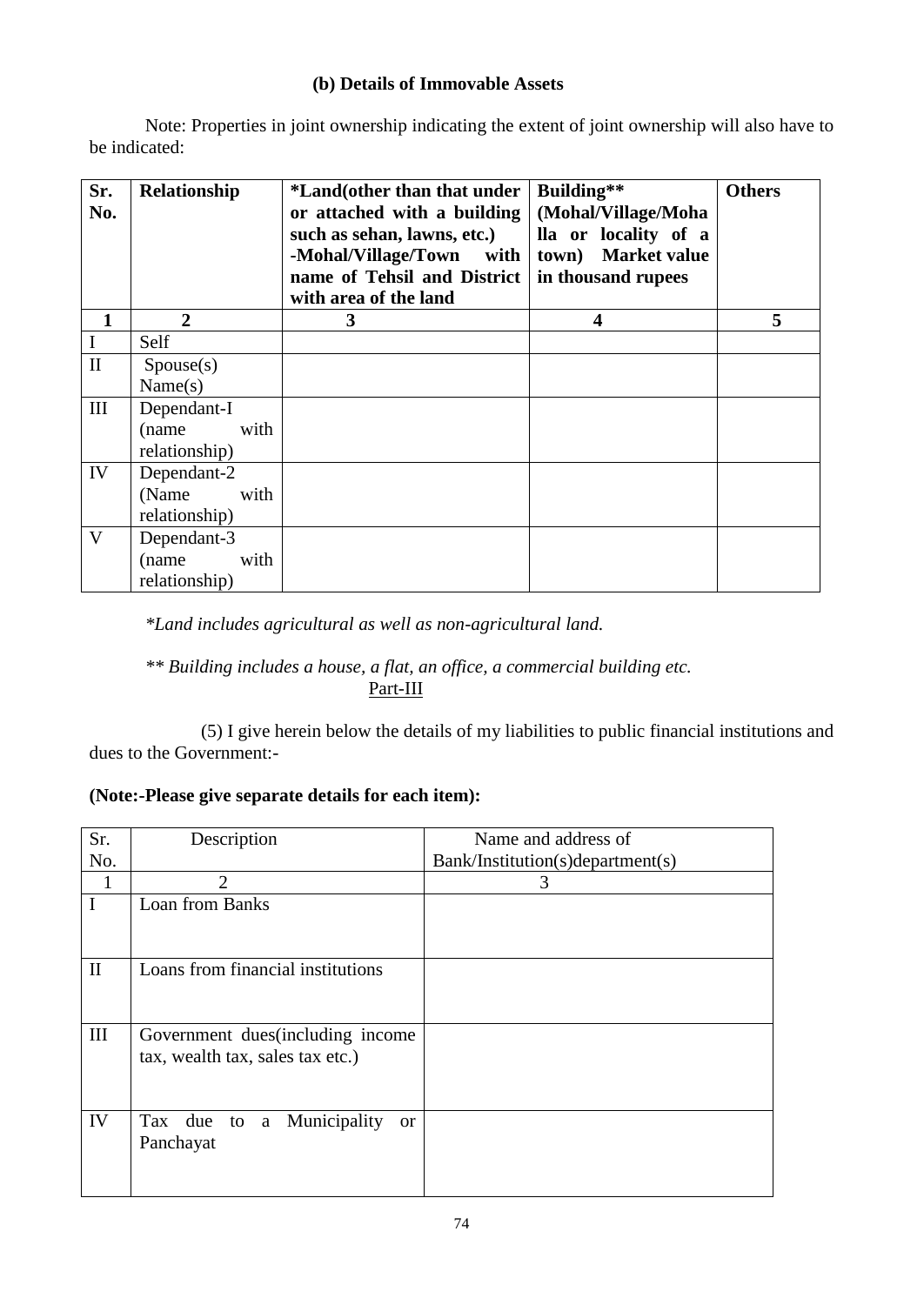## Part-IV

### **(Two-child-Norm)**

(Deleted vide Act No. 28 of 2005)

### Part-V

(7) My educational qualifications from Matriculation onwards are as under:

### **(Give details of School and University Education from Matriculation onwards)**

**(Name of School/University and the year in which the course was completed should also be given**).

*Deponent/Declarant.*

### **VERIFICATION**

I, the deponent/declarant above-named, do hereby verify and declare that the contents of this affidavit/declaration are true and correct to the best of my knowledge and belief, that no part of it is false and that nothing material has been concealed therefrom.

Verified at……………….this the……………day of……………..200………..

*\*Deponent/Declarant.*

Date………………. *\*\*Attesting Officer.*

 This has to be an affidavit sworn and signed by the deponent before a Magistrate, an Oath Commissioner or a Notary Public in case of a candidate for an office in a Municipality or Zila Parishad or a Panchayat Samiti, whereas in case of a candidate for an office of that a Gram Panchayat this has to be in the form of an affidavit as here-in-above indicated or a declaration made and signed before the official authorized to receive the nomination papers or a Gazetted Officer of the Government of India or of the Government of the State. In each case, the deponent/declarant should append his signature on every page.

\*\*The Attesting Officer should put his signatures and seal/stamp here in token of attestation of the signature of the deponent/declarant and also sign every page in the margin.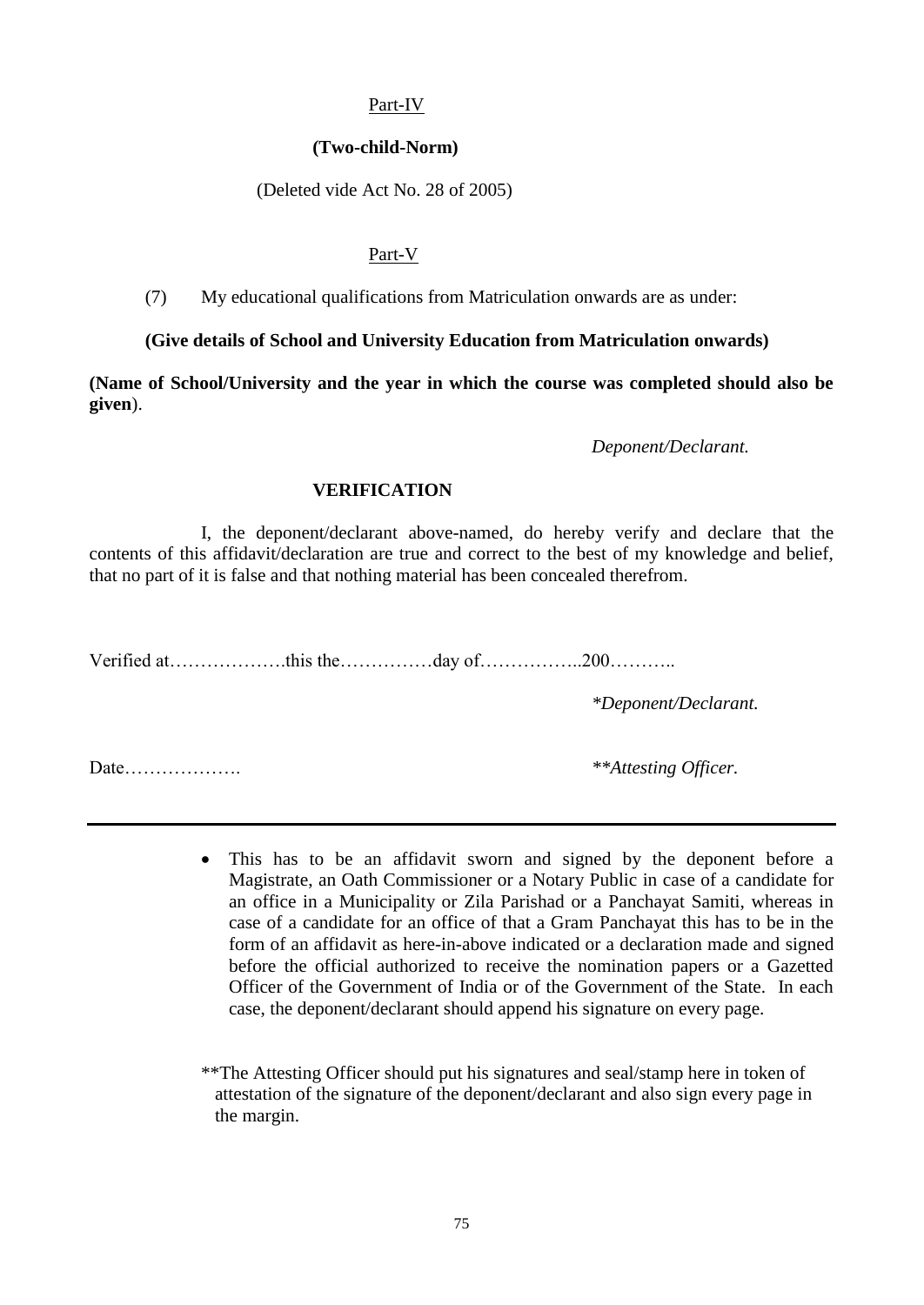**Annexure – VIII**



**No.SEC(F)1-16/2020-2771-2805 Dated 13th March, 2021**

#### **NOTIFICATION**

In exercise of the powers vested in it under Article 243ZA of the Constitution of India and Section 9 of The Himachal Pradesh Municipal Corporation Act, 1994 read with rules 35 & 36 of the Himachal Pradesh Municipal Corporation Election Rules, 2012 and in supersession of Notification No. SEC- $(13)/6/2016-7207-16$  dated  $26<sup>th</sup>$ February, 2016, the State Election Commission Himachal Pradesh hereby specifies the symbols (Reserved and Free) in the following Tables for allotment to the contesting candidates for elections to Municipal Corporations:-

# (Table-A) SYMBOLS RESERVED FOR NATIONAL POLITICAL PARTIES

| SI.            | <b>Name of National Party</b>     | <b>Symbol Reserved</b> |                         |  |
|----------------|-----------------------------------|------------------------|-------------------------|--|
| N <sub>0</sub> |                                   | Hindi                  | <b>English</b>          |  |
| 1              | All India Trinamool Congress      | फूल व घास              | <b>Flower and Grass</b> |  |
| $\overline{2}$ | Bahujan Samaj Party               | हाथी                   | Elephant                |  |
| $\mathfrak{Z}$ | Bhartiya Janata Party             | कमल                    | Lotus                   |  |
| $\overline{4}$ | Communist Party of India          | बाल और हंसिया          | Ears of Corn and Sickle |  |
| 5              | Communist Party of                | हथौडा हंसिया और        | Hammer, Sickle and      |  |
|                | India(Marxist)                    | सितारा                 | Star                    |  |
| 6              | <b>Indian National Congress</b>   | हाथ                    | Hand                    |  |
| $\overline{7}$ | <b>Nationalist Congress Party</b> | घडी                    | Clock                   |  |
| 8              | <b>National People's Party</b>    | किताब                  | <b>Book</b>             |  |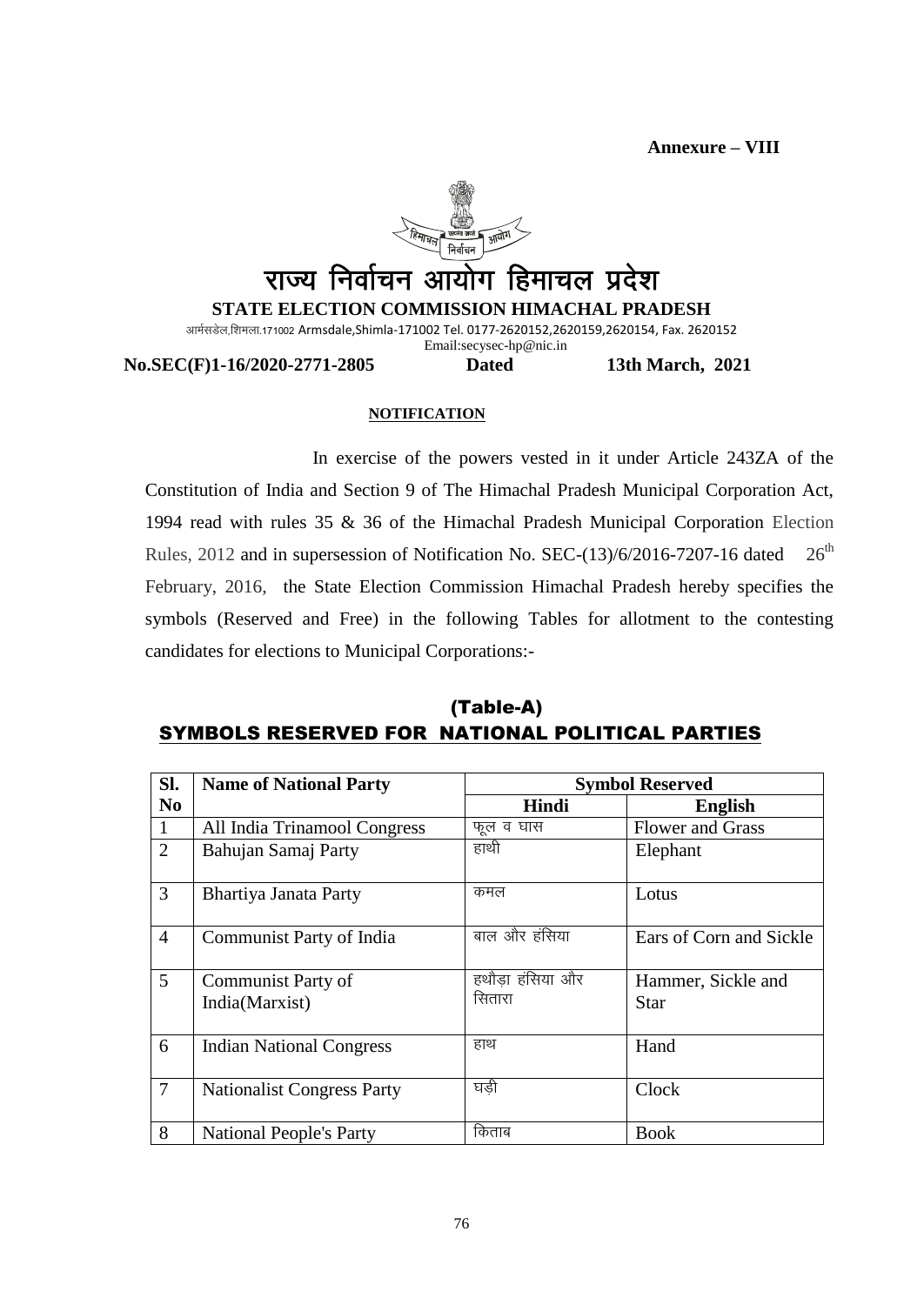# (Table-B) FREE SYMBOLS

| Sl.            |                  | <b>Name of Symbol</b> | SI. | <b>Name of Symbol</b> |                       |
|----------------|------------------|-----------------------|-----|-----------------------|-----------------------|
| No.            | Hindi            | <b>English</b>        | No. | Hindi                 | <b>English</b>        |
|                | उगता<br>हुआ सूरज | <b>Rising Sun</b>     | 6   | मेज                   | Table                 |
| $\overline{2}$ | कार              | Car                   | 7   | छाता                  | Umbrella              |
| 3              | ताला और चाबी     | Lock & Key            | 8   | सीढी                  | Ladder                |
| $\overline{4}$ | कुर्सी           | Chair                 | 9   | मशीन<br>सिलाई         | <b>Sewing Machine</b> |
| 5              | टैलीवीजन         | Television            | 10  | लैटर बाक्स            | Letter Box            |

## **(Symbols to be allotted to candidates for the office of Councilor)**

Reserved symbols specified in Table-A shall be allotted to the candidates who will be set up by a National Political Party duly notified as such by the Election Commission of India, while the candidates sponsored by un-recognised political parties or independent candidates shall be allotted the free symbols specified in Table-B. There shall be no choice of symbol for these candidates. These symbols shall be allotted in seriatim irrespective of the Sr. No.( Starting from one onwards) of the candidate in list of contesting candidates

> By Order State Election Commissioner Himachal Pradesh.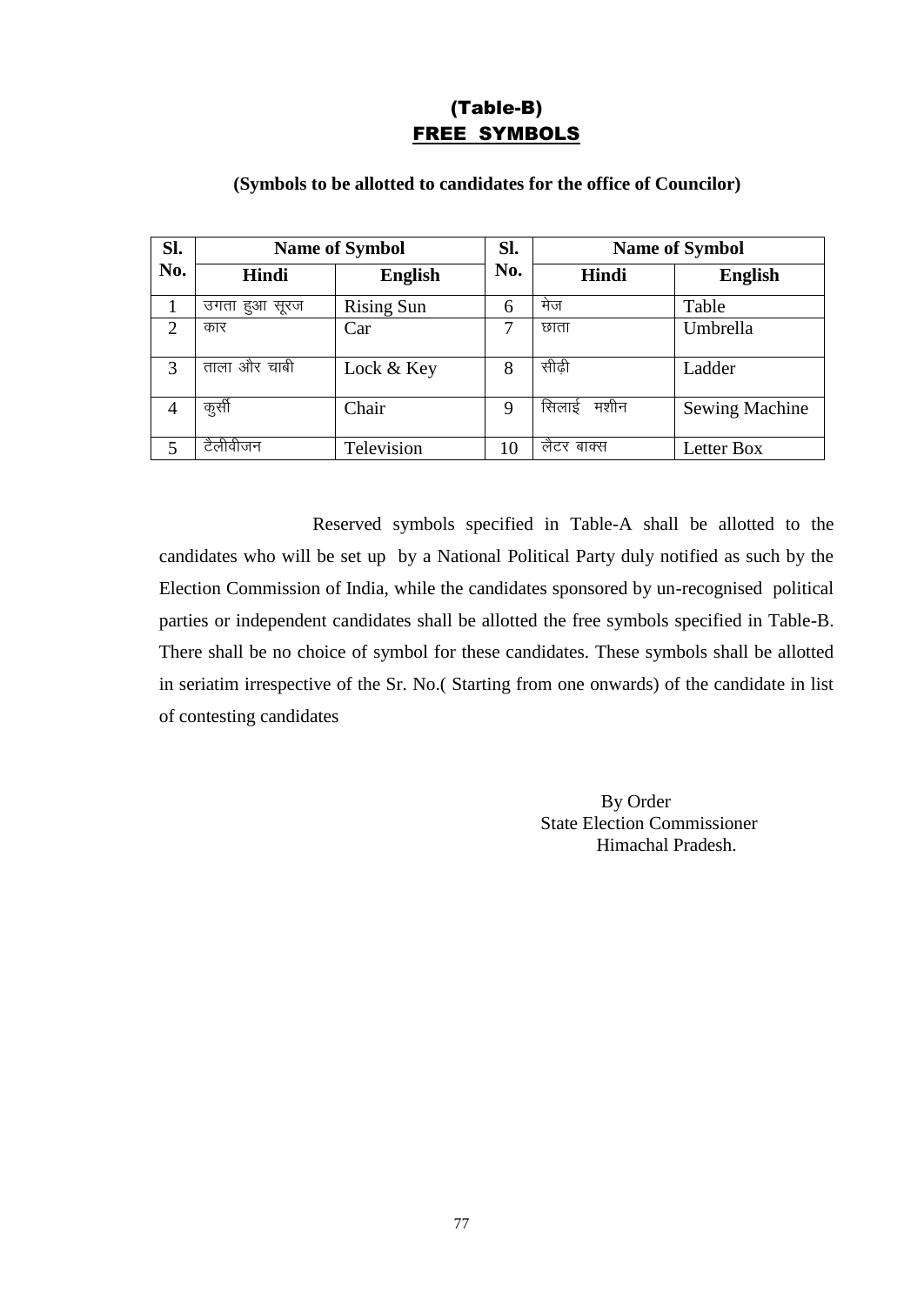# **Annexure – IX**

# **FORM– 43**

(See rule 74).

# BALLOT PAPER ACCOUNT.

Election of Councillor from Ward No..................ward of Municipal Corporation.--<sup>5</sup> Number and name of polling station………………………….

PART-I.

|       |                                 | Serial No. | Total No. |
|-------|---------------------------------|------------|-----------|
| (i)   | Ballot papers received          |            |           |
| (ii)  | Ballot papers not used          |            |           |
| (iii) | Ballot papers issued to voters  |            |           |
| (iv)  | Ballot papers cancelled         |            |           |
| (v)   | Ballot papers used for tendered |            |           |
|       | votes                           |            |           |

Place

Dated: Signature of Presiding Officer.

# PART-II RETURN OF COUNTING

| Sr. No.                                  | Name Candidate           | No. of valid votes polled |  |
|------------------------------------------|--------------------------|---------------------------|--|
|                                          |                          |                           |  |
| $\overline{2}$                           |                          |                           |  |
| 3                                        |                          |                           |  |
| $\overline{4}$                           |                          |                           |  |
| $\overline{5^6}$                         | None of the above        |                           |  |
|                                          | Total number valid votes |                           |  |
|                                          | polled                   |                           |  |
| <b>Rejected Ballot Paper</b>             |                          |                           |  |
| Total No. of ballot papers in the ballot |                          |                           |  |
| box(s)                                   |                          |                           |  |
|                                          | Difference, if any       |                           |  |

# Signature of Counting Supervisor Signature of Returning Officer

Date:

<sup>&</sup>lt;sup>5</sup> deleted vide notification 11-02-16